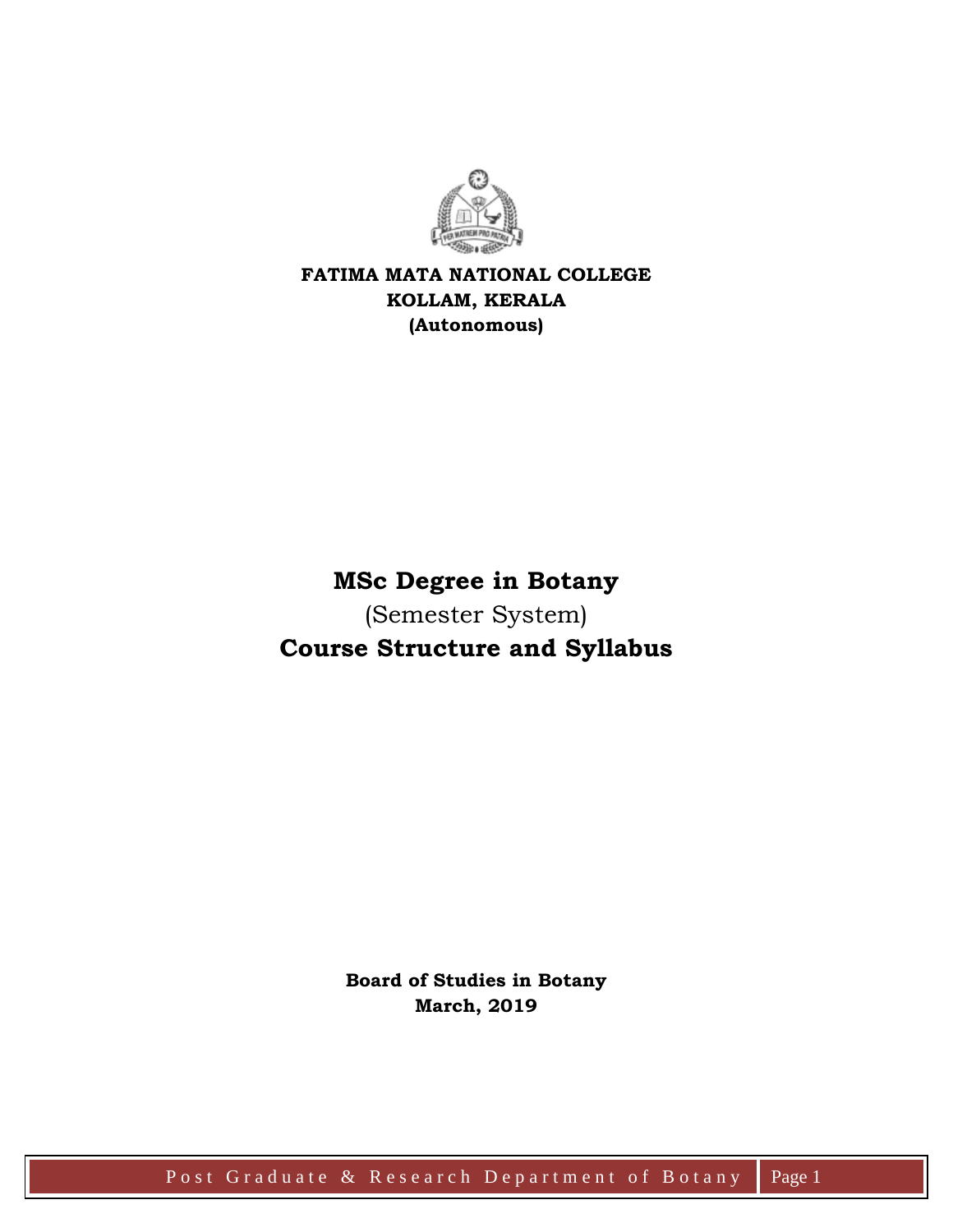Post Graduate & Research Department of Botany Page 2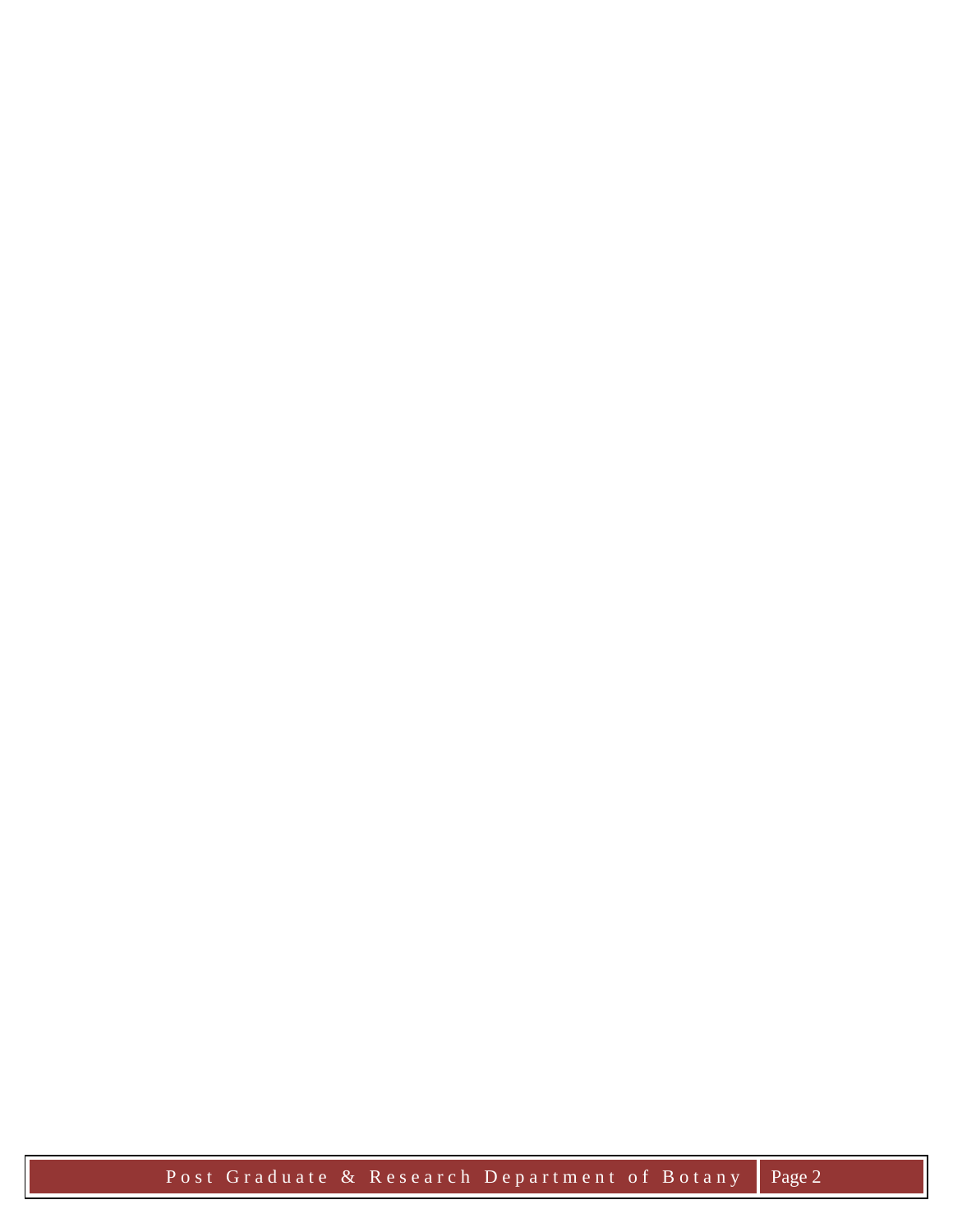#### **PREFACE**

Plants are the creatures which are solely responsible for maintaining life in this universe. They are ranging from unicellular prokaryotic forms to much organized and complex eukaryotic angiosperms. Their diversity is astonishing, inhabiting all and every possible habitats of the world. Enjoying both the autotrophic and heterotrophic mode of life, they are now the rulers of the earth. Plants are in one way or other, directly or indirectly, influencing the day to day life all other living beings including the much hyped human beings. Plants are the primary source of food, fuel, energy, shelter, clothing, fodder, medicines and such an unending list of materials we may require for successfully leading life in this universe. So the potentials of plants are beyond the scope of linguistic description. Botany is the science which in detail explore the various phases of plant growth, differentiation, productivity, diversity, characterization and such other phenomenons and activites of plants. We are proposing the detailed curriculum and syllabi of master's programme in Botany, by considering all these aspects, exposing the students to the prospecting and challenging fields of plant science. The Board of Studies has meticulously organized the sequence and contents of the programme in tune with the latest trends in Plant Science research. Every traditional, classic and emerging areas of Plant Science have been properly and systematically stringed together for getting an enhanced appeal for the learners in properly understanding the principles, phenomenon and techniques in plant science.

The Board of Sudies has identified the following thrust areas, based on which the entire exercise has worked out-

- 1. Plant Diversity: Cellular and organism level
- 2. Plant characterization; Cellular and organism level
- 3. Plant Interactions: with the environement and with other orgainsms
- 4. Plant Conservation

E

- 5. Mechanism and nature of inheritance
- 6. Physiological and Biochemical aspects of Plant Life
- 7. Plant Products: Types and Diversity
- 8. Manipulation of the Plant Cell for the benefit of human beings
- 9. Plants of agricultural and horticultural significance
- 10. Plant Science Research: Concepts and Methods

The Board of Studies has prepared the syllabi and curriculum with clearly defined objectives that were identified for making post graduates with a deep insights in the concepts, theories and mechanism of plant life-

- 1. To equip the learner for attaining a clear, authentic, comprehensive and advanced mastery in Plant Science.
- 2. To inculcate the basic theories and principles in plant science.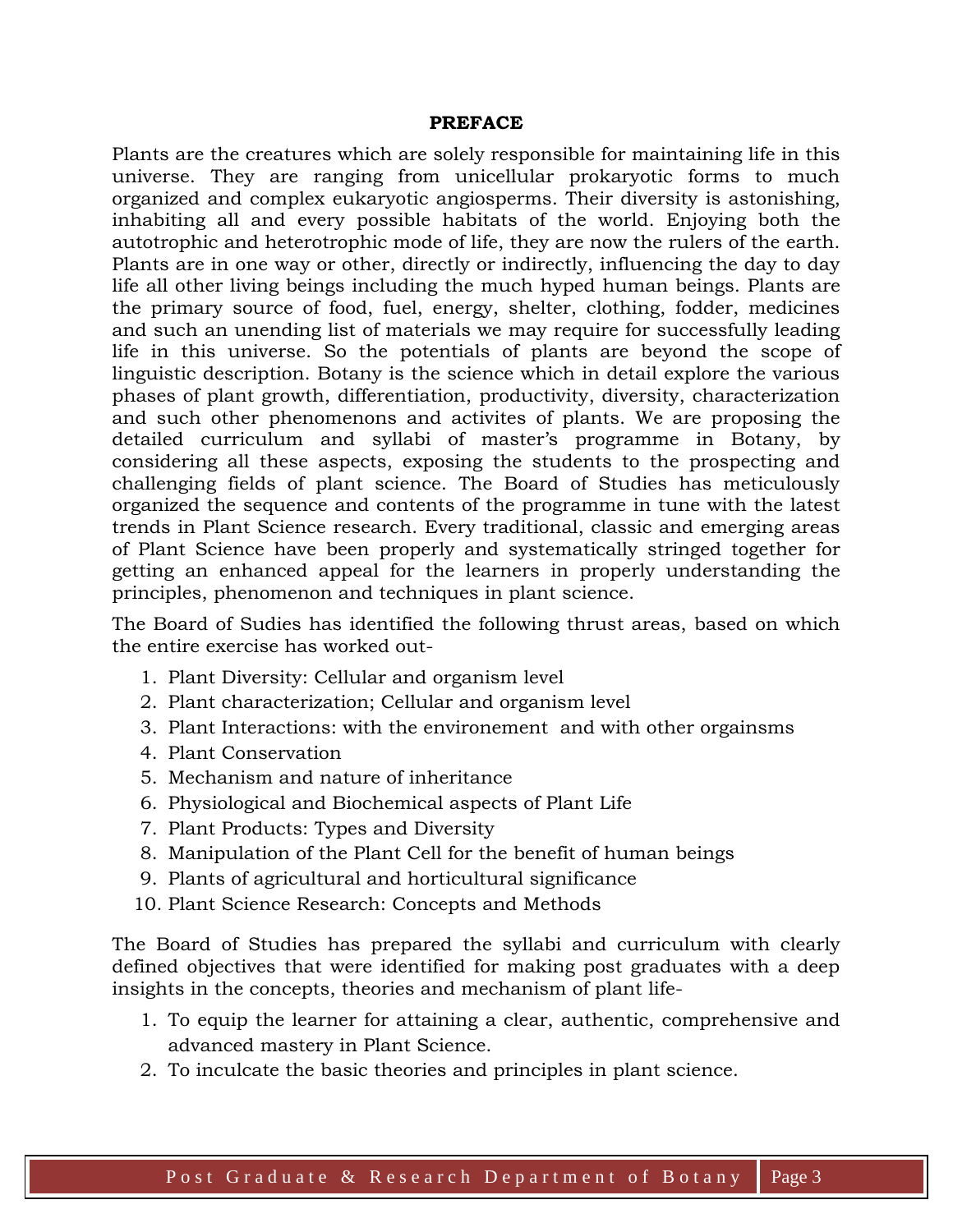- 3. To make an indepth understanding about the structure and diversity of plant life, both at the cellular and organims level.
- 4. To aware the lerner the astonshing intricacies of plant forms at the cellular, molecular and biochemical level.
- 5. To develop the passion for leading an active role in conserving and documenting the spectacular plant diversity for future generation.
- 6. To develop skills and expertise in executing research in plant science.
- 7. To familiarise the leaerners to the emerging and promising areas of plant science, and thereby fascinating them to pursue the exploration in plant science for the creation of new knowledge and techniques which in turn will improve the present standard of living.

The Board of Studies acknowledges the valuable contributions, suggestions, comments and corrections from colleaugues and authorities.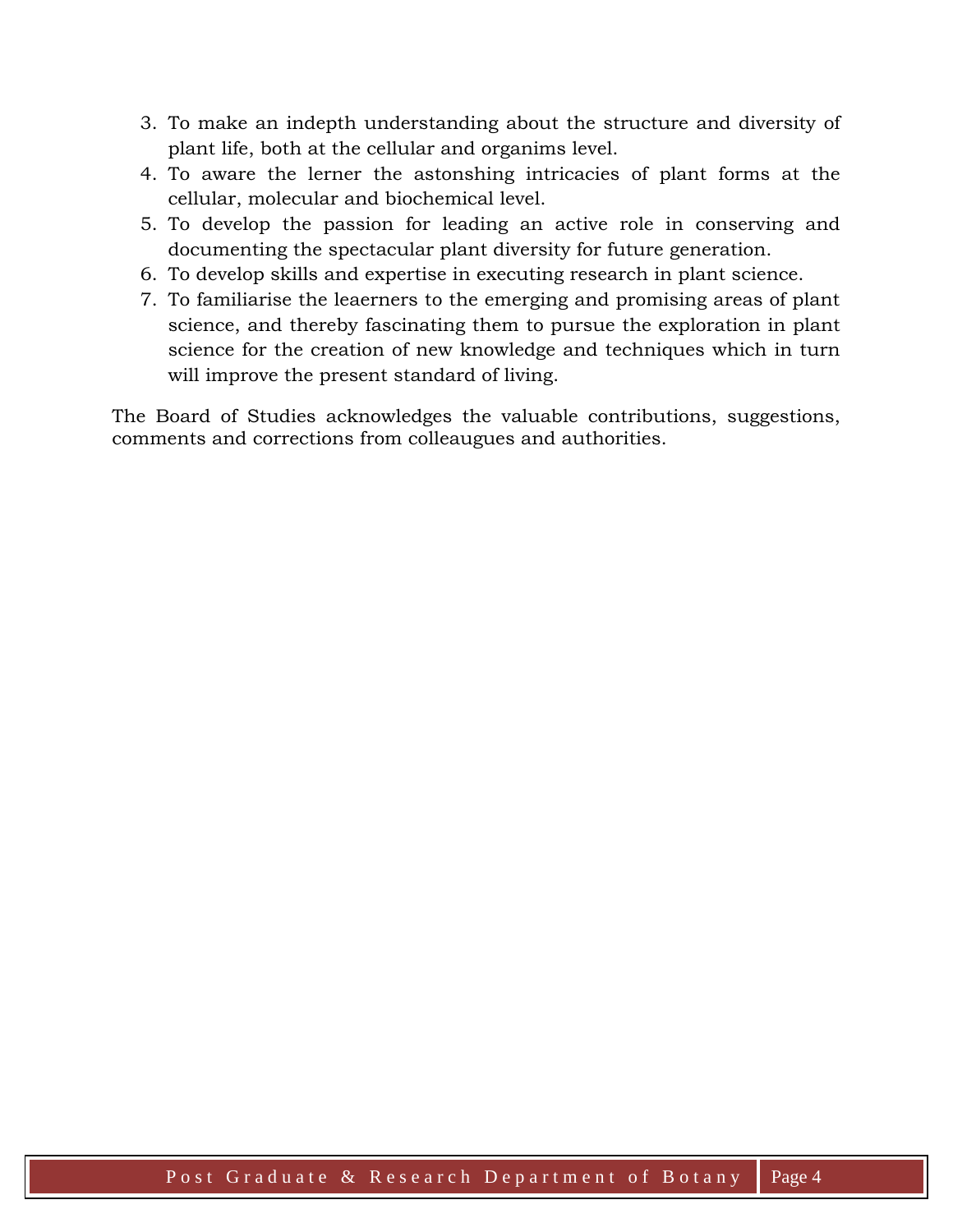## **COURSE STRUCTURE**

| Sem          | Paper   | Title of the paper                                                                     | Hrs/ |                         | Hrs/Week       | <b>ESA</b>     |            | <b>Maximum Marks</b> |              |  |
|--------------|---------|----------------------------------------------------------------------------------------|------|-------------------------|----------------|----------------|------------|----------------------|--------------|--|
|              | code    |                                                                                        | Sem  | $\overline{\mathbf{T}}$ | $\mathbf{P}$   | <b>Hrs</b>     | CA         | <b>ESA</b>           | <b>Total</b> |  |
|              | 19PBO11 | Phycology, Mycology & Plant<br>Pathology                                               | 108  | 6                       | $\overline{2}$ | 3              | 25         | 75                   | 100          |  |
|              | 19PBO12 | Bryophyta, Pteridophyta&<br>Gymnosperms                                                | 108  | 6                       | $\overline{2}$ | 3              | 25         | 75                   | 100          |  |
| $\mathbf I$  | 19PBO13 | Microbiology,<br>Histology&Microtechnique                                              | 108  | 6                       | 3              | 3              | 25         | 75                   | 100          |  |
|              | 19PBO14 | Practical I                                                                            | 126  |                         | $\overline{7}$ | $\overline{4}$ | 25         | 75                   | 100          |  |
|              | 19PBO15 | Submissions                                                                            |      |                         |                |                | 5          | 20                   | 025          |  |
|              | 19PBO16 | Viva Voce                                                                              |      |                         |                |                | 00         | 25                   | 025          |  |
|              |         | <b>Total for Semester I</b>                                                            | 450  | 18                      | $\mathbf 7$    | 13             | 105        | 345                  | 450          |  |
|              | 19PBO21 | Reproductive Botany & Crop<br>Improvement                                              | 108  | 6                       | 1.5            | 3              | 25         | 75                   | 100          |  |
|              | 19PBO22 | Environmental Biology, Forest<br>Botany, Phytogeography &<br>Conservation Biology      | 108  | 6                       | $\overline{2}$ | 3              | 25         | 75                   | 100          |  |
| $\mathbf{I}$ | 19PBO23 | Cell Biology & Genetics                                                                | 108  | 6                       | 3.5            | 3              | 25         | 75                   | 100          |  |
|              | 19PBO24 | Practical II                                                                           | 126  |                         | $\overline{7}$ | $\overline{4}$ | 25         | 75                   | 100          |  |
|              | 19PBO25 | Submissions                                                                            |      |                         |                |                | $\sqrt{5}$ | 20                   | 025          |  |
|              | 19PBO26 | Viva Voce                                                                              |      |                         |                |                | 00         | 25                   | 025          |  |
|              |         | <b>Total for Semester II</b>                                                           | 450  | 18                      | 7              | 13             | 105        | 345                  | 450          |  |
|              | 19PBO31 | Angiosperm<br>Systematics, Economic Botany,<br>Ethnobotany & Evolution                 | 108  | 6                       | 2.5            | 3              | 25         | 75                   | 100          |  |
|              | 19PBO32 | Biophysics & Bioinformatics                                                            | 108  | 6                       | 2.0            | 3              | 25         | 75                   | 100          |  |
| Ш            | 19PBO33 | Research Methodology,<br>Biostatistics & Plant<br>Biotechnology                        | 108  | 6                       | 2.5            | 3              | 25         | 75                   | 100          |  |
|              | 19PBO34 | Practical III                                                                          | 126  |                         |                | $\overline{4}$ | 25         | 75                   | 100          |  |
|              | 19PBO35 | Submissions                                                                            |      |                         |                |                | 5          | 20                   | 025          |  |
|              | 19PBO36 | Viva Voce                                                                              |      |                         |                |                | 00         | 25                   | 025          |  |
|              |         | <b>Total for Semester III</b>                                                          | 450  | 18                      | $\overline{7}$ | 13             | 105        | 345                  | 450          |  |
|              | 19PBO41 | Special Paper -I- Plant<br>Physiology& Biochemistry                                    | 144  | 8                       | $\overline{4}$ | 3              | 25         | 75                   | 100          |  |
|              | 19PBO42 | Special Paper -II Elective -<br><b>Advanced Biotechnology</b>                          | 144  | 8                       | 3              | 3              | 25         | 75                   | 100          |  |
|              | 19PBO43 | Practical IV                                                                           | 126  |                         | $\overline{7}$ | $\overline{4}$ | 25         | 75                   | 100          |  |
| IV           | 19PBO44 | Submissions                                                                            |      |                         |                |                | 5          | 20                   | 025          |  |
|              | 19PBO45 | Viva Voce                                                                              |      |                         |                |                |            | 25                   | 025          |  |
|              | 19PBO46 | Dissertation                                                                           | 36   | $\overline{a}$          |                |                |            | 100                  | 100          |  |
|              |         | <b>Total for Semester IV</b>                                                           | 450  | 18                      | $\mathbf 7$    | 10             | 80         | 370                  | 450          |  |
|              |         |                                                                                        |      |                         |                |                | 395        | 1405                 | 1800         |  |
|              |         | T-Theory, P-practical, ESA-End Semester Assessment, CA-Continuous Assessment(internal) |      |                         |                |                |            |                      |              |  |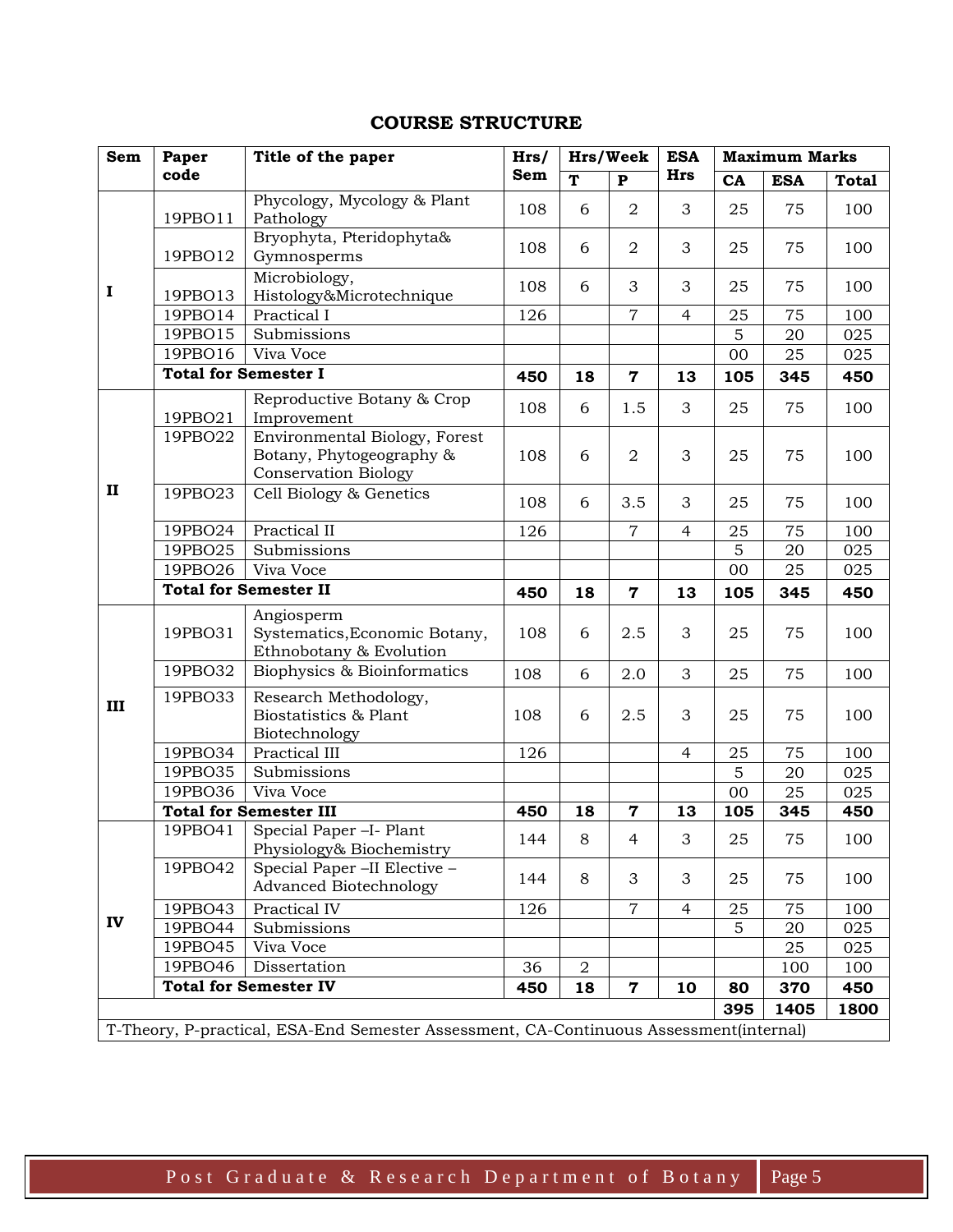| Paper<br>Sem. |                          |                               |                 | <b>Total Hrs.</b> | $\overline{\mathbf{T}}$ | $\mathbf{P}$     |  |
|---------------|--------------------------|-------------------------------|-----------------|-------------------|-------------------------|------------------|--|
|               | Code                     | <b>Subject</b>                |                 | ${\bf P}$         | Hrs./Week               | Hrs./Week        |  |
|               | 19PBO2                   | Phycology                     | $\overline{54}$ | $\overline{27}$   | 3.0                     | 1.5              |  |
|               | 11                       | Mycology                      | 36              | 09                | 2.0                     | 0.5              |  |
|               |                          | Plant Pathology               | 18              | 00                | 1.0                     | 0.0              |  |
|               | 19PBO <sub>2</sub>       | Bryophyta                     | 27              | 09                | 1.5                     | 0.5              |  |
| I             | 12                       | Pteridophyta                  | $\overline{45}$ | 18                | $\overline{2.5}$        | 1.0              |  |
|               |                          | Gymnosperms                   | 36              | 09                | 2.0                     | 0.5              |  |
|               | 19PBO <sub>2</sub>       | Microbiology                  | 36              | 09                | 2.0                     | 0.5              |  |
|               | 13                       | Histology                     | 27              | 09                | $\overline{1.5}$        | $\overline{0.5}$ |  |
|               |                          | Microtechnique&Histochemistry | $\overline{45}$ | 36                | 2.5                     | 2.0              |  |
|               | 19PBO <sub>2</sub>       | Plant Breeding                | 63              | 09                | 3.5                     | 0.5              |  |
|               | 21                       | Horticulture                  | 18              | $\overline{09}$   | $1.\overline{0}$        | $\overline{0.5}$ |  |
|               |                          | Reproductive Botany           | $\overline{27}$ | $\overline{09}$   | 1.5                     | $0.\overline{5}$ |  |
|               | 19PBO <sub>2</sub>       | <b>Environmental Biology</b>  | $\overline{54}$ | 36                | 3.0                     | 2.0              |  |
| $\mathbf{I}$  | 22                       | Forest Botany                 | $\overline{09}$ | 00                | $0.\overline{5}$        | 0.0              |  |
|               |                          | Phytogeography                | $\overline{18}$ | 00                | 1.0                     | 0.0              |  |
|               |                          | <b>Conservation Biology</b>   | 27              | 00                | 1.5                     | 0.0              |  |
|               | 19PBO <sub>2</sub>       | Cell & Molecular Biology      | 54              | 27                | 3.0                     | 1.5              |  |
|               | 23                       | Genetics                      | 54              | 36                | 3.0                     | 2.0              |  |
|               | 19PBO <sub>2</sub>       | Angiosperm Systematics        | 72              | $\overline{36}$   | $\overline{4.0}$        | $\overline{2.0}$ |  |
|               | 31                       | <b>Economic Botany</b>        | 09              | 09                | 0.5                     | 0.5              |  |
|               |                          | Ethnobotany                   | $\overline{09}$ | 00                | 0.5                     | 0.0              |  |
|               |                          | Evolution                     | $\overline{18}$ | 00                | 1.0                     | 0.0              |  |
| III           | 19PBO <sub>2</sub>       | <b>Biophysics</b>             | $\overline{27}$ | 09                | 1.5                     | 0.5              |  |
|               | 32                       | <b>Bioinformatics</b>         | 81              | $\overline{27}$   | $\overline{4.5}$        | $\overline{1.5}$ |  |
|               | 19PBO <sub>2</sub>       | <b>Research Methodology</b>   | 18              | 00                | 1.0                     | 0.0              |  |
|               | 33                       | <b>Biostatics</b>             | $\overline{27}$ | 09                | 1.5                     | 0.5              |  |
|               |                          | Plant Biotechnology           | 63              | 36                | 3.5                     | 2.0              |  |
|               | 19PBO2                   | Plant Physiology              | 45              | 36                | 2.5                     | 2.0              |  |
|               | 41                       | Biochemistry                  | 54              | $\overline{18}$   | 3.0                     | 1.0              |  |
| IV            |                          | Enzymology                    | 45              | $\overline{18}$   | $\overline{2.5}$        | $1.0\,$          |  |
|               | 19PBO <sub>2</sub><br>42 | Biotechnology                 | 144             | $\overline{54}$   | 8.0                     | 3.0              |  |
|               |                          | Dissertation                  | 18              | 00                | 2.0                     | 0.0              |  |

## **SHEDULE OF WORKLOAD**

#### **Elective Special Papers**

- 19PBO 241:Plant Physiology and Biochemistry
- 19PBO 242:Advanced Biotechnology

#### **Study Tour**

E

Study tour in the 2nd, 3rd and 4thsemesters of the PG programme is compulsory.

- 2nd Semester: Visit to any Botanic garden
- 3rd Semester:Minimum five day field trips for flora awareness.
- 4th Semester: Visit to at least one regional and one national research institutions.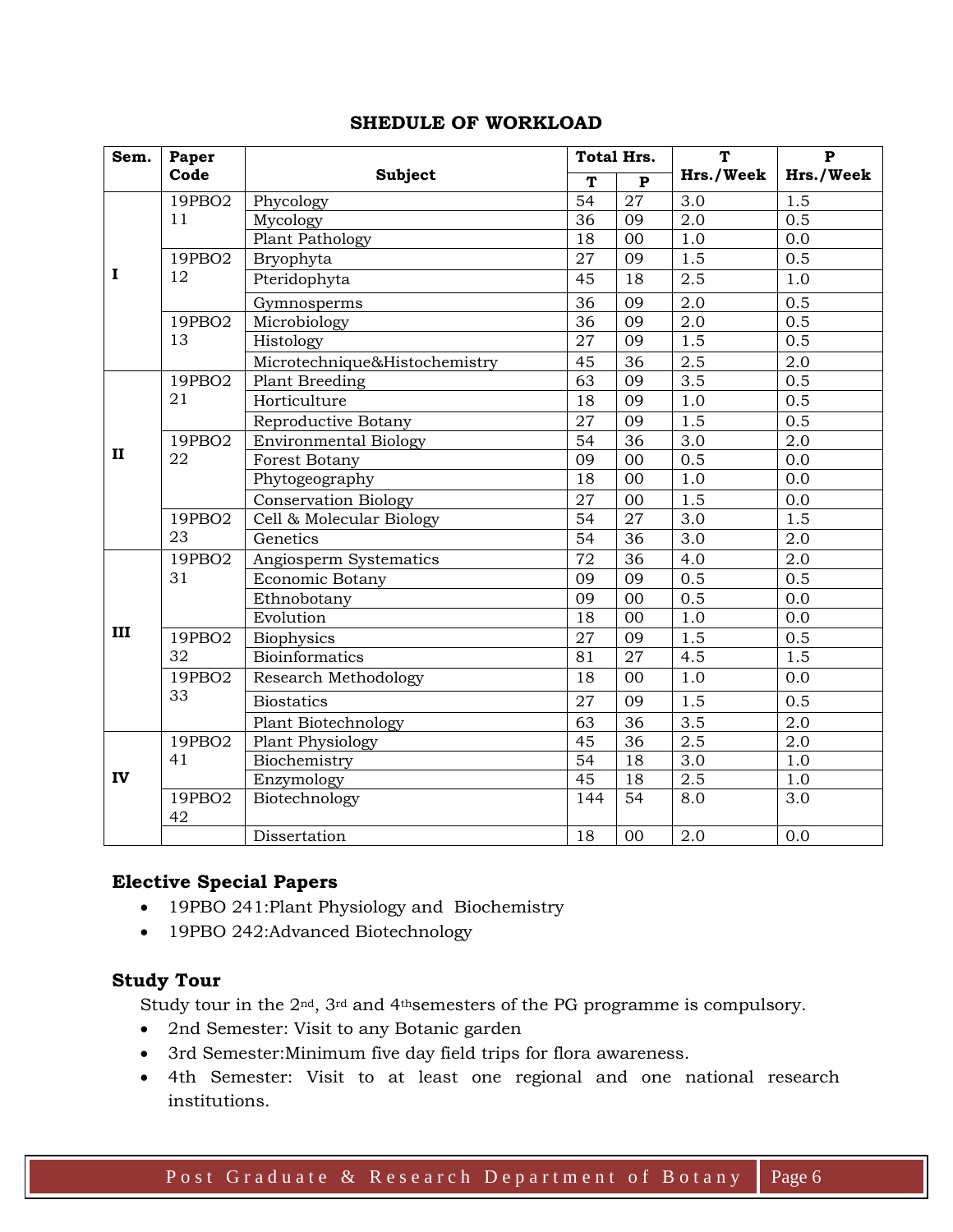## **Submissions**

|   | Semester I: 19PBO15                          |           |          |
|---|----------------------------------------------|-----------|----------|
|   |                                              | <b>CA</b> | ESA      |
|   | <b>1</b> Submission Algae (2)                | 0.5       | $\Omega$ |
|   | <b>2</b> Submission Fungi (1); Pathology (1) | 0.5       | $\Omega$ |
|   | <b>3</b> Submission Bryophytes (2)           | 0.5       | 02       |
|   | 4 Submission Pteridophytes (2)               | 0.5       | $\Omega$ |
|   | <b>5</b> Submission Gymnosperms (2)          | 0.5       | 02       |
| 6 | Permanent Slides (10 slides)                 | 2.5       | 10       |
|   | Total                                        | 5.0       |          |

|   | Semester II: 19PBO25                                           |           |     |
|---|----------------------------------------------------------------|-----------|-----|
|   |                                                                | <b>CA</b> | ESA |
|   | <b>1</b> Visit to Botanic Garden Report                        | 1.0       | 05  |
|   | <b>Ecology Tour Report</b>                                     | 2.0       | 0.5 |
| 3 | Report on the conservation strategies of any two<br>RET plants | 2.0       | 10  |
|   | Total                                                          | 5.0       |     |

| Semester III: 19PB035                         |           |          |
|-----------------------------------------------|-----------|----------|
|                                               | <b>CA</b> | ESA      |
| <b>1</b> Taxonomy Tour Report                 | (0.0)     | റ6       |
| <b>2</b> Report of Herbarium visit            | (0.0)     | $\Omega$ |
| <b>3</b> Research Proposal                    | (1.0)     | 0.5      |
| 4 Submission of Economic Botany specimens (5) | 5(0)      | 05       |
| Total                                         |           |          |

| Semester IV: 19PBO44                     |                |
|------------------------------------------|----------------|
|                                          | CA ESA         |
| <b>1</b> Research Station Visit Report   | $0.0\quad 5.0$ |
| <b>2</b> Tissue Culture Specimens 5 Nos. | 5.0 10.0       |
| <b>3</b> Bioinformatics Lab Visit Report | $0.0\quad 5.0$ |
| Total                                    | $5.0\quad20.0$ |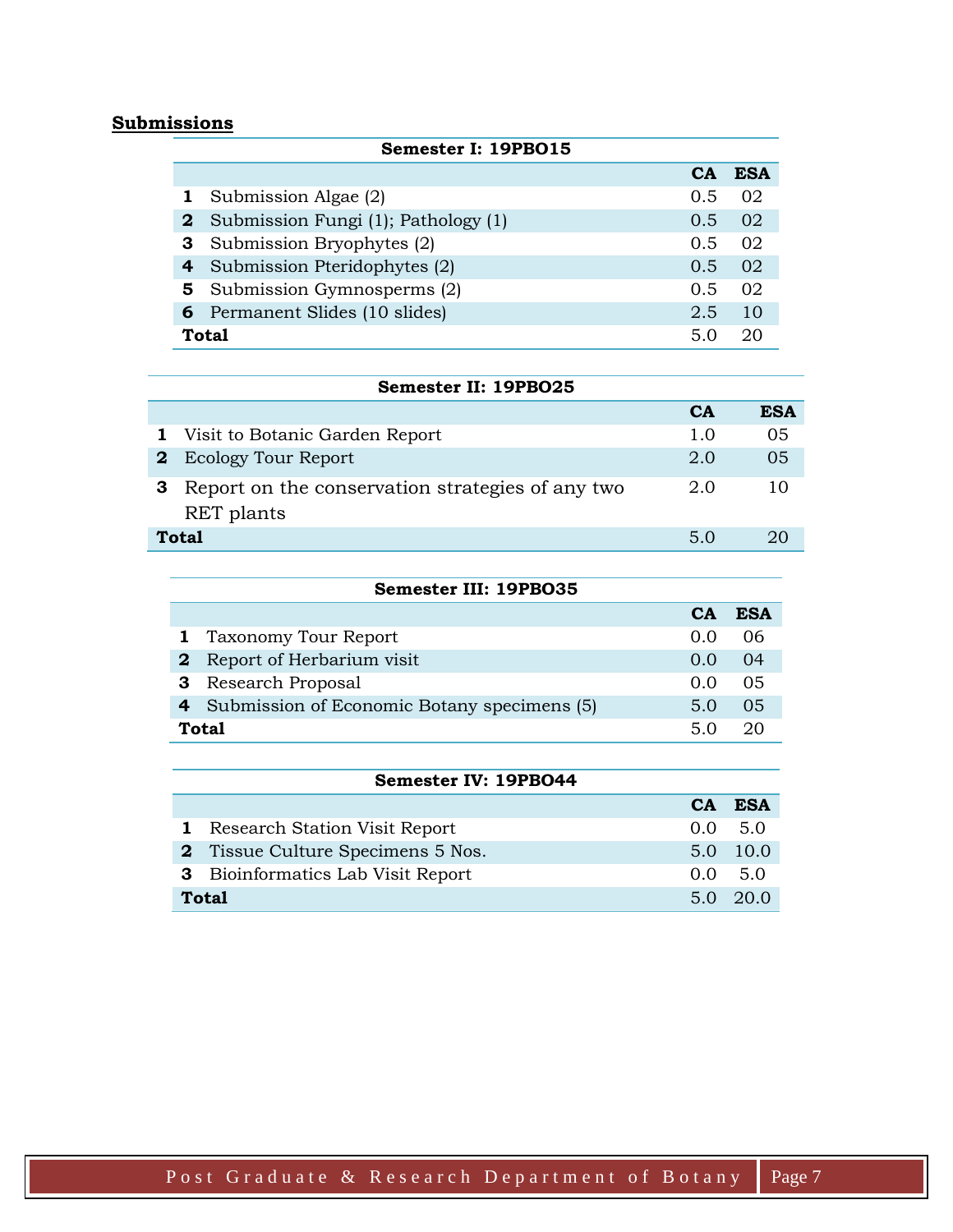## **Dissertation/ Project work**

Topic of the dissertation may be chosen from any area of botany and may be laboratory based, field based or both or computational, with emphasis on originality of approach. It may be started during 2nd/3rd semester and shall be completed by the end of the 4th semester. It should be duly signed by the research guide and the head of the Department and submitted for evaluation. The dissertation to be submitted should include:

- ✓ Introduction
- $\checkmark$  Objectives of the study
- $\checkmark$  Materials and methods
- $\checkmark$  Results and discussion
- $\checkmark$  Summary and conclusion
- ✓ References

The findings of the research may be presented before the external examiners (power point presentation).

| <b>Mark Distribution for Dissertation</b> |           |
|-------------------------------------------|-----------|
| Content & Presentation of Data 80 Marks   |           |
| Viva Voce                                 | 20 Marks  |
| <b>TOTAL</b>                              | 100 Marks |

## **Internship**

With a motive of familiarising the academic and research environment in the field of Plant Science, it is making compulsory for every semester 2 students should undertake an internship for a minimum of 2 weeks by collaborating with institutions of national and international repute, doing research and teaching in the field of Plant Science. Second and Third week of May is earmarked for internship, that can be altered on special circumstances. A valid internship certificate from the institution is a must for pass in semester II.

## **Assignments**

E

The entire processes related with assignments will be through online/offline. The allotment, submission, valuation and publication of results will be through an online/offline platform. It will be the discretion of the department each and every time to choose either online/ offline mode.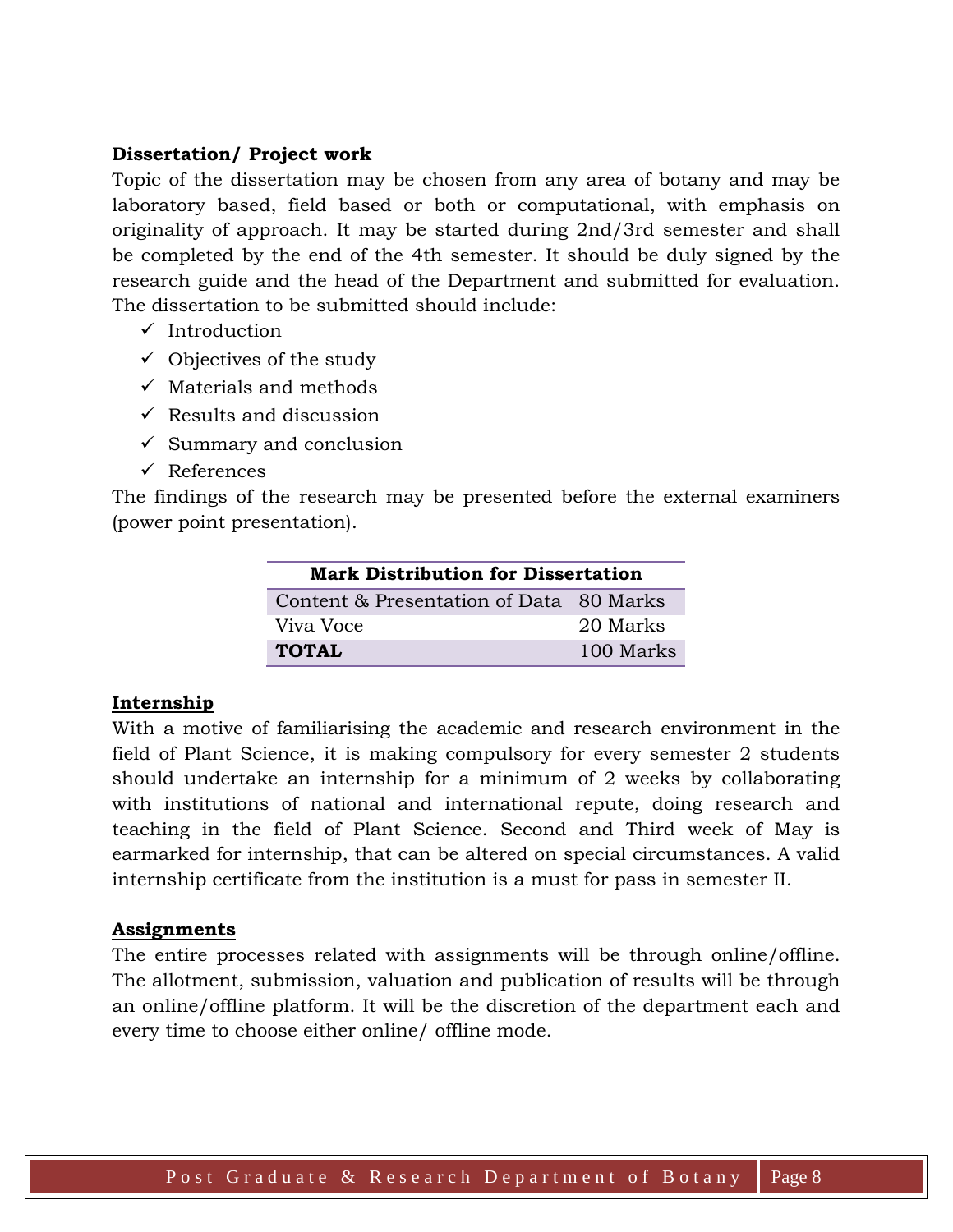## **Class Room Seminars**

E

This will be conducted on a common platform and has to be presented on a board of internal examiners (not less than three). Marks will be awarded based on the detailed analysis on content, mode of presentation, clarity of ideas and language, communication and clarification with the listeners and overall performance.

| <b>Scheme for Practical Examinations</b>                                         |                       |       |  |     |
|----------------------------------------------------------------------------------|-----------------------|-------|--|-----|
|                                                                                  | Duration CA ESA Total |       |  |     |
| Practical I (BO 214) includes all the topics under<br>papers BO 211, 212 & 213   | 4 hrs                 | 25 75 |  | 100 |
| Practical II (BO 224) includes all the topics under<br>papers BO 221, 222 & 223  | 4 hrs                 | 25 75 |  | 100 |
| Practical III (BO 234) includes all the topics under<br>papers BO 231, 232 & 233 | 4 hrs                 | 25 75 |  | 100 |
| Practical IV (BO 243) includes all the topics under<br>papers BO 241 & 242       | 4 hrs                 | 25 75 |  | 100 |

Practical examinations are conducted at the end of eachsemester. Certified records of practical works done and submissions, if any, should be submitted at the time of each practical examination.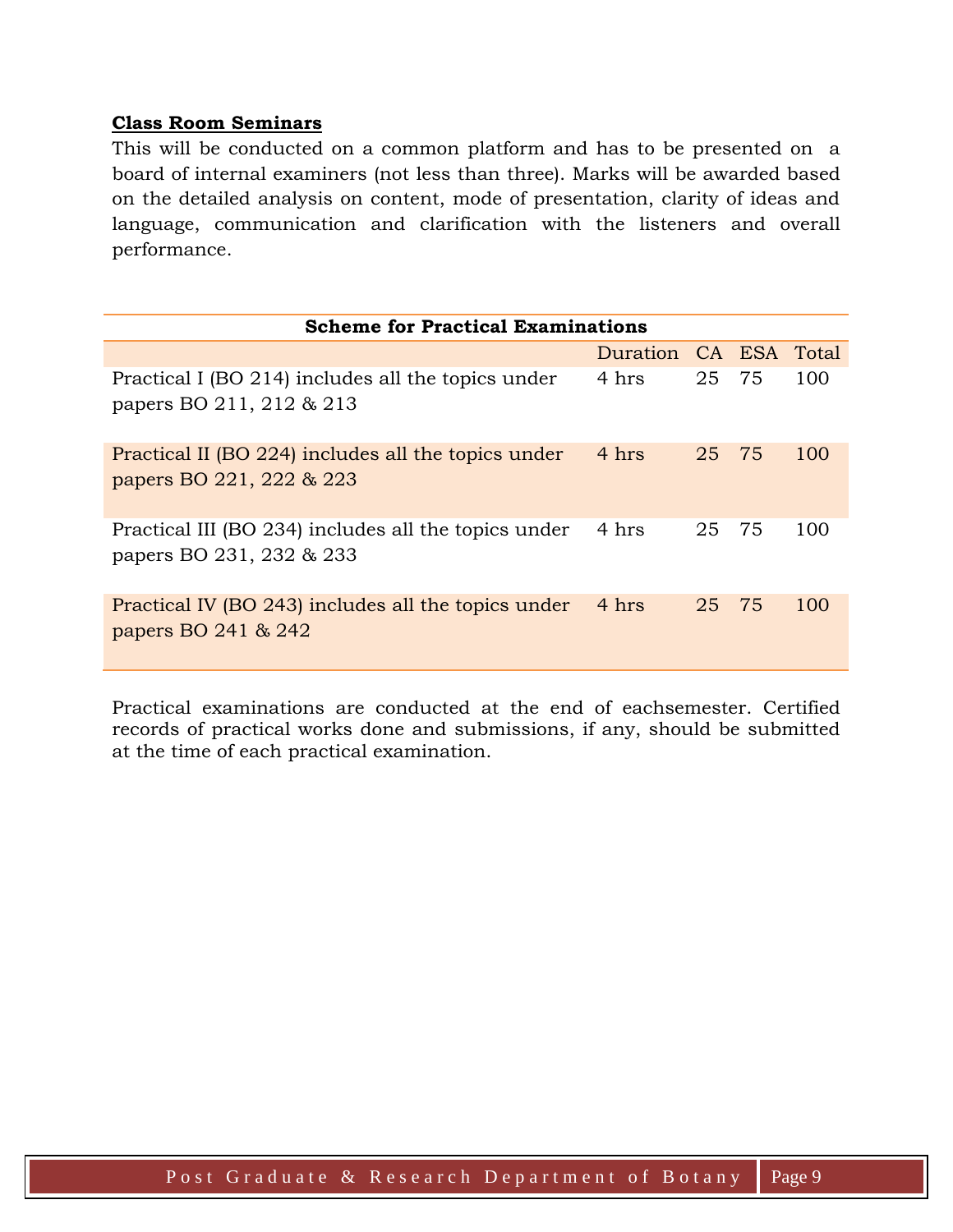#### **Sem. Paper code Title of the paper Hrs/ Sem ESA Hrs Maximum Marks CA ESA Total I** 19PBO11 Phycology, Mycology & Plant Pathology, Mycology & Fiam  $\begin{array}{|c|c|c|c|c|c|c|c|c|} \hline \end{array}$  108  $\begin{array}{|c|c|c|c|c|c|c|c|} \hline \end{array}$  3  $\begin{array}{|c|c|c|c|c|c|c|c|} \hline \end{array}$  25  $\begin{array}{|c|c|c|c|c|c|} \hline \end{array}$  100 19PBO12 Bryophyta, Pteridophyta& Bryophyta, Flehdophytac  $\begin{vmatrix} 108 & 3 & 25 \\ 400 & 25 & 75 \end{vmatrix}$  100 19PBO13 Microbiology, MICTODIOIOgy,<br>Histology&Microtechnique 108 3 25 75 100 19PBO14 | Practical I 126 | 4 | 25 | 75 | 100 19PBO15 Submissions 19PBO15 20 025 19PBO16 Viva Voce 25 25 25 **Total for Semester I 450 13 105 395 450 II** 19PBO21 Reproductive Botany & Crop  $\frac{100}{25}$  The Exeption European Fig. 108  $\begin{bmatrix} 3 & 25 & 75 \end{bmatrix}$  100 19PBO22 Environmental Biology, Forest Botany, Phytogeography & Conservation Biology 108 | 3 | 25 | 75 | 100 19PBO23 Cell Biology & Genetics 108 <sup>3</sup> <sup>25</sup> <sup>75</sup> <sup>100</sup> 19PBO24 | Practical II 126 | 126 | 25 | 75 | 100 19PBO25 Submissions 19PBO25 20 025 19PBO26 Viva Voce 00 25 25 **Total for Semester II 450 13 105 395 450 III** 19PBO31 Angiosperm Systematics,Economic Botany, Ethnobotany & Evolution 108 | 3 | 25 | 75 | 100 19PBO32 Biophysics & Bioinformatics 108 3 25 75 100 19PBO33 Research Methodology, Biostatistics & Plant Biostatistics & Plant  $\begin{array}{|c|c|c|c|c|c|}\n\hline\n\text{Biotechnology} & & & 108 & & 3 & 25 & 75 & 100\n\end{array}$ 19PBO34 Practical III 126 4 25 75 100 19PBO35 Submissions 05 20 025<br>19PBO36 Viva Voce 00 25 25 19PBO36 Viva Voce 00 25 25 **Total for Semester III 450 13 105 395 450 IV** 19PBO41 Special Paper –I- Plant Special Faper --- Frant<br>Physiology& Biochemistry 144 3 25 75 100 19PBO42 Special Paper –II Elective –  $\frac{100}{\text{Advanced Biotechnology}}$  144 3 25 75 100 19PBO43 Practical IV 126 4 25 75 100 19PBO44 Submissions 1 05 20 100 19PBO45 Viva Voce 00 25 025 19PBO46 Dissertation 36 00 100 025 **Total for Semester IV 450 10 80 370 450 Grand Total 395 1405 1800** ESA-End Semester Assessment, CA-Continuous Assessment(internal)

#### **SCHEME OF EXAMINATION AND MARK DISTRIBUTION**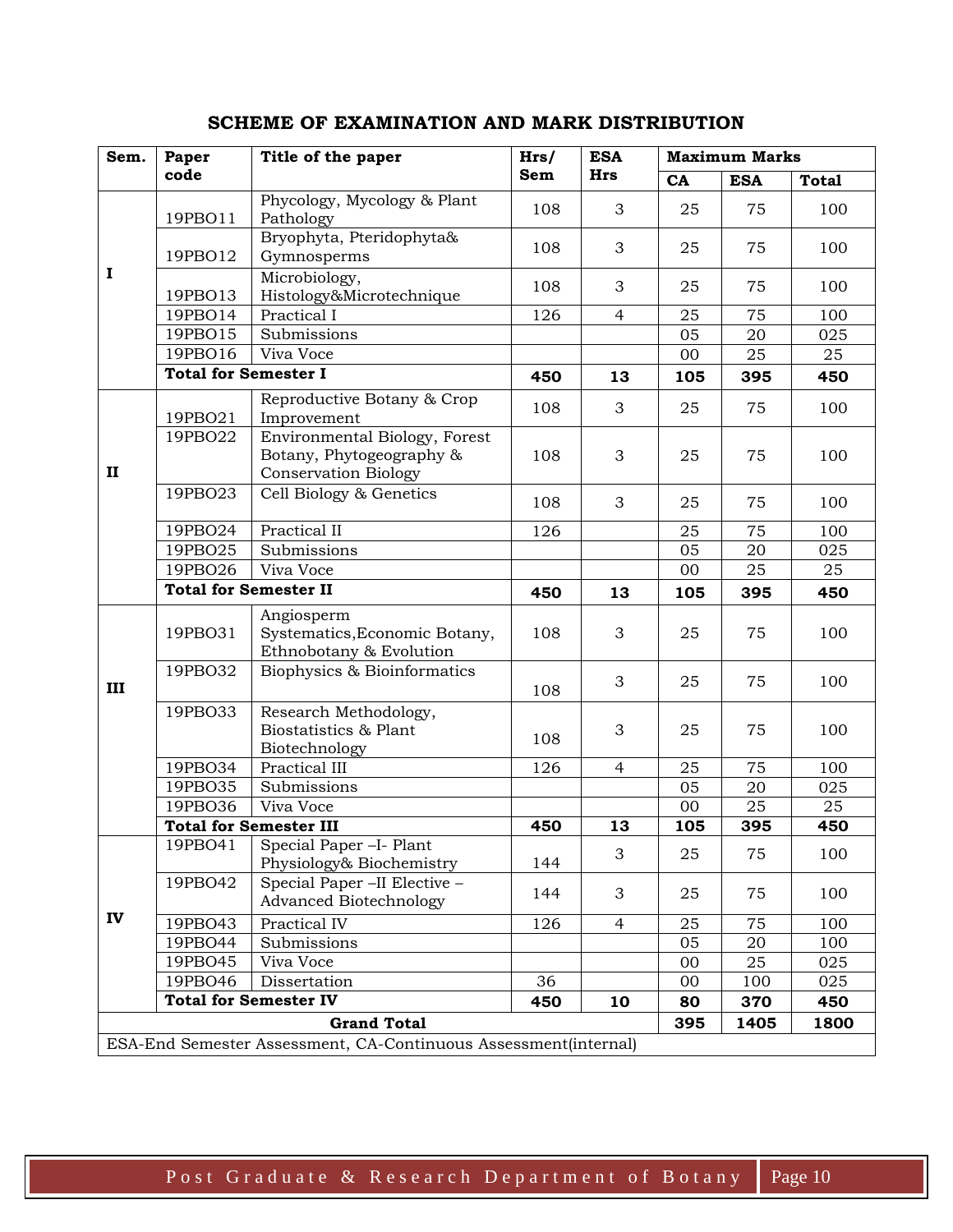| <b>Semest</b>      |                    | <b>Continuous Assessment</b><br><b>End Semester Assessment</b> |               |                  | <b>Total</b> |
|--------------------|--------------------|----------------------------------------------------------------|---------------|------------------|--------------|
| er                 | <b>Theory</b>      | <b>Practical</b>                                               | <b>Theory</b> | <b>Practical</b> | <b>Marks</b> |
| I                  | 75                 | 25                                                             | 225           | 75               | 400          |
| $\mathbf{I}$       | 75                 | 25                                                             | 225           | 75               | 400          |
| III                | 75                 | 25                                                             | 225           | 75               | 400          |
| IV                 | 50                 | 25                                                             | 150           | 75               | 300          |
|                    | Dissertation       |                                                                |               |                  | 100          |
|                    | Submissions 4 x 25 |                                                                |               |                  | 100          |
|                    | Viva Voce          | $4 \times 25$                                                  |               |                  | 100          |
| <b>Grand Total</b> |                    |                                                                |               |                  | 1800         |

#### **DISTRIBUTION OF MARKS IN EACH SEMESTER EXAMINAION**

## **DISTRIBUTION OF MARKS IN PRACTICAL EXAMINATION**

| <b>Practical</b> | <b>Total</b><br><b>Marks</b> | <b>Examination</b> | <b>Record/Submissions</b>           |
|------------------|------------------------------|--------------------|-------------------------------------|
|                  | 75                           | 65                 | Record-10                           |
| п                | 75                           | 65                 | Record-10                           |
| ш                | 75                           | 50                 | Record-15, Herbarium/ Field Note-10 |
| ΙV               | 75                           | 65                 | Record-10                           |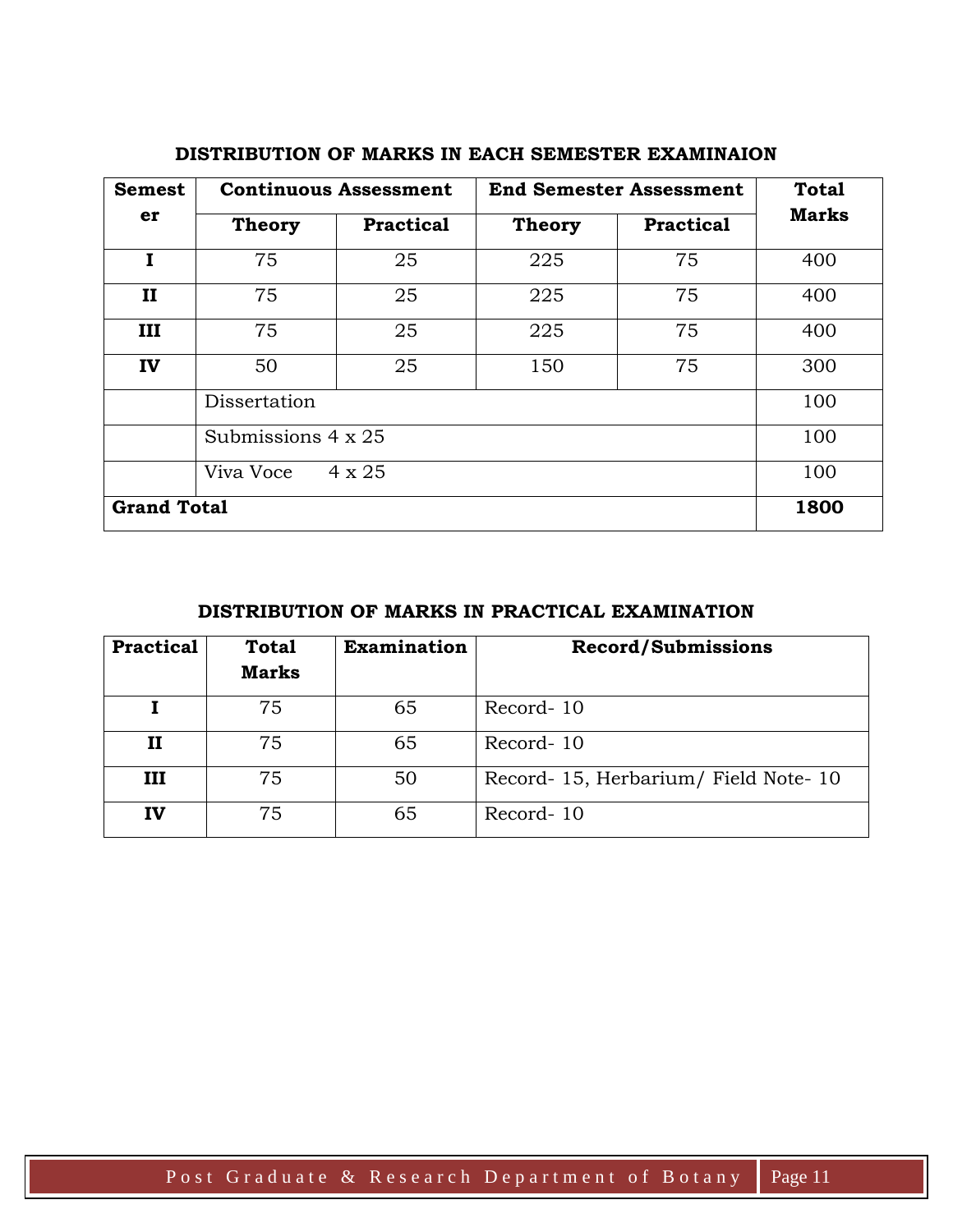Post Graduate & Research Department of Botany Page 12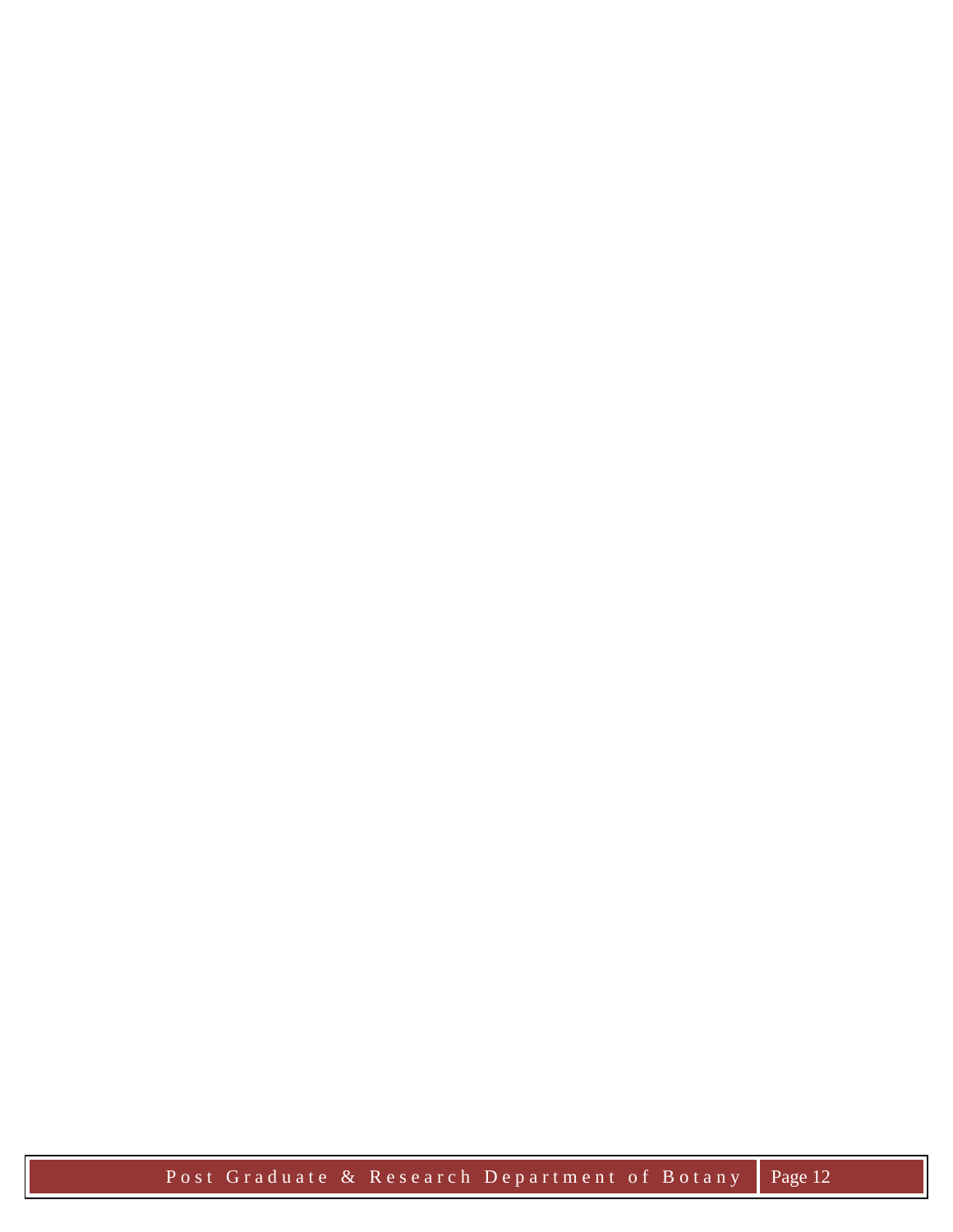# **SEMESTER- I**

#### **19PBO11**

#### **PHYCOLOGY, MYCOLOGY& PLANT PATHOLOGY**

| <b>Distribution of Hours Theory</b> |                | <b>Practical</b> |
|-------------------------------------|----------------|------------------|
| Phycology                           | 54 Hrs         | $27$ Hrs         |
| Mycology                            | 36 Hrs         | $09$ Hrs         |
| Plant Pathology                     | 18 Hrs         | 00 Hrs           |
| <b>TOTAL</b>                        | 108 Hrs 36 Hrs |                  |

#### **Aim and Objectives of the Course**

- To make an understanding on the thallus structure, mode of reproduction and ecological adaptations of lower plant forms
- To develop the expertise and skill in identifying lower plant forms
- To develop a concise account on the biological mechanism behind plant diseases

#### **PHYCOLOGY- (3hrs/wk)**

- Principles and modern trends in taxonomy of algae; Contributions of Indian Algologists (4 hrs).
- Classification of Algae (Lee, 2008). Characteristic features of major divisions (6 hrs).
- Thallus organization and its morphological variations; Ecological and evolutionary trends (6 hrs).
- Cell structure Prokaryotic, mesokaryotic and eukaryotic organizations (4 hrs).
- Structure, reproduction and life cycle of the following types *Hydrodictyon, Ulva, Pithophora, Draparnaldiopsis, Bulbochaete, Cephaleuros, Codium, Caulerpa, Halimeda, Acetabularia, Nitella, Sphacelaria, Padina, Turbinaria, Porphyra, Amphiroa, Gracilaria, Batrachospermum, Spirulina, Scytonema*(30 hrs).
- Economic Importance of Algae –Algae as bio-fertilizers, as food, their uses in industry, water blooms and their ecological role.(4 hrs)

#### **Practicals**(1.5 hrs/wk)

- Morphology and Reproductive features of types mentioned above
- Field trip and a record of collected algal specimens should be submitted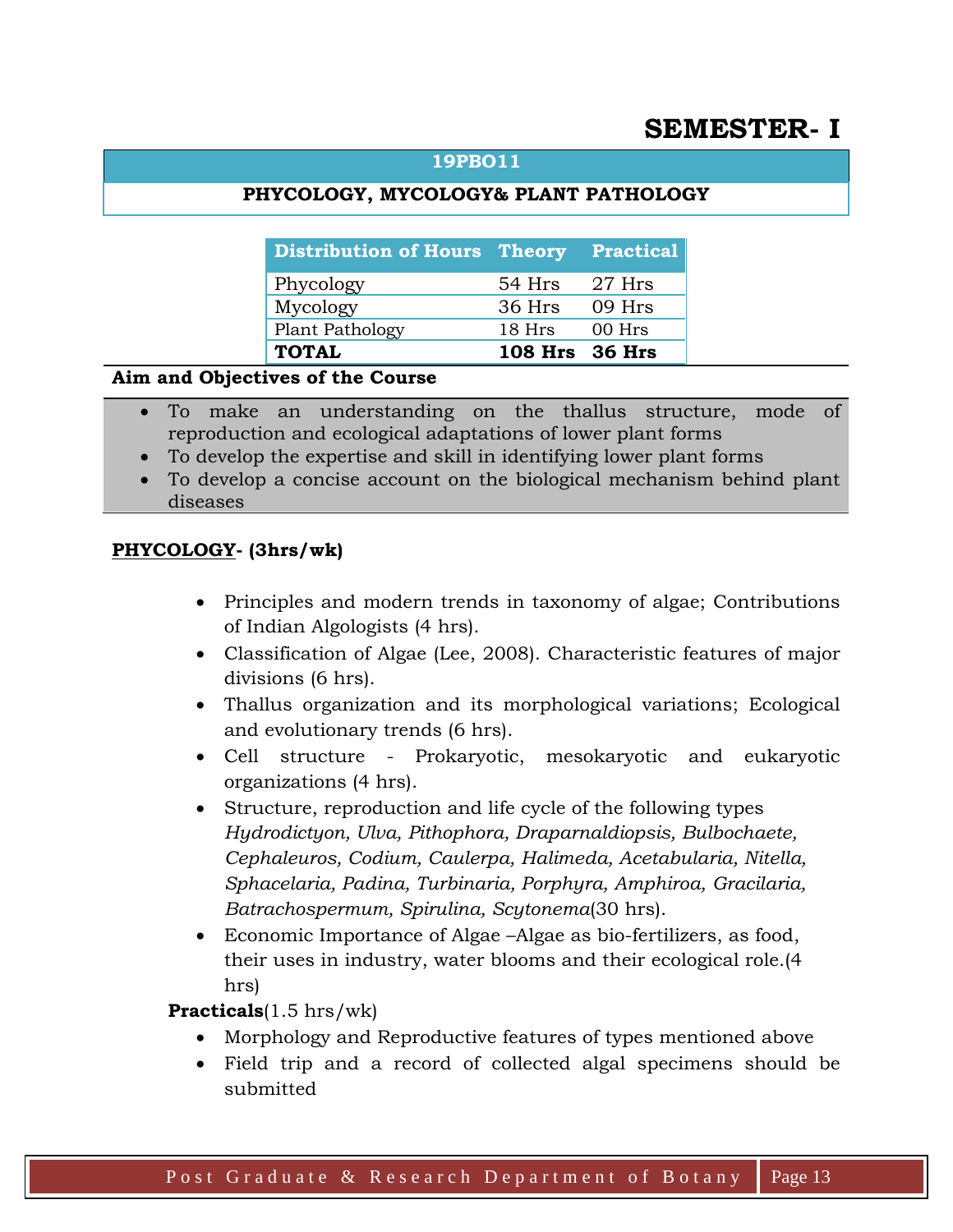## **References**

- Bhattia A (2004)Treatise on Algae.S.Chand&Company,New Delhi.
- Bilgarmi KS and Saha LC (2010) A text book of Algae. CBS Publishers, New Delhi.
- Bold HC& Wynne MJ(1995) Introduction to Algae. Prentice Hall of India, New Delhi.
- Kashyap, A. K. and Kumar, H. D. (1994) Recent advances in Phycology. Rastogy&company.
- Kumar HD (1999) Introductory Phycology.East West Pvt. Ltd., New Delhi.
- Lee RE (2018) Phycology 5th Edition, 2018 Cambridge University Press, New Delhi.
- Pandey BP (2004) Algae. S. Chand & Company Ltd. New Delhi.
- Prescott,G.W. (1984) The Algae: A review.Lubrecht& Cramer Ltd.
- Round FE (1984) The Ecology of Algae. Cambridge University Press, London.
- Sharma, O.P. (2011). Text book of Algae. Tata McGraw Hill Publ. Comp. Ltd. New Delhi.
- Sharma PD (2003) A Text book of Botany-Lower plants. Rastogi Publications, Meerut.
- Smith GM (1976) Cryptogamic Botany Vol.1.Tata Mc Graw Hill Publ. Co. Ltd.,New Delhi.
- Vashishta BR (1999) Algae.S.Chand&Company, New Delhi.
- Fritsch (1935, 48) Structure and reproduction of algae. Cambridge University Press.
- BarsantiL & Gualtieri P (2014) Algae: Anatomy, Biochemistry, and Biotechnology, 2ndEdition CRC Press.

## **MYCOLOGY- (2hrs/wk)**

E

- Principles and modern trends of classification of Fungi (Ainsworth 1973, Carl Woese, 1990). Contributions of Indian Mycologists (3 hrs).
- Structure, reproduction and phylogeny of-

Kingdom Protista

- 1. Phylum Acrasiomycota
- 2. Phylum Dictyosteliomycota
- 3. Phylum Myxomycota
- 4. Phylum Plasmodiophoromycota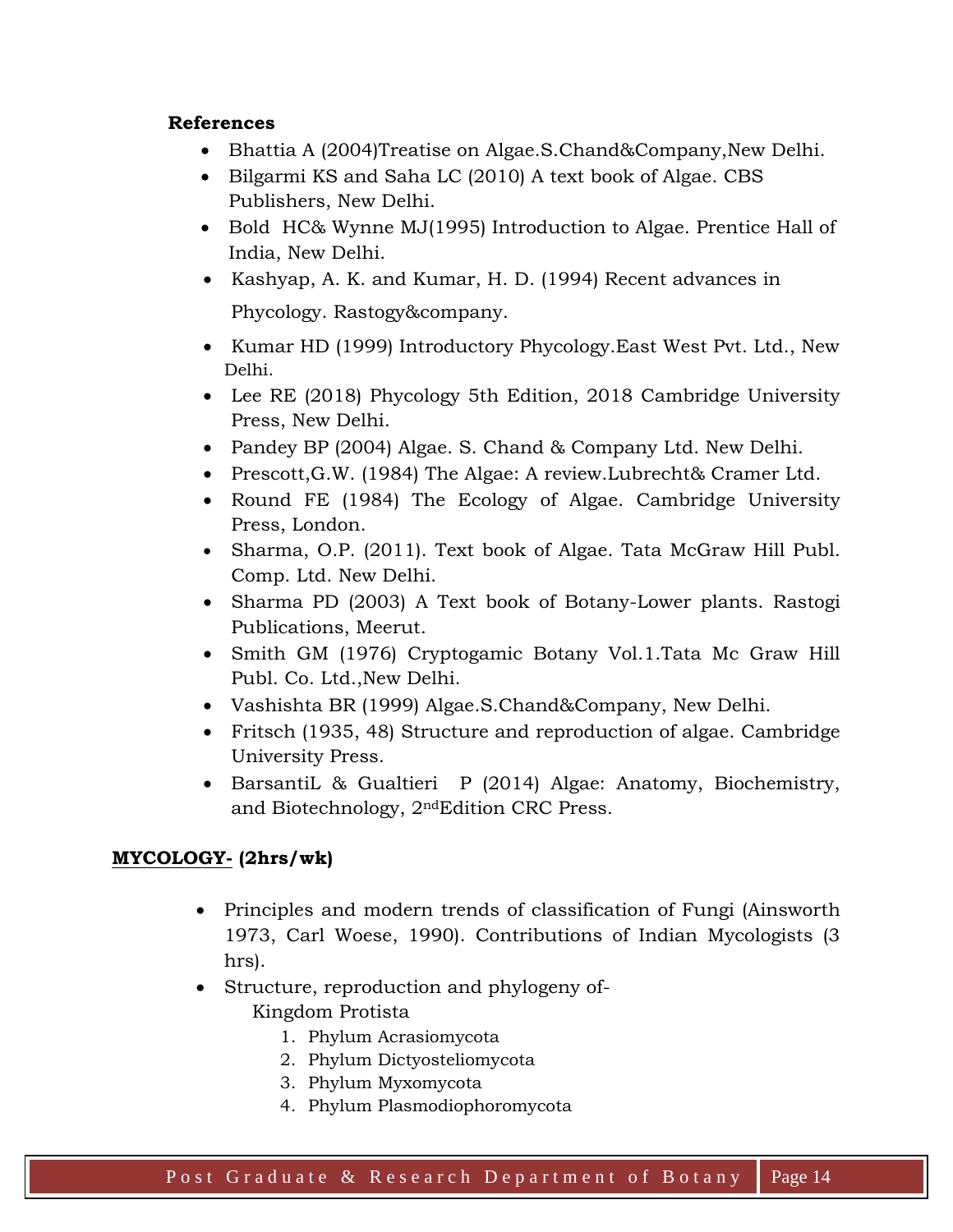Kingdom Straminopila

- 1. Phylum Hyphochytriomycota
- 2. Phylum Labrinthulomycota
- 3. Phylum Oomycota

## Kingdom Fungi

- 1. Phylum Chytridiomycota
- 2. Phylum Zygomycota
- 3. Phylum Ascomycota
- 4. Phylum Basidiomycota
- 5. Phylum Deuteromycota

(6 hrs)

• Thallus structure, reproduction and life cycle of the following types- (20 hrs) *Phytophthora, Albugo, Pilobolus, Penicillium, Aspergillus, Uromyces, Polyporus, Lycoperdon, Geaster, Dictyophora, Nidularia,* 

*Schizophyllum, Colletotrichum, Alternaria, Helminthosporium, Cercospora.*

- Economic importance of fungi with special reference to secondary Metabolites; Fungi asbiocontrol agent (2 hrs).
- Classification, thallus structure, reproduction, ecological significance and economic importance of Lichens- *Usnea, Graphis.*

 $(2 \text{ hrs})$ 

## **Practical -** (0.5 hr/wk)

• Study of the morphology and reproductive structures of the types mentioned in the syllabus.

## **References**

- Ainsworth GC, Sparrow FK and Sussman AS(1973)The Fungi- An advanced Treatise. Academic Press, New York.
- Alexopoulose CJ, Mims C, Blackwell M (1996) Introductory Mycology. John Wiley & Sons, New York.
- Bessy EA (1979) Morphology and Taxonomy of Fungi. Vikas Publishing House, New Delhi.
- Burnett JH (1968) Fundamentals of Mycology. Edward Arnold Ltd., London.
- Chopra GL(1998)A text book of Fungi. S. Nagin & Co. Meerut.
- Dube H.C. (2013) An Introduction to Fungi. 4<sup>th</sup> Edition. Scientific Publishers India.
- Moore-Landeeker E(1996) Fundamentals of Fungi. Prentice Hall, New Jersey*.*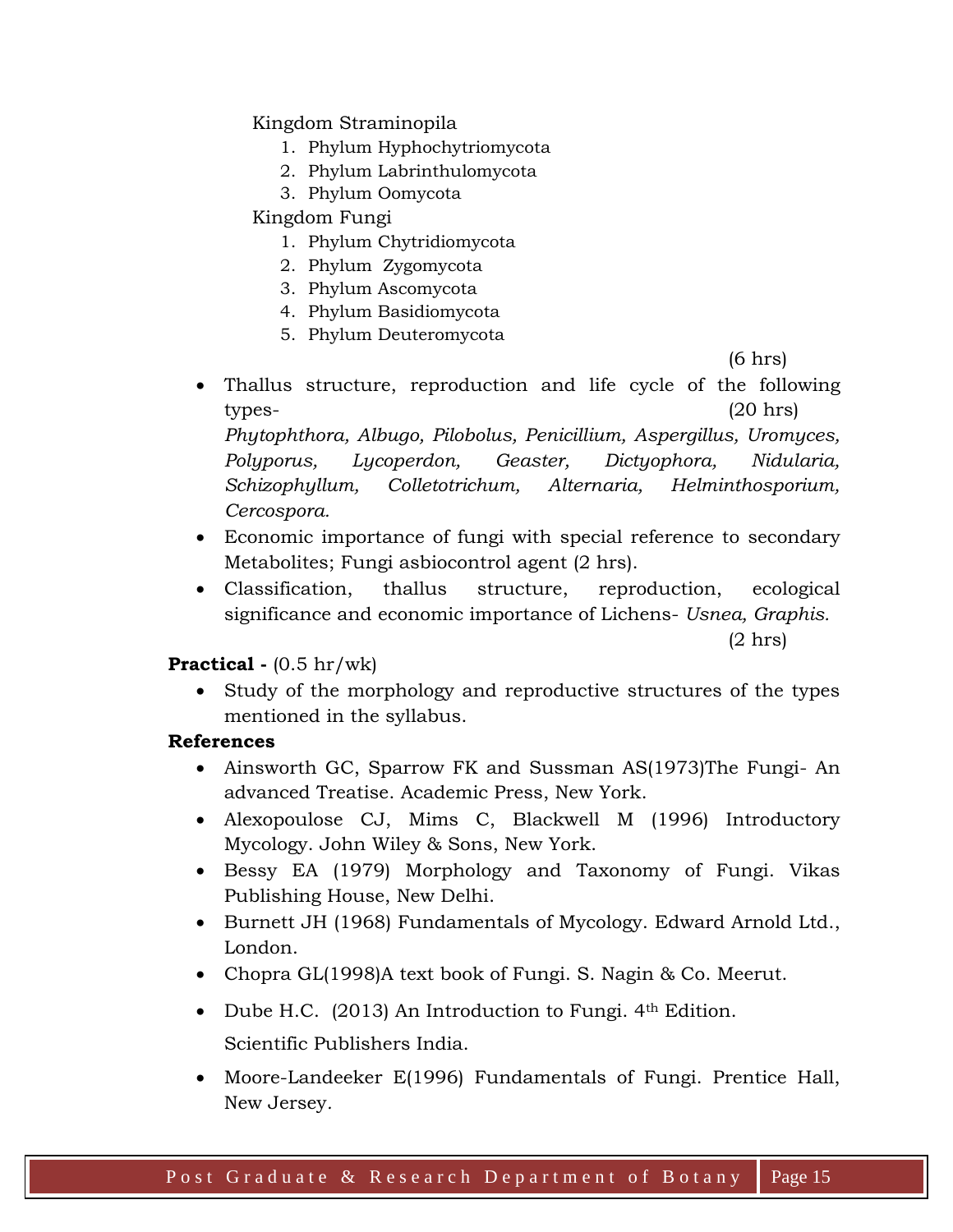- Hale ME (1983) Biology of Lichens. Edward Arnold, London*.*
- Hudson HJ(1986)Fungal Biology. Hodder Arnold H & S, London.
- [Kirk,](http://taxonomicon.taxonomy.nl/Person.aspx?id=1369) P.M., [Cannon,](http://taxonomicon.taxonomy.nl/Person.aspx?id=2309) P.F., [David,](http://taxonomicon.taxonomy.nl/Person.aspx?id=2310) J.C. [&Stalpers,](http://taxonomicon.taxonomy.nl/Person.aspx?id=2311) J.A.(2001). Ainsworth &Bisby's Dictionary of the Fungi, 9th Edition. CABI Publishing.
- Kirk P, Cannon P.F., Minter D.W., Stalpers J.A. (2008) Ainsworth &Bisby's Dictionary of Fungi. 10th edn CAB International, Oxon UK:
- Moore D*et al* (1986) Developmental Biology of higher Fungi. Cambridge University Press, London.
- Mehrothra RS and Aneja KR (1990) An Introduction to Mycology. Wiley Eastern Ltd. New Delhi.
- Sharma OP (2007) Text book of Fungi. Tata McGraw Hill, Publishing Co. Ltd., New Delhi*.*
- Sharma PD (2004) The Fungi for University students. Rastogi Publications, Meerut.
- Srivastava JP (1998) Introduction to Fungi. Central Book Depot, Allahabad.
- Sumbali G (2005) The Fungi. Narosa Publishing House, New Delhi.

## **PLANT PATHOLOGY- (1hr/wk)**

- History of Plant pathology, General principles and concepts of host-parasite interaction (2 hrs).
- Defense mechanisms Systemic Acquired Resistance and Induced Systemic Resistance, major signaling pathways of plant defense mechanism (4 hrs)
- Epidemiology and quarantine (1 hr).
- Principles and methods of Plant disease control: Fungicides and pesticides, natural pesticides, sanitation, disease resistance. Biological control, biocontrol agents, bio-inoculants, natural enemies, bio-traps (2 hrs).
- Study of the following plant diseases with reference to symptoms causal organism, disease cycle and control measures.

| a. Paddy     | : Brown spot and false smut |
|--------------|-----------------------------|
| b. Coconut   | : Root wilt                 |
| d. Rubber    | : Powdery mildew            |
| e. Coffee    | : Rust                      |
| f. Tea       | : Red rust                  |
| g. Sugarcane | : Red rot                   |
|              |                             |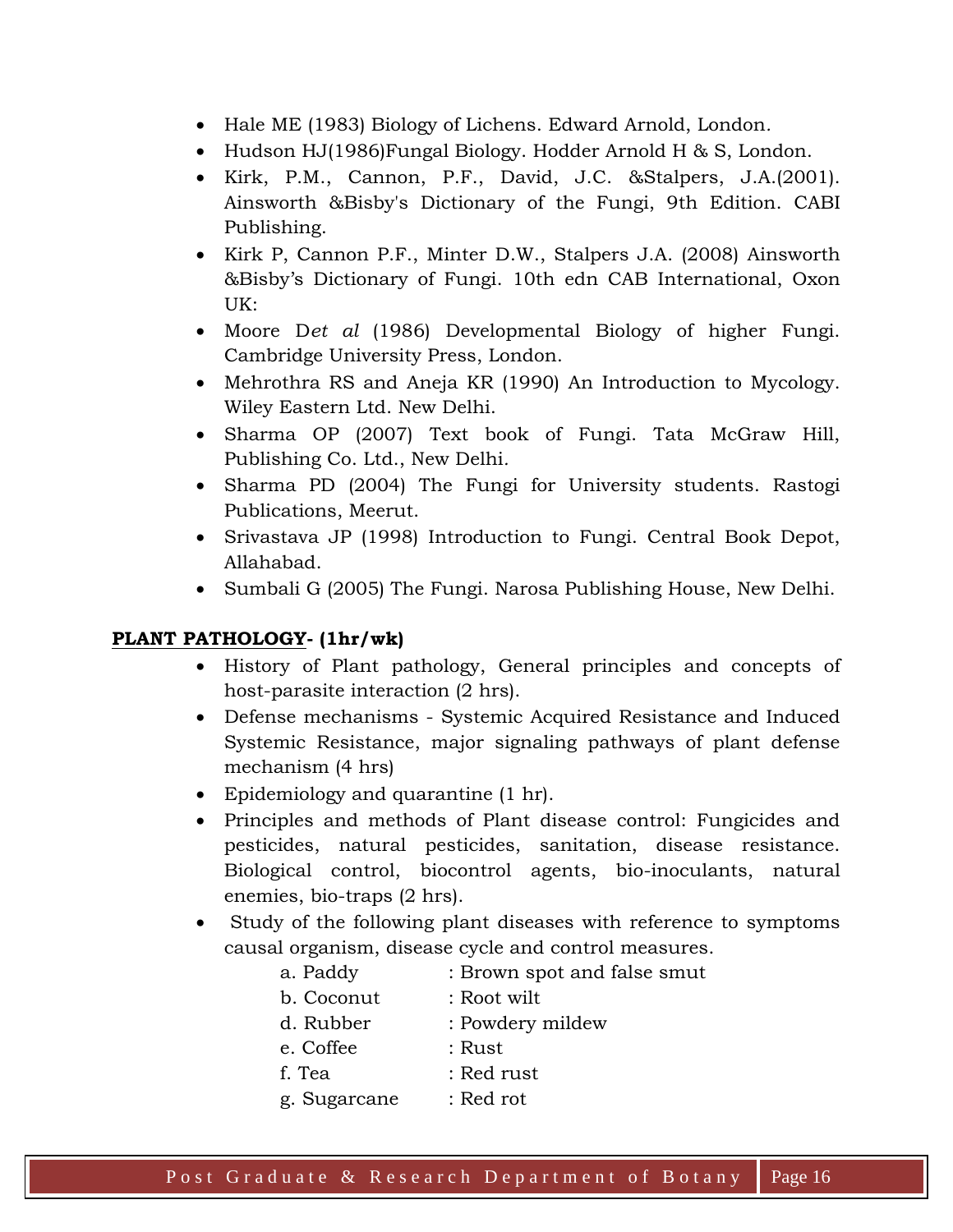| h. Mango                | : Leaf spot          |                   |
|-------------------------|----------------------|-------------------|
| <i>i. Ladies finger</i> | : Yellow vein mosaic |                   |
| <i>i</i> . Pepper       | : Quick wilt         | $(9 \text{ hrs})$ |

## **Practical**

• Identification and documentation of all plant diseases mentioned in the syllabus.

## **References**

- Agrios GN (1997) Plant pathology. Academic Press, New Delhi.
- Bilgrami KS& Dube HC (1990) A text book of modern plant pathology. Vikas Publishing House, New Delhi.
- Butler EJ& Jones (1949) Plant Pathology. Mc Millan,London.
- Chatterjee PB (1997) Plant Protection Techniques. Bharatibhavan, Patna.
- Chattopadhayay SB (1991) Principles and procedures of plant protection Oxford &IBH, New Delhi.
- Manners JG (1982) Principles of Plant Pathology. Cambridge University Press, London.
- Marshall H (1999) Diseases of plants. Anmol Publications Pvt. Ltd., New Delhi.
- Mehrotra RS (2000) Plant pathology. Tata McGraw Hill, Publishing Co. Ltd., New Delhi*.*
- Mundkur BB (1982)Text book of Plant diseases. Macmillan India Ltd., New Delhi.
- Pathak VN, Khatri NK and Pathak M (1996) Fundamentals of Plant pathology. Agrobotanical publishers (India), Bikaner.
- Rangaswamy G and Mahadevan A (2002) Diseases of crop plants in India. Prentice Hall of India, New Delhi.
- Sharma PD(2005) Plant pathology. Narosa Publishing House, New Delhi.
- Singh RS (2000) Introduction to the principles of Plant pathology. Oxford IBH, New Delhi.
- Swarup*et al.* (1999) Plant diseases. Anmol Publications Pvt. Ltd., New Delhi.

## **Course Outcome**

E

Students will get an understanding on the evolution of thallus and reproductive structures of lower forms of plant life, their diversity, economic and ecological significance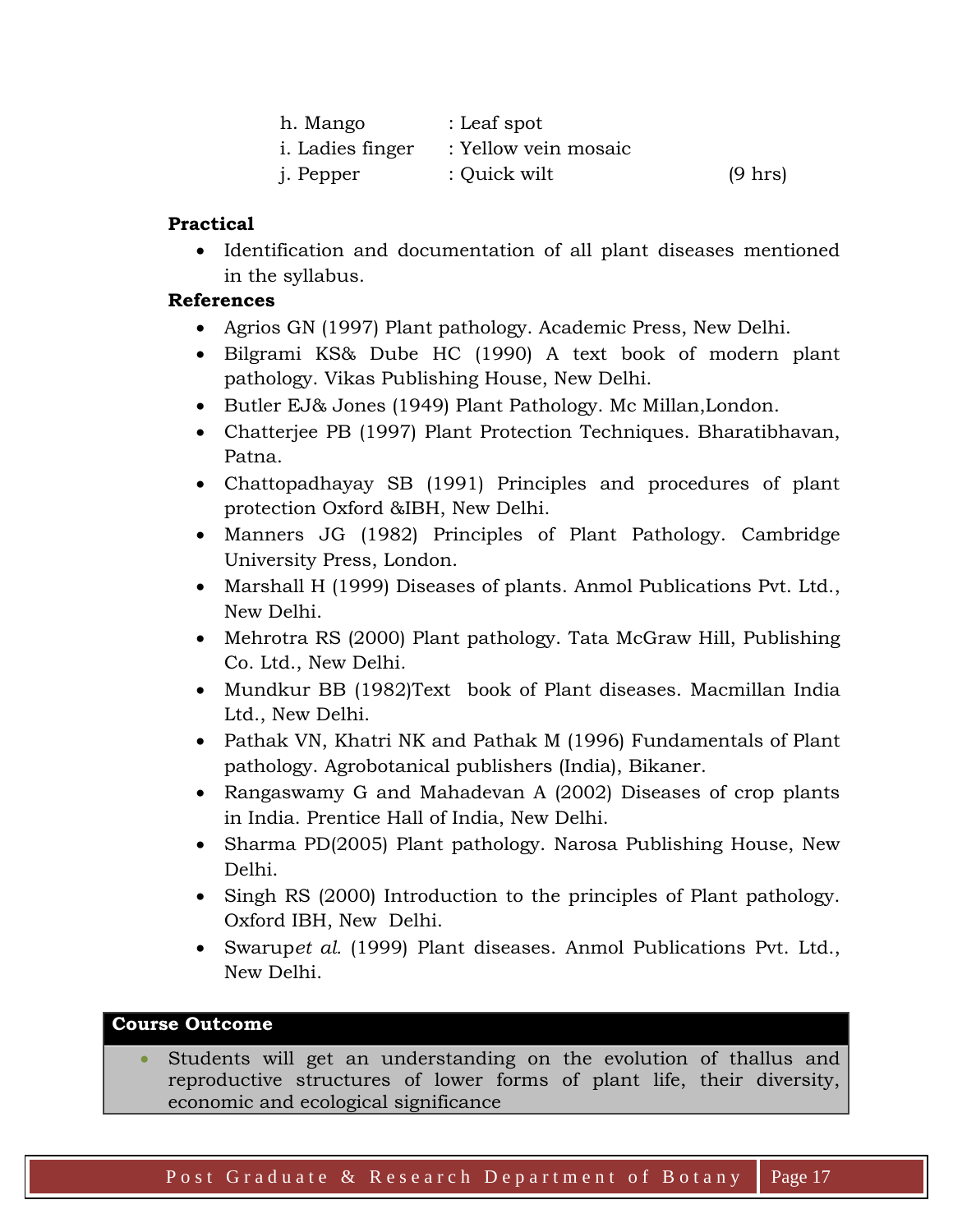#### **19PBO12**

#### **BRYOPHYTA, PTERIDOPHYTA AND GYMNOSPERMS**

| <b>Distribution of Hours Theory Practical</b> |                |          |
|-----------------------------------------------|----------------|----------|
| Bryophyta                                     | $27$ Hrs       | $09$ Hrs |
| Pteridophyta                                  | 45 Hrs         | 18 Hrs   |
| Gymnosperms                                   | 36 Hrs         | $09$ Hrs |
| <b>TOTAL</b>                                  | 108 Hrs 36 Hrs |          |

#### **Aim and Objectives of the Course**

- To make an understanding on the vegetative structure, mode of reproduction and ecological adaptations of bryophytes, pteridophytes and gymnosperms
- To develop the expertise and skill in identifying plants belonging to bryophytes, pteridophytes and gymnosperms

#### **BRYOPHYTA - (1.5 hrs/wk)**

- General characters and recent systems of classification; Contributions of Indian Bryologists (2 hrs).
- A general account of morphological and anatomical features, reproduction, life history and phylogeny of: Sphaerocarpales, Marchantiales, Jungermanniales, Calobryales, Anthocerotales, Sphagnales, Andreales, Funariales, Polytrichales (10 hrs).
- Life cycle study of the following types: *Lunularia, Targionia, Cyathodium, Reboulia, Pallavicinia, Porella, Notothylas, Sphagnum, Polytrichum* (12 hrs).
- Origin and evolution of Bryophytes, Brief account on Fossil Bryophytes (2 hrs).
- Bryophytes as indicators of water and air pollution (1 hr).

#### **Practical -** (0.5 hr /wk)

• Morphological and anatomical studies of the types mentioned in the syllabus.

#### **References**

- Chopra RN(1998) Topics in Bryology. Allied Printers, New Delhi.
- Chopra RNand Kumara PK (1988) Biology of Bryophytes. Wiley East New Delhi.
- Parihar NS(1980) An introduction to Embryophyta Vol. I. Bryophyta. Central Book Depot, Allahabad.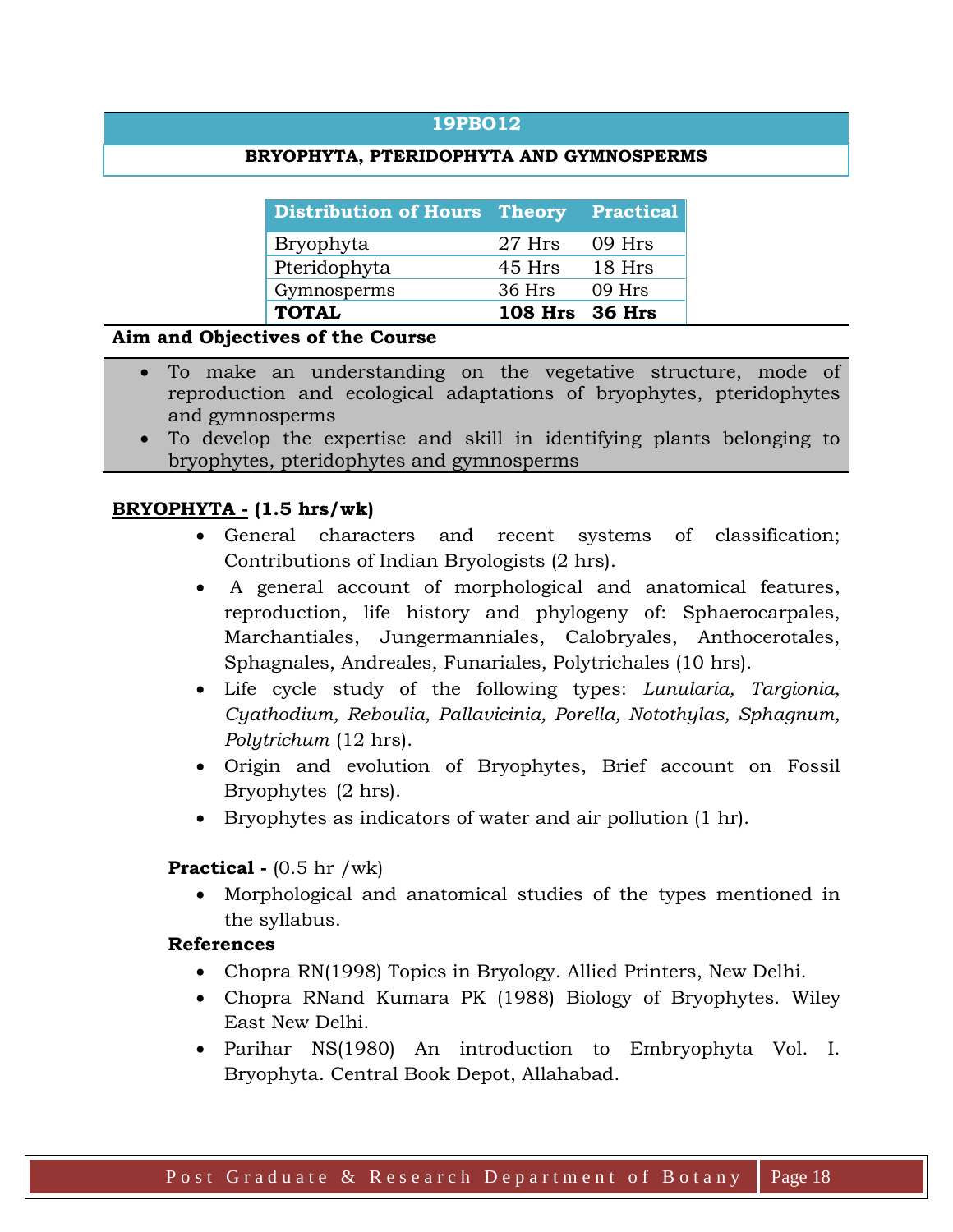- Prem Puri (1981) Bryophytes:Morphology ,Growth and differentiation. Atma Ram and Sons, New Delhi
- Rashid A (1998) An introduction to Bryophyte. Vikas Publishing House, New Delhi.
- Smith, G.M. (1976). Cryptogamic Botany Vol.II. Tata Mc Graw Hill. Publishing Co. Ltd., New Delhi.
- Singh S.K (2015) Liverworts and Hornworts of India: An annotated check list, Botanical Survey of India.
- Vanderpoorten A and Goffinet B (2010) Introduction to Bryophytes, Cambridge University Press.
- Watson,E.V. (1968) The structure and life of Bryophytes.CambridgeUniversity,London.
- Goffinet B & Shaw A.J (2009)Bryophyte Biology, Cambridge University Press

## **PTERIDOPHYTA- (2.5 hrs/wk)**

- General characters, classification (Bierhost1971) and life cycle of Pteridophytes; Contributions of Indian Pteridologists. (3 hrs)
- Comparative morphology,structure, ecology and phylogeny of the following groups: Psilopsida, Lycopsida, Sphenopsida, Pteropsida. (8 hrs)
- Structure, reproduction and life cycle of the following types: *Isoetes,Ophioglossum,Angiopteris,Osmunda,Ceratopteris,Blechnum, Lygodium,Adiantum,Dicranopteris,Acrostichum,Salvinia,Marselia*(24 hrs)
- Telome theory-basis, elementary proves- origin of sporophylls in Lycopsida, Sphenopsida and Pteropsida- origin of root- merits and demerits of telome theory; Evolutionary trends in the gametophytes of Pteridophytes. (4 hrs)
- Conservation of Pteridophytes; Pteridophytes as ecological indicators. (2 hrs)
- Principles of Paleobotany, Fossil pteridophytes: *Rhynia, Lepidocarpon, Sphenophyllum, Zygopteris* (4 hrs)

## **Practical** (1hr/wk)

- Structural details of the vegetative and reproductive pars of the types mentioned in the syllabus.
- Fossil types mentioned above.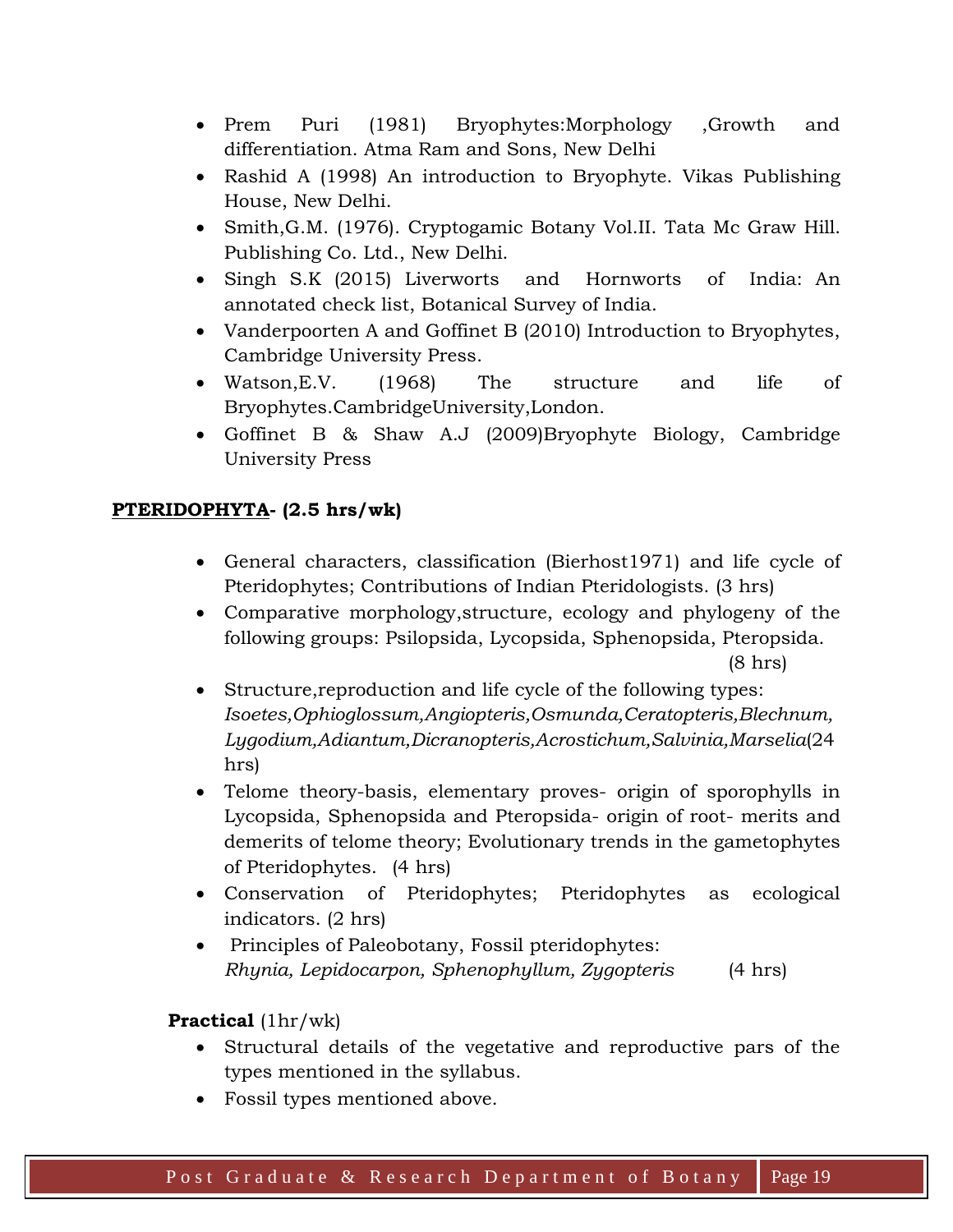#### **References**

• Arnold, C.A.1947. An introduction to Paleobotany. McGraw Hill,NewYork.

- Bierhost,D.W.1971.Morphology of vascular plants. Macmillan,London.
- Eames EJ (1983) Morphology of vascular plants. Standard University press.
- Parihar NS (1980)An introduction to Embryophyta Vol. II. Pteridophyta Central Book Depot, Allahabad.
- Rashid A (1999) Pteridophyta. Vikas Publishing House, New Delhi.
- Scott DH (1962) Studies in Fossil Botany. Hafner Publishing Co., New York.
- Shukla AC and Misra SP (1975) Essentials of Paleobotany. Vikas Publishing House, New Delhi.
- Sharma OP(2012) Pteridophyta. Tata McGraw Hill Publishing Co. Ltd. New Delhi.
- Smith GM (1976) Cryptogamic Botany Vol. II. Tata McGraw Hill Publishing Co. Ltd. New Delhi.
- Sporne KR(1986) Morphology of Pteridophytes. Hutchinson University Library, London.
- Stewart WN (1983) Paleobotany and evolution of plants. Cambridge University Press, London.
- SundaraRajan S (1999)Introduction to Pteridophyta. New Age Publications, New Delhi.

## **GYMNOSPERMS (2hrs/wk)**

- General characters, affinities, distribution and classification (Chamberlain, 1934; Sporne,1965); phylogeny and economic importance of Gymnosperms. (6 hrs)
- Structural details of vegetative and reproductive parts, phylogeny and inter relationships of the following orders: Cycadofilicales, Caytoniales, Bennettitales, Pentoxylales, Cycadales, Ginkgoales, Coniferales, Gnetales. (16 hrs)
- Structure,reproduction and life cycle of the following types: *Zamia, Auracaria, Cupressus, Podocarpus, Agathis, Ephedra* (12 hrs)
- Fossil Gymnosperms (Brief account) (2 hrs)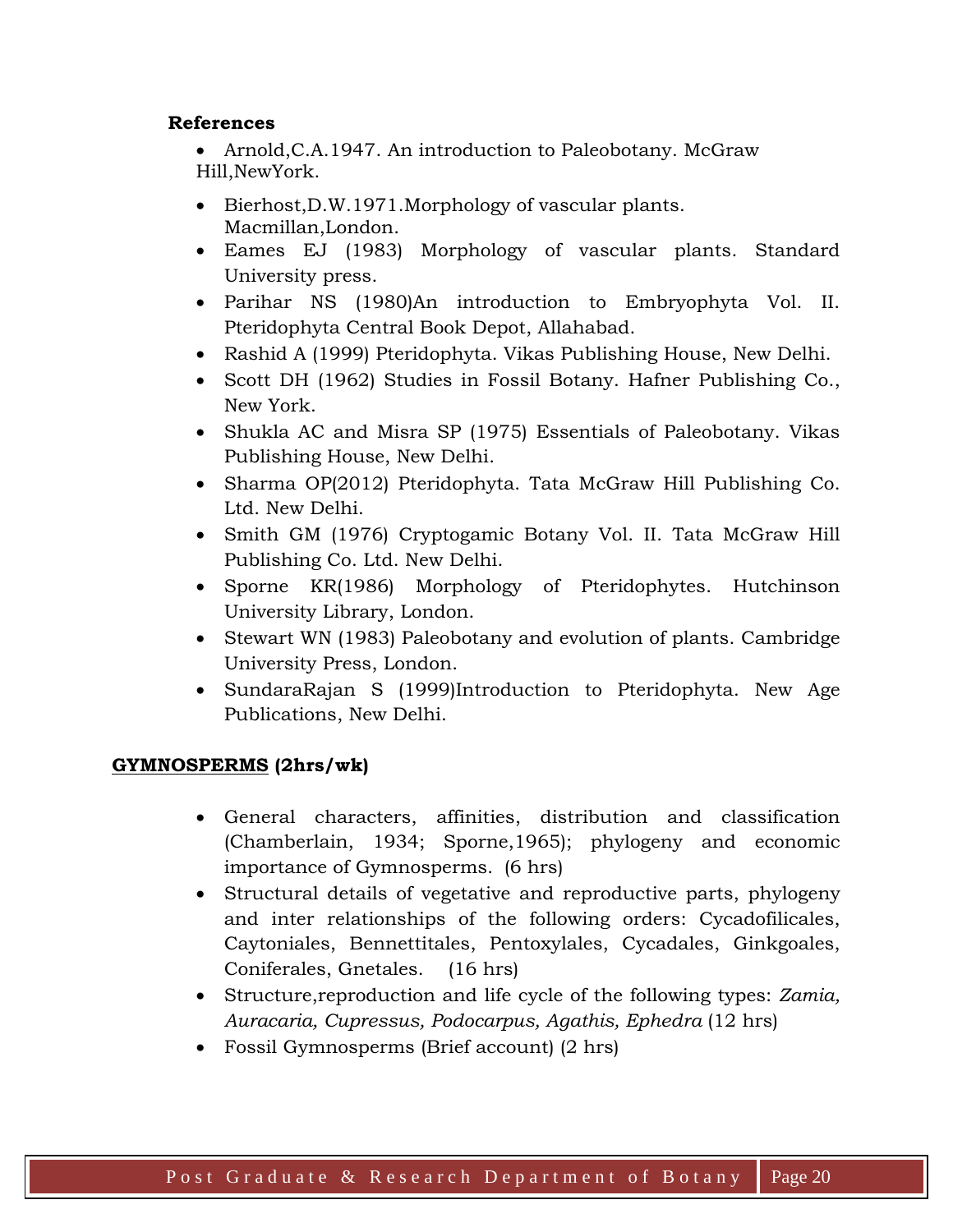#### **Practical** (0.5 hr/wk)

- Structural details of the following fossil types: *Heterangium*,*Medullosa*.
- Anatomy of stem (TS,RLS,TLS), leaf and reproductive structures of the types mentioned in the syllabus.

## **References**

- Bhatnagar SP and Moitra A (1997)Gymnosperms.New Age Publications, New Delhi.
- Biswas C and Johri BM (1999) The Gymnosperms. Narosa Publishing House, New Delhi.
- Chamberlain CJ (2000) Gymnosperms CBS Publishers, New Delhi.
- Christenhurz et al (2011) A new classification and linear sequence of extant gymnosperms Phytotaxa 19: 55-70. Magnolia Press
- Coulter and Chamberlain 1964.Morphology of Gymnosperm Central Book Depot, Allahabad.
- Sharma OP (1997) Gymnosperms, Pragati Prakasan, Meerut.
- Sporne KR (1986) Morphology of Gymnosperms, Hutchinson University Library, London.
- Vashishta PC (1999) Gymnosperms, S. Chand &Company, New Delhi.

#### **Course Outcome**

E

Students will get an idea on the diversity, economic and ecological significance of primitive vascular plants and their evolutionary relationships with angiosperms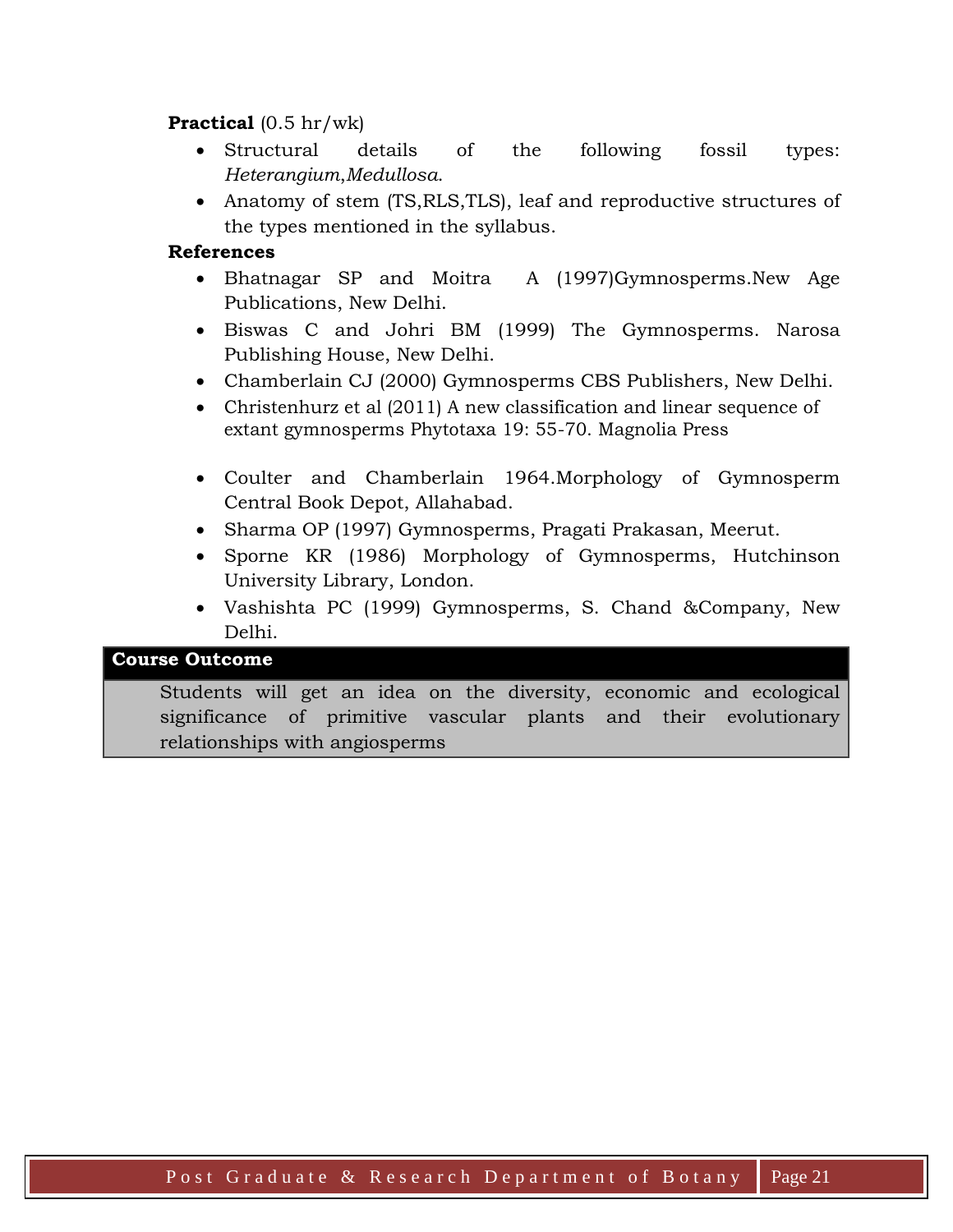#### **19PBO13**

#### **MICROBIOLOGY, HISTOLOGY&MICROTECHNIQUE**

| <b>Distribution of Hours Theory</b> |                | <b>Practical</b> |
|-------------------------------------|----------------|------------------|
| Microbiology                        | 36 Hrs         | $09$ Hrs         |
| Histology                           | $27$ Hrs       | $09$ Hrs         |
| Microtechnique                      | 45 Hrs         | 36 Hrs           |
| <b>TOTAL</b>                        | 108 Hrs 54 Hrs |                  |

#### **Aim and Objectives of the Course**

- To develop an understanding on the diversity, structural features, and mode of reproduction of microbial forms
- To familiarise the theory of immunology and the working of immune system
- To develop the expertise and skill in botanical microtechnique

#### **MICROBIOLOGY- (2hrs/wk.)**

- Brief history of microbiology. Experiments of Pasteur and Tyndall. Koch's postulates. Methods of sterilization. (4 hrs)
- Changing concepts in microbial taxonomy- molecular taxonomy-Jackard's similarity coefficient. (2 hrs)
- Brief account of major classes of microorganisms. (4 hrs)
- Growth and nutrition of microorganisms. (2 hrs)
- Microbial diseases in plants, animals and humans (any two). (4 hrs)
- Microbes in Agriculture: Rhizosphere, Nitrogen fixation, Mycorrhiza**,** Cyanobacteria (2 hrs)
- Industrial Microbiology: Major industrial products from microbes: Beverages, Antibiotics, Secondary metabolites, Recombinant products (2 hrs)
- Environmental Microbiology: Anthropogenic wastes. Municipal Wastes, Xenobiotics, Xenobiotic degrading consortia, Bioremediation (2 hrs)
- Immunology (14 hrs)

- o Immunity-mechanism; Innate and adaptive immune system: cells and molecules involved in innate and adaptive immunity.
- o Antigens, antigenicity and immunogenicity. B and T cell epitopes.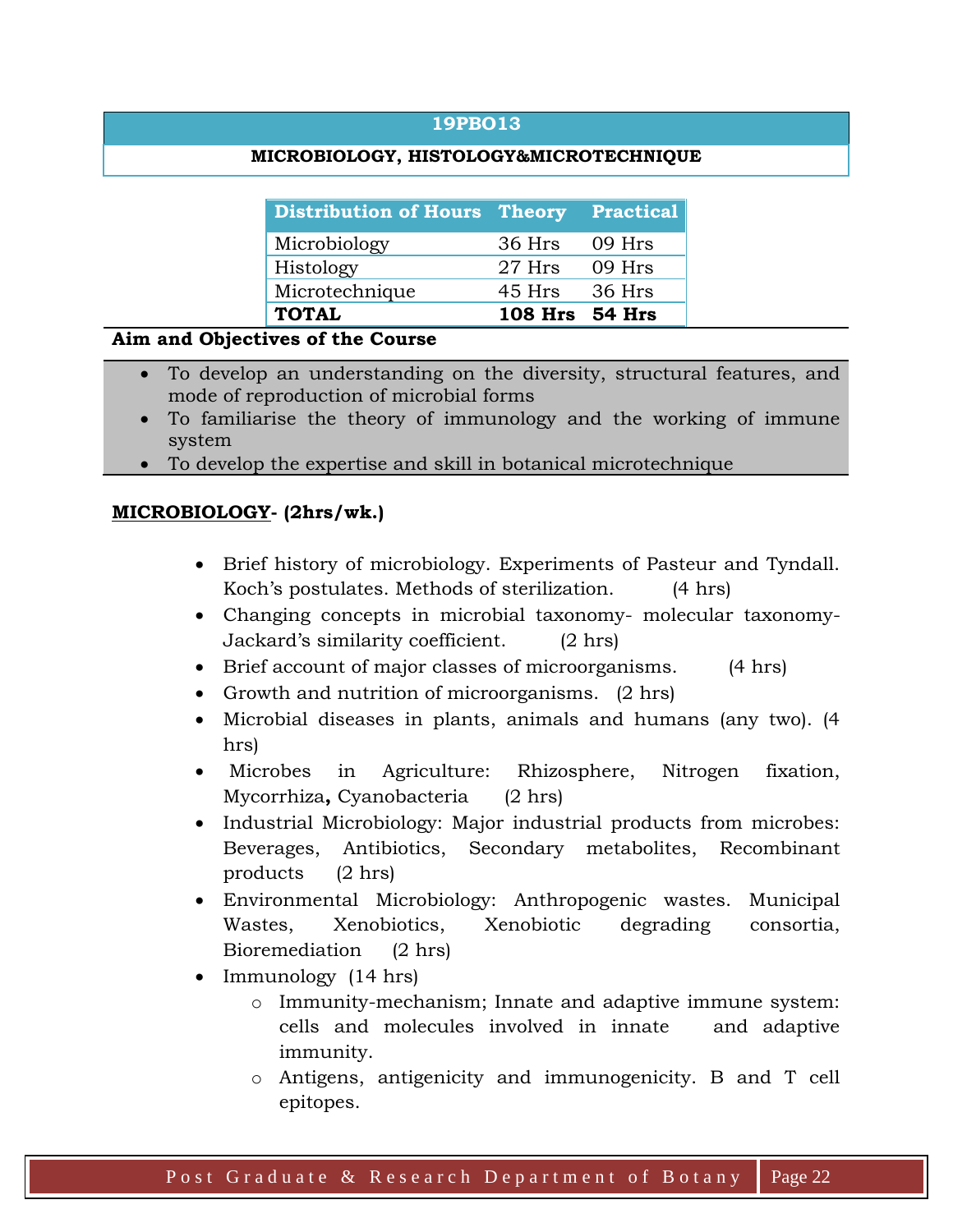- o Structure and function of antibody molecules, generation of antibody molecules, generation of antibody diversity, monoclonal antibodies, antibody engineering.
- o Antigen antibody interactions, MHC molecules, antigen processing and presentation, activation and differentiation of B and T cell, B&T cell receptors.
- o Humoral and cell mediated immune responses, primary and secondary immune modulation, the complement system, Toll like receptors cell mediated effector functions.
- o Inflammation, hypersensitivity and auto immunity, immune response during bacterial (tuberculosis) parasitic (malaria) and viral (HIV) infections, congenital and acquired immunedeficiencies, vaccines.

## **Practical** (0.5 hr /wk)

- Practicals involving preparation of media, principles of isolation, pure culturing aspects and maintenance of culture.
- Methods of study: Hanging drop for demonstrating bacterial motility; differential staining – gram and acid fast.
- Isolation of *Rhizobium* from root nodule of Legumes.
- Test for coliforms in contaminated water.
- Isolation of pure bacterial culture by streak plate method.

## **References**

- Atlas M and Bartha R (2000) Microbial Ecology, Longmann New York.
- Black JG (1999) Microbiology–Principles and Explorations, Prentice Hall, London.
- Brock TD (1996) Biology of microorganisms Prentice Hall, London.
- Casida LE (1997) Industrial microbiology. New Age Publishers, New Delhi.
- Dubey RC &Maheswari DK (2010) A Text book of Microbiology, S. Chand&Company, New Delhi.
- Jeffrey C. Pommerville (2011) Alcamo's fundamentals of microbiology (9th Edn)Karp G(2013) Cell and Molecular biology-concepts and experiments. John Wiley & sons, New York.
- Delves P.J, Martin S.J, Burton D.R and Roitt I M (2017) Roitt'sEssential Immunology. Black Well Science Ltd, London.
- Kumar HD and Kumar S (1999) Modern concepts of Microbiology, Vikas Publishing House, New Delhi.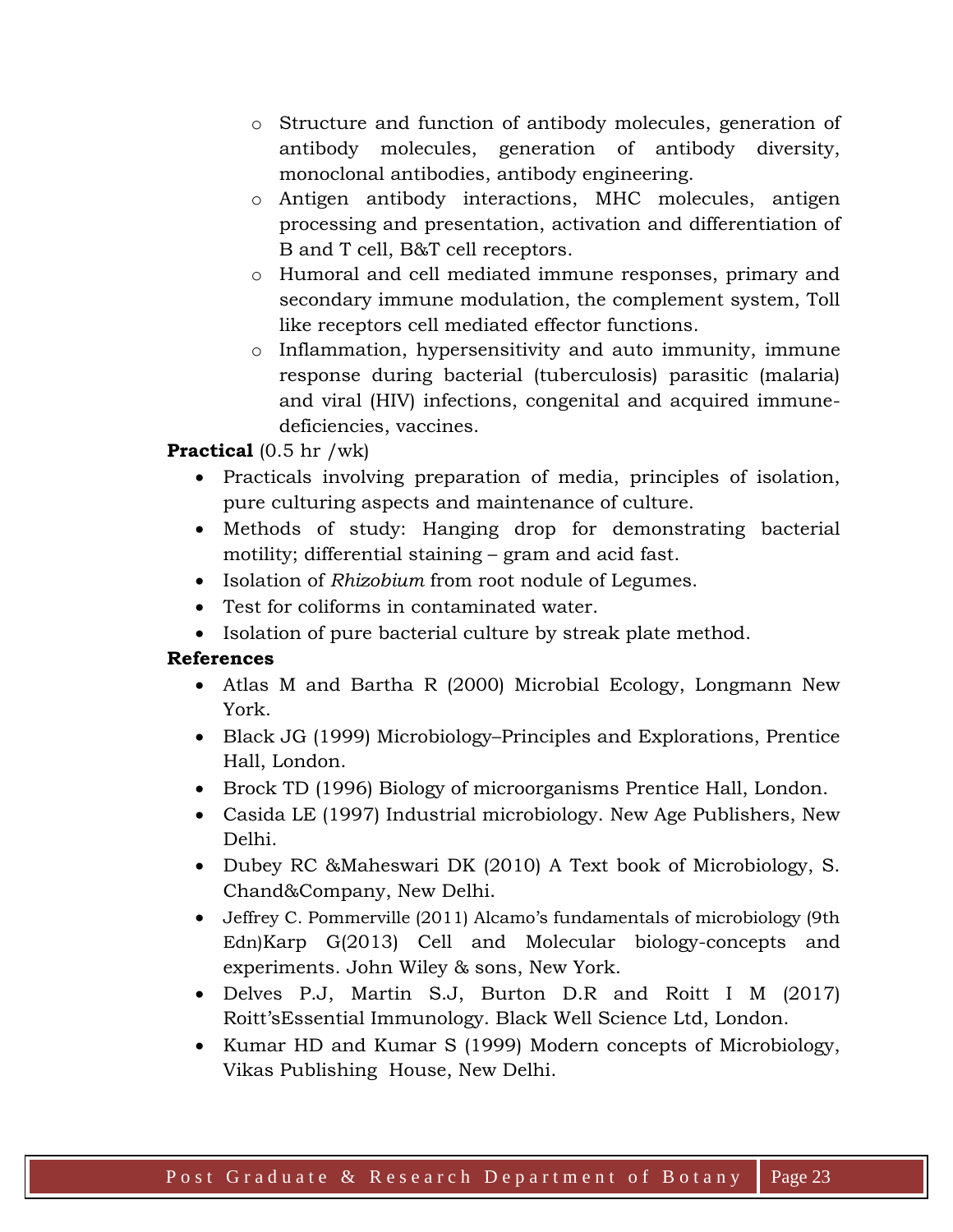- Lodish B *et al. (*2008)Molecular Cell Biology 6th Ed. W.H. Freeman &Co. New York.
- Lydyard PM *et al*.(1999) Instant notes in Immunology. Viva Books, New Delhi.
- Michael T. Madigan *et. al.,* (2015) Brock Biology of Microorganisms. Pearson Education, Inc.
- Pelezar MJ, Chan ECS and Kreig NR (1993). Microbiology-concepts and Applications. McGraw Hill, Inc. New York.
- Rao AS (2001) Introduction to Microbiology. Prentice Hall of India, New Delhi.
- Sharma PD (2005) Environmental microbiology. Narosa publishers, New Delhi.
- StainerR.Y*et al.* (1990) The microbial world. Prentice Hall of India, New Delhi.

## **HISTOLOGY-(1.5 hrs/wk)**

- Origin, structure and function of cambia and their derivatives (6hrs)
- Seasonal variation in cambial activity, role of cambium in wound healing and grafting (2 hrs)
- Anomalous cambial activities in *Nyctanthus, Amaranthus, Mirabilis, Bougainvillea, Piper, Aristolochia, Thunbergia, Pothos* (6 hrs)
- Structure of wood- Soft wood, hard wood, Sap wood, Heart wood and role of extractives in wood quality. Wood anatomy of the following wood yielding plants of Kerala: *Artocarpusintegrifolia, Tectonagrandis,Dalbergialatifolia, Ailanthus malabarica*(6 hrs)
- Nodal anatomy, root –stem transition, transfer cells. (2 hrs)
- Floral anatomy. (1 hr)
- Histochemical and ultra structural aspects of development, differentiation and morphogenesis. (3 hrs)
- Anatomy in relation to Taxonomy. (1 hr)

## **Practical** (0.5 hr/wk)

- Anomalous structures of types mentioned in the syllabus
- Nodal anatomy and root-stem transition.
- Maceration of herbaceous and woody stems- separation of different cell types.

## **References**

E

• Chandurkar,P.J.1966. Plant Anatomy.Oxford&IBH Publication Co.,NewDelhi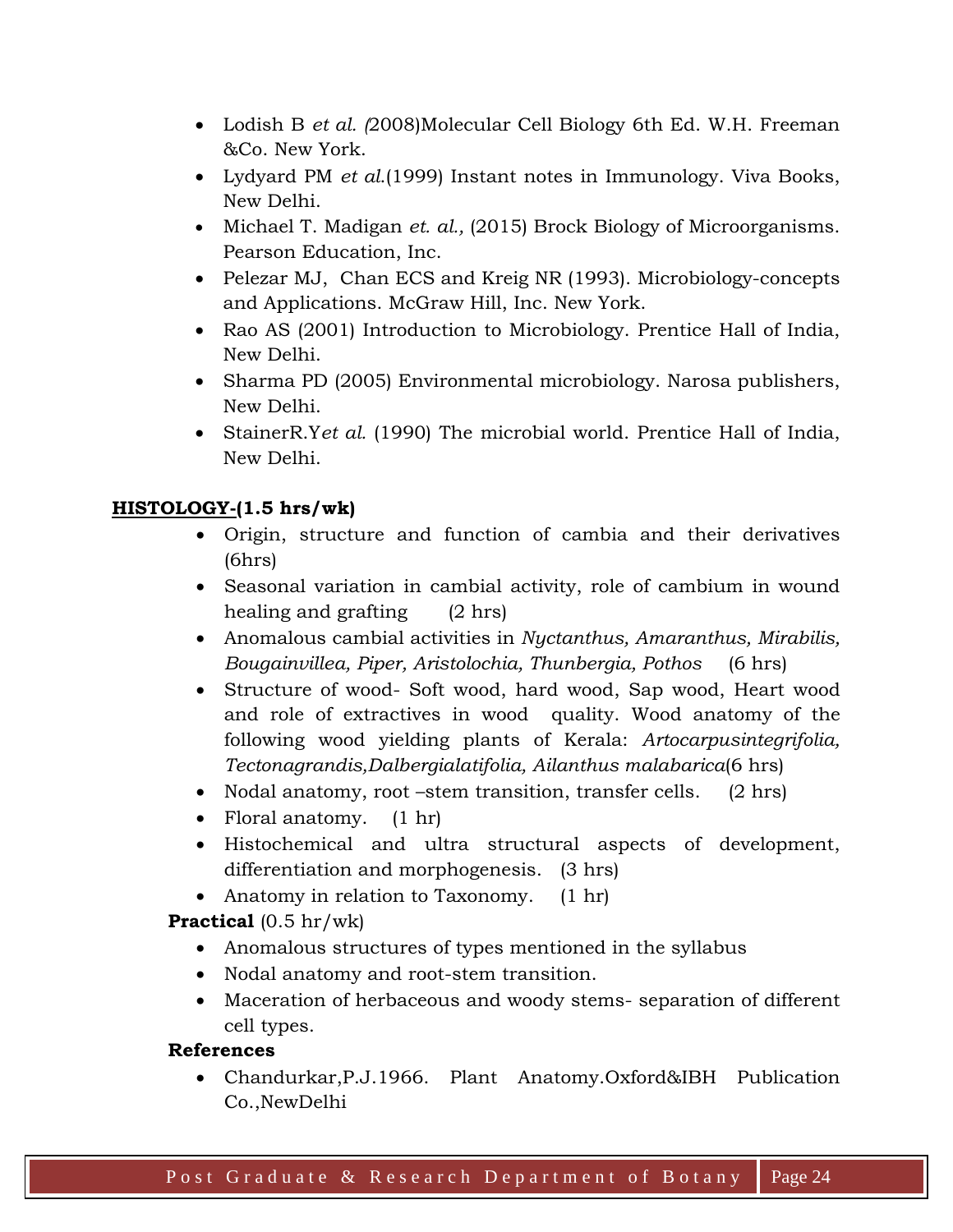- Cutler,D.F.,1978 .Applied Plant Anatomy .Orient Longman, NewDelhi.
- Cutler,E.G. 1978. Plant Anatomy(Vol.I,II.) Edward Arnold,London.
- Crang R, Lyons-Sobaski S & Wise R (2018) Plant Anatomy: A concept based approach to the structure of Seed Plants. Springer.
- Dickison WC (2000) Integrative Plant Anatomy. Academic Press, UK.
- Eames A.J& Mac Daniels L.H(1979)An introduction to Plant Anatomy. Mc. Graw Hill New York.
- Esau K (2002)The anatomy of seed plants. John Wiley & Sons, New York.
- Fahn A(1989) Plant Anatomy, Pergamon press, Oxford, New York.
- Foster A.S(1960) Practical Plant Anatomy. Van Nostrand & East West, New Delhi.
- Metcalfe C.R. and Chalk L (1950) Anatomy of the Dicotyledons and Monocots (Vol.I, II), Oxford University Press, London.

## **MICROTECHNIQUE AND HISTOCHEMISTRY-(2.5 hrs/wk)**

- Scope of Histochemistry and Cytochemistry in Biology. (2 hrs)
- Tissue processing steps (10 hrs) Killing and fixing –reagents and fixative formulations, chemistry of fixation; Dehydration-reagents; Infiltration and embedding; Sectioning and mounting
- Tissue processing techniques for light microscopy, electron microscopy, hand and serial sections, squashes, smears and maceration (9 hrs)
- Microtomy: Rotary, Sledge, Freezing, Cryostat and Ultratomes(5 hrs)
- Biological stains: Classification and chemistry of biological stains; general and specific; vital stains and flurochromes. (5 hrs)
- Micrometry, camera lucida, photomicrography. (3 hrs)
- Detection and localization of primary metabolites (5 hrs)

Carbohydrates (PARS reaction),

Proteins (Coomassie brilliant blue staining)

Lipids(Sudan Black method)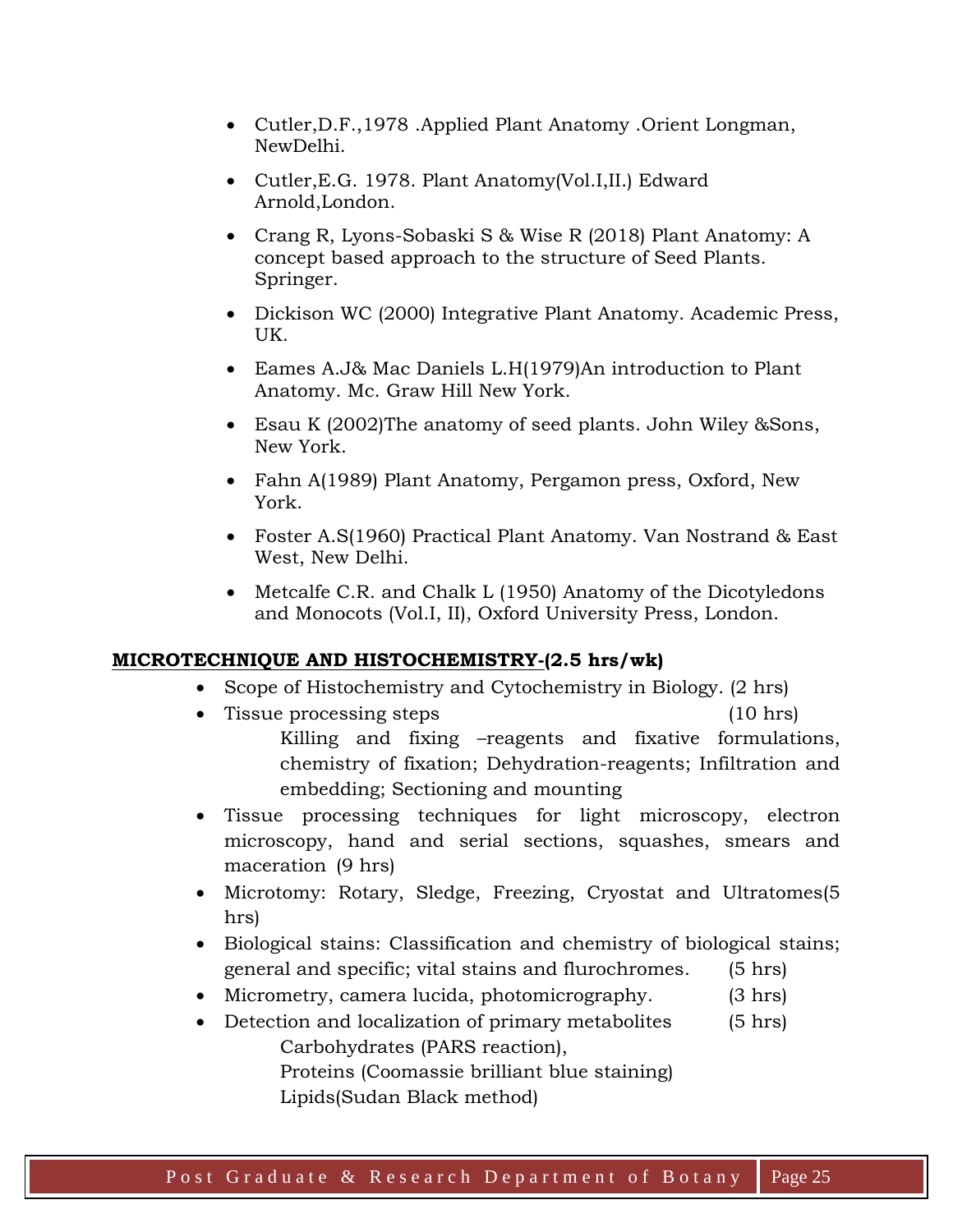- Detection of secondary metabolites: alkaloids, terpenoids, phenolics (3 hrs)
- Enzyme histochemistry- General design and applications. (3 hrs)

## **Practical** (2hrs/wk)

- Preparation of double stained free hand sections and identification of the tissues with reasons (Normal or Anomalous secondary thickening).
- Preparation of serial sections from the given block.
- Free hand sections showing localization of soluble components Proteins, Sugars and Lipids.
- Preparation of squashes and smears; Maceration of tissues for separating cell types
- Measurement of microscopic objects (algal filaments,spore,pollen etc.)
- Students should submit 10 permanent slides (4 hand sections, 3 serialand 3 slides from squash, smear, wholemount and histochemical localization)

## **References**

- Gahan PB (1984) Plant histochemistry and Cytochemistry. Academic Press, London.
- Gary P(1964) Hand book of Basic microtechnique. John Wiley & Sons, New York.
- Harris R(1991) Electron Microscopy in Biology- a practical approach. IRL press, Oxford, UK.
- Johanson WA (1982) Botanical Histochemistry.-Principles and Practice Freeman Co.
- Johanson WA (1984) Plant Microtechnique. Mc Graw Hill, . New York.
- Sass JE (1964) Botanical microtechnique. Oxford & IBH Publishing Co. Calcutta.
- Kierman JA (1999) Histological and Histochemical Methods. Butterworth Publ. London.
- Pearse AGE (1960) Histochemistry. Vol. I & Vol. II, J & A. Churchill, London.
- Ruzin ZE (1999) Plant Microtechnique and Microscopy. Oxford Press, New York.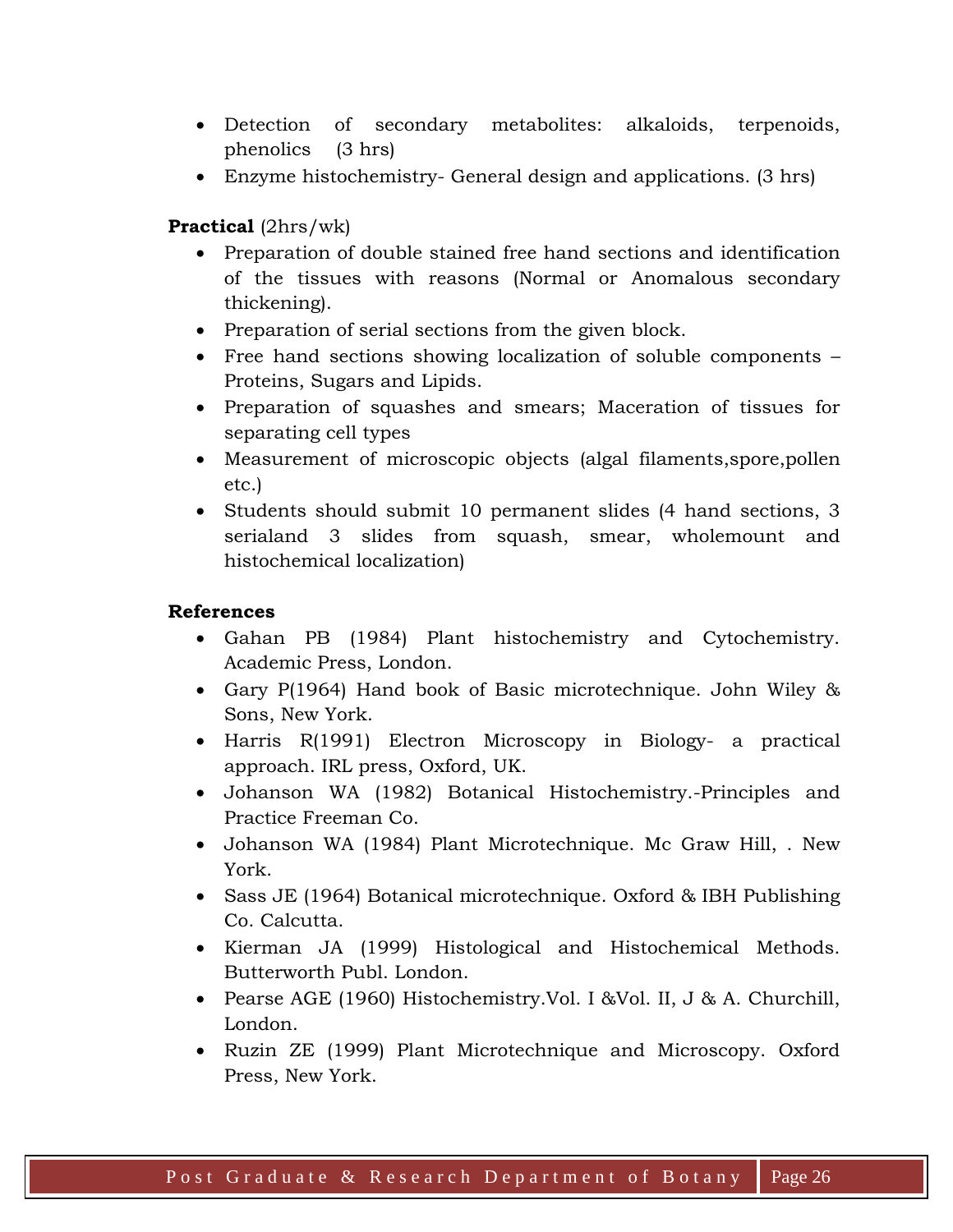• Yeung ECT, Stasolla C, Sumner MJ and Huang BQ (2015) Plant Microtechniques and Protocols, Springer

#### **Course Outcome**

•

E

Students will get an idea on the diversity and economic importance of microorganisms, and will develop scientific skill in microscopy and other allied laboratory techniques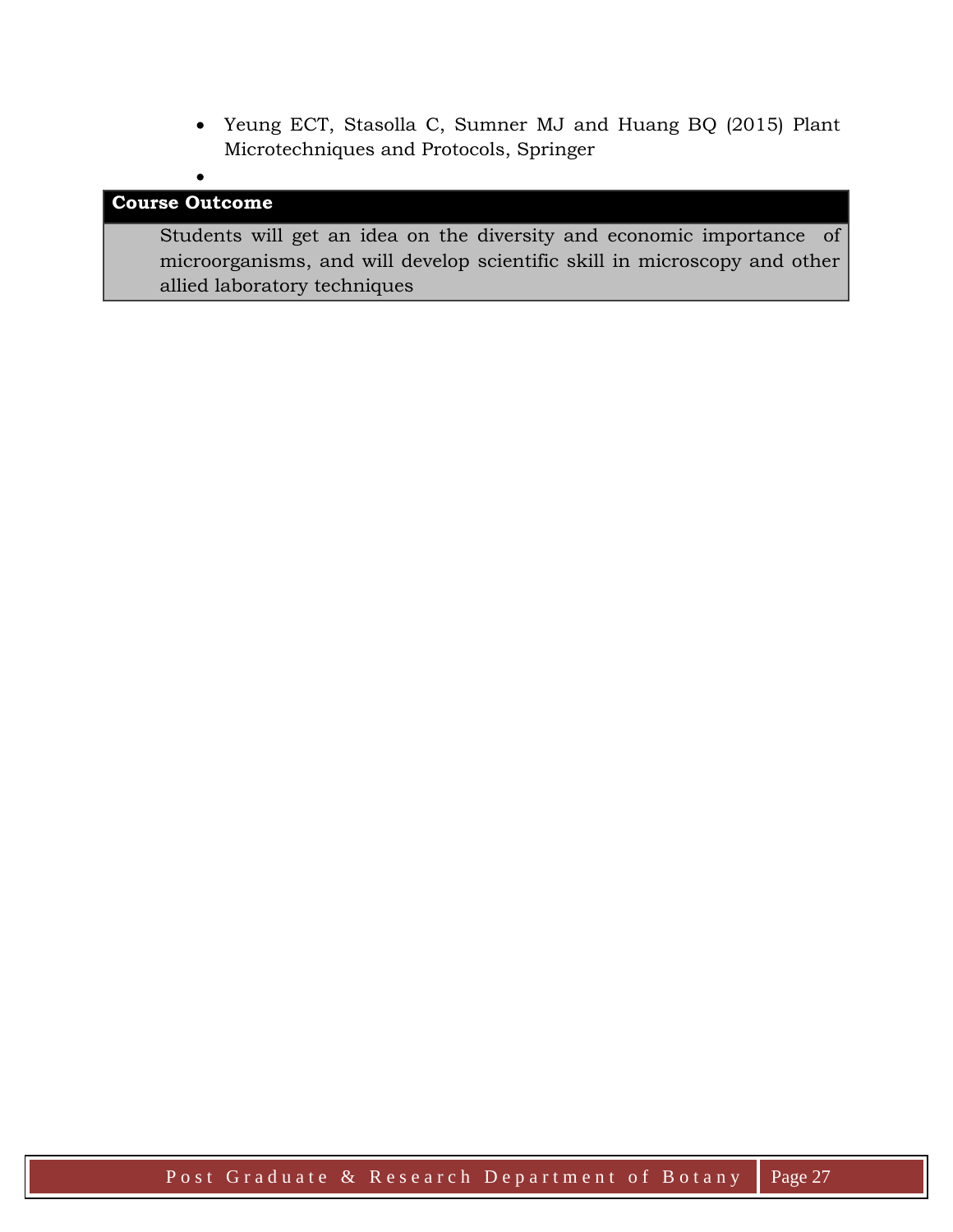# **SEMESTER II**

#### **19PBO21**

#### **REPRODUCTIVE BOTANY& CROP IMPROVEMENT**

| <b>Distribution of Hours Theory Practical</b> |                |          |
|-----------------------------------------------|----------------|----------|
| Plant Breeding                                | 63 Hrs         | $09$ Hrs |
| Horticulture                                  | 18 Hrs         | $09$ Hrs |
| Reproductive Botany                           | $27$ Hrs       | $09$ Hrs |
| <b>TOTAL</b>                                  | 108 Hrs 27 Hrs |          |

#### **Aim and Objectives of the Course**

- To develop an understanding on the concepts, theories and mechanism of angiosperm reproduction
- To get a detailed knowledge on the crop breeding programmes
- To develop the expertise and skill in crop breeding programmes

## **PLANT BREEDING (3.5 hrs/wk)**

- Definition, Objectives. Importance of floral biology in plant breeding. (3 hrs)
- Methods of crop improvement
	- Plant Introduction: Definition, types and procedure. Sources of germplasm.Centres of genetic diversity. Concepts of de Candolle and Vavilov. Primary, secondary and microcenters.Geneticerosion.Preservation and utilization of germplasm. Gene banks. NBPGR. (4 hrs)
	- Selection: Principles, genetic basis and methods: Mass selection, pure line selection, clonal selection. (6 hrs)
	- Hybridization: Objectives. Procedure. Major achievements. Problems and causes of failure of hybridization. Handling of hybrids - Bulk method and pedigree method of selection. Distant hybridization - Role of interspecific and intergeneric hybridization in crop improvement. (7 hrs)
- Role of incompatibility and sterility in crop improvement. (3 hrs)
- Backcross breeding: Theory and procedure. (5 hrs)
- Inbreeding: inbreeding consequences. Heterosis-Definition. Genetic and physiologic basis. Application in plant breeding. Steps in the production of single cross, double cross, three way cross, synthetic cross, multilines. Idiotype breeding: Concept, Achievements: (Wheat–Asana, Donald. Rice– Super Rice). (7 hrs)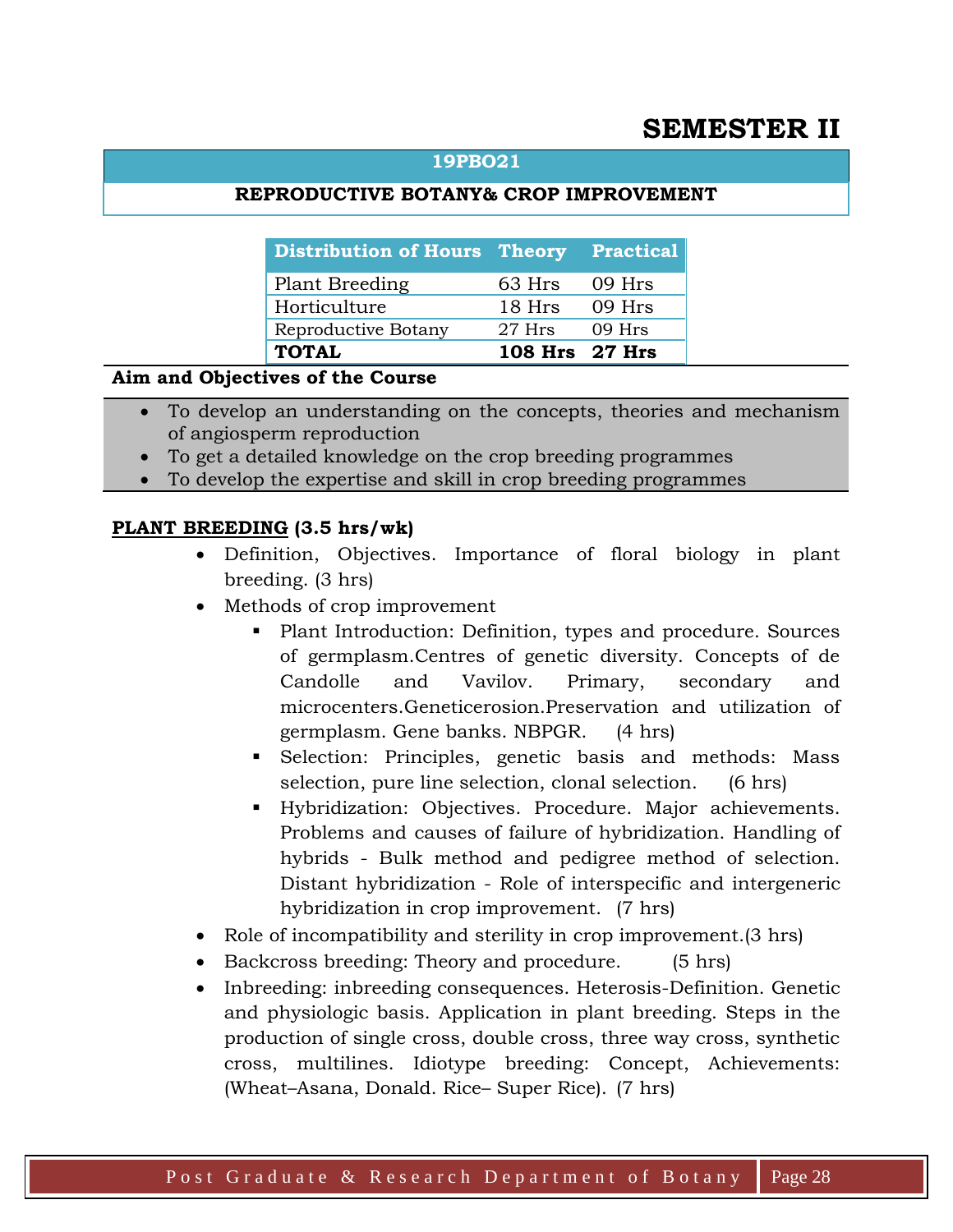- Polyploidy breeding: induction of autopolyploidy and allopolyploidy. Role of chromosome manipulation. Chromosome addition and substitution lines. Achievements. (6 hrs)
- Mutation breeding: Principles, objectives, procedure. Induction of mutations: Physical and chemical mutagens - Recurrent irradiation, Split dose irradiation, Combination treatment. Achievements. (6 hrs)
- Resistance breeding: Principles. Methodology. Basis of resistance: structural, biochemical, physiological and genetic. Gene for gene systems of plants. Vertical and horizontal resistance. Artificial production of epiphytotic conditions and screening procedures for resistance. (7 hrs)
- Seed production and certification. (4 hrs)
- Centres of crop breeding: International and National (with special reference to Kerala). (3 hrs)
- Plant breeder's rights Act. National Biodiversity Policy. (2 hrs)

## **Practicals**(0.5 hr/wk)

- Emasculation; preparation of the inflorescence for crossing
- Estimation of pollen sterility and fertility percentage
- Pollen germination: *in vitro* and *in vivo* viability tests
- Demonstration of hybridization in Pea/Taro/Cahew/Anthurium

## **References**

- Acquaah G (2012) Principles of Plant Genetics and Breeding. Wiley-Blackwell, UK.
- Allard R W(1999) Principles of Plant Breeding. John Wiley &Sons. Inc. New York.
- Hagberg A and Akerberg E (1962) Mutation and polyploidy in plant breeding. Heimeman Educational Books Ltd., London.
- Chopra V.l(1989) Plant Breeding .Oxford IBH, New Delhi.
- Roy D(2000) Plant Breeding. Narosa Publishing House , New Delhi.
- Briggs F.W and Knoles, P. F(1967) Introduction to Plant Breeding. Reinhold Publishing Corporation , New York.
- Jensen N. F(1988) Plant Breeding methodology. Wiely Inter-Science Publ. New York.
- Mandal A. K(2000) Advances in Plant Breeding . CBS Publishers, New Delhi.
- Sing B. D(1999) Plant Breeding . Kalyani Publishers, New Delhi.
- Xu Y (2010) Molecular Plant Breeding. CAB International, UK.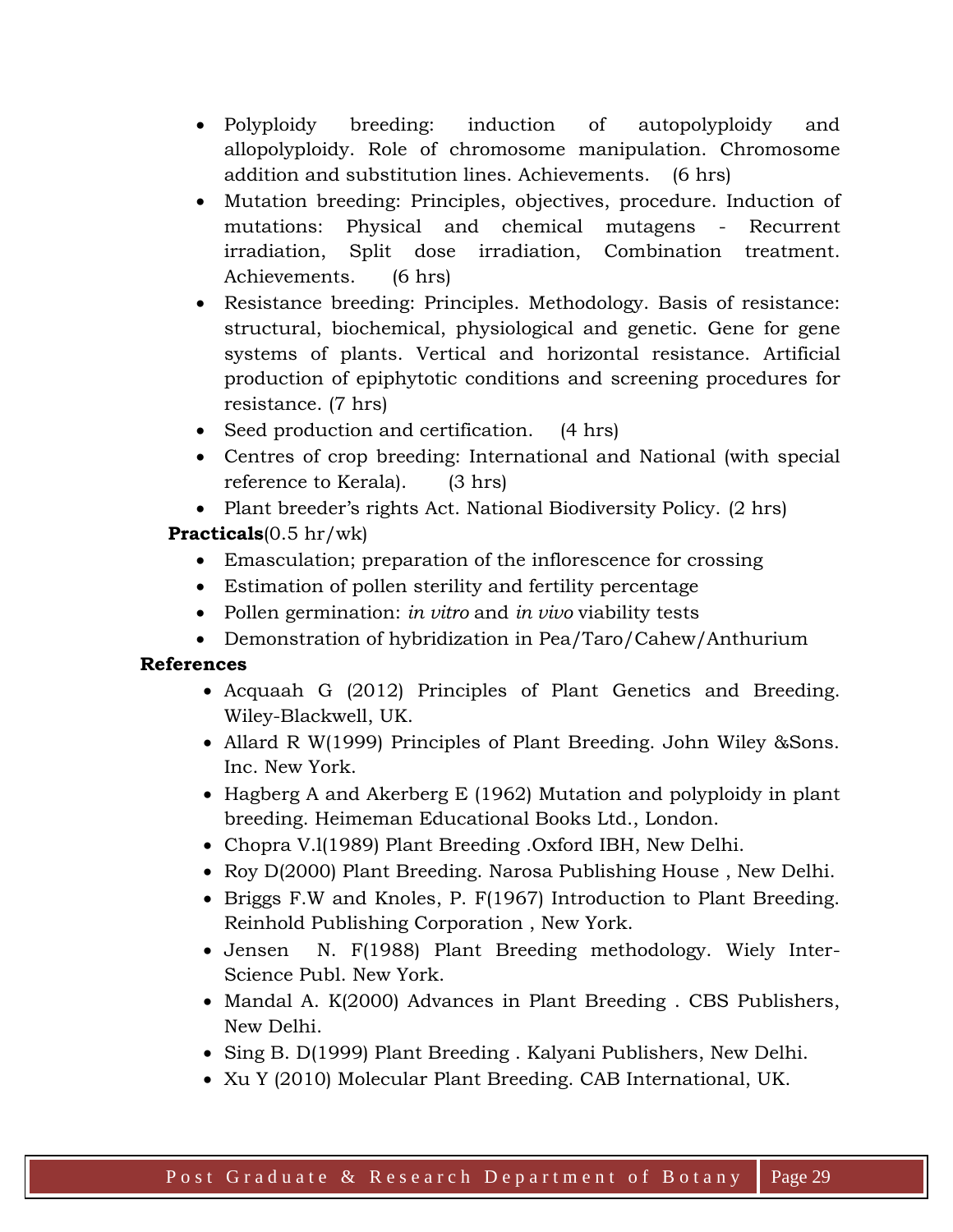## **HORTICULTURE (1 hr/wk)**

- Concept and Scope Familiarization of famous gardens in the world and in India. (2 hrs)
- Tools and Implements- spade, pick axe, weed cutter, trimmer, sprayer (rocker & power sprayer), hand shear, budding knife, garden tiller, lawn mower. (2 hr)
- Plant growing structures Greenhouse, Glasshouse and Mist chamber; Hydroponics. (2 hr)
- Plant propagation: Seed propagation and vegetative propagationnatural andartificial. Artificial methods of vegetative propagation: Cuttage, layerage, graftage, budding, micropropagation (2 hrs)
- Cultural practices Thinning, training, trimming and pruning. (1 hr)
- Outdoor horticulture: Components and designs of gardens. Types of gardens: Vegetable/ medicinal/ floral/ Home gardens/ public gardens/ vertical gardens/ roof gardens/ Lawns andlandscapes.

(3 hrs)

- Commercial horticulture: Nurseries, Orchards; Floriculture: Production of cut flowers. Floral decorations (Brief account only). Indoor plants. (3 hrs)
- Arboriculture: Pruning, bracing, feeding and transplanting. Bonsai: Principles and procedure. (3 hrs)

## **Practicals**(0.5 hr/wk)

- Budding 'T' Budding and Patch Budding
- Layering Any two methods.
- Grafting Any two methods.

## **References**

- George A (2009) Horticulture- Principles and practices. Phi Learning Publishers,New Delhi.
- Kumaresan V (2001) Horticulture. Saras Publications, Nagercoil, Tamilnadu
- Chadha KL (2001) Handbook of Horticulture, ICAR, New Delhi.
- Christopher E. P (1981) Introductory Horticulture, McGraw Hill, New Delhi.
- Hartmann et al. (1997) Plant propagation: Principles and Practices, Prentice Hall.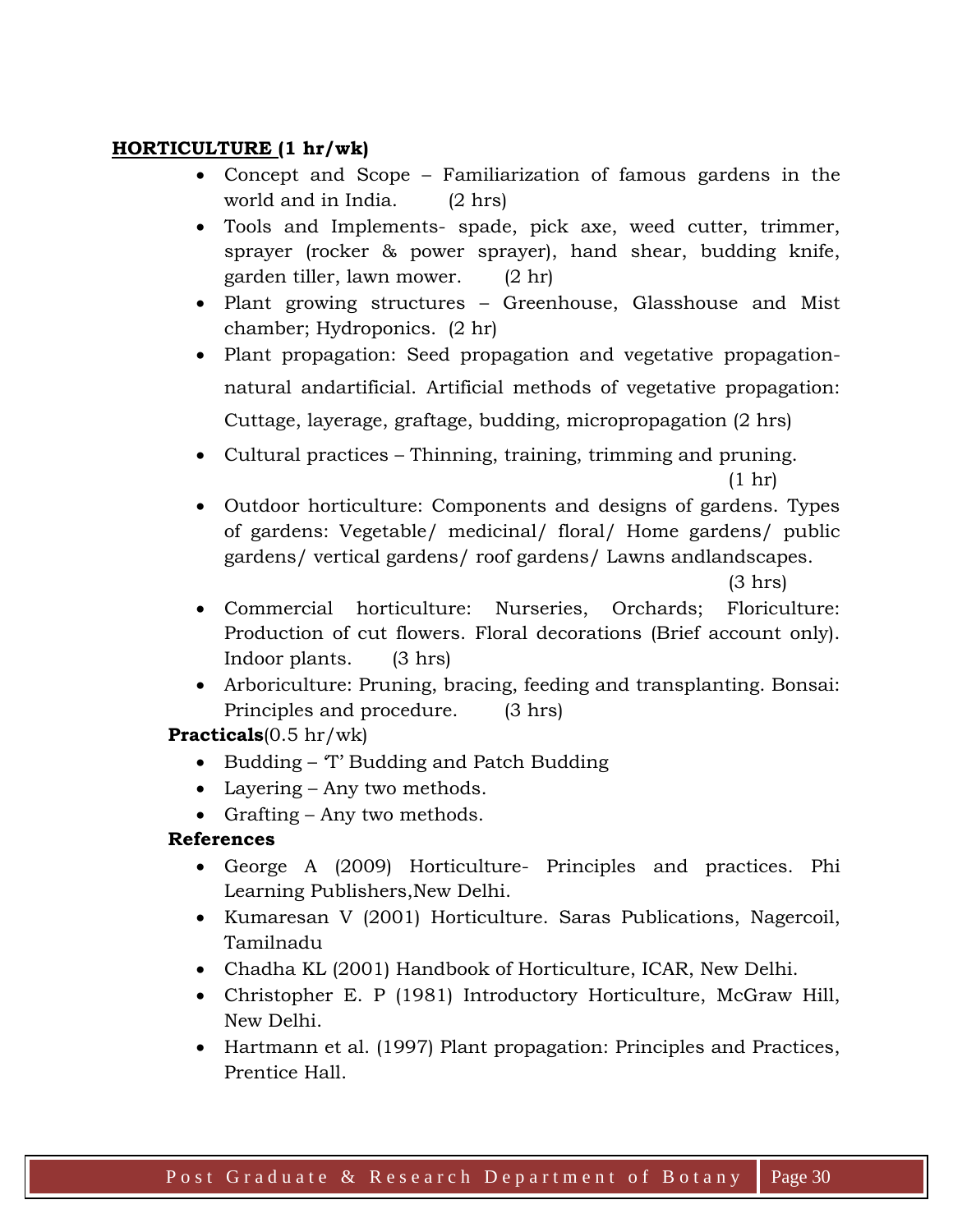- Reiley E and Shry C (2000) Introductory Horticulture. Thomas Delmer, New York.
- Preece JE and Read PE (1993) The Biology of Horticulture: an introductory text book. Wiley Eastern.
- Manibhushan Rao K (1991) Text book of Horticulture. Macmillan India, NewDelhi.

## **REPRODUCTIVE BOTANY- (1.5 hrs/wk)**

- Asexual reproduction:Vegetative apomixes, Adventive embryony, Non recurrent apomixis, diplospory, apospory, parthenogenesis, androgenesis, gynogenesis, automixis, semigamy, agamic complex. (5 hrs)
- Sexual reproduction: Development of flower -Transition from vegetative to flowering stage, gender expression in monoecious and dioecious plants (2 hrs)
- Microsporogenesis: Male gametophyte pollen fertility and sterility Types of male sterility: Gametic and zygotic sterility. Somatoplasticsterility.Cytoplasmic and genetic sterility. Pollen storage. Pollen viability and germination. (4 hrs)
- Megasporogenesis: Embryosacdevelopment and types. (3 hrs)
- Pollination:Primary and secondary attractants of pollination, ultra structural and histochemical details of style and stigma, significance of pollen-pistil interactions. (3 hrs)
- Fertilization:Barriers to fertilization, genetics of incompatibility, methods to overcome incompatibility- intra ovarian pollination and in vitro fertilization, embryo rescue. (3 hrs)
- Embryo, endosperm and seed development, Polyembryony, Parthenocarpy. (3 hrs)
- Application of palynology in Taxonomy (2hrs)
- Economic importance of pollen grains: Pollen Allergy; pollen grains in honey; role of apiaries in crop improvement (2 hrs)

## **Practical** (0.5 hr/wk)

- Study of pollen types using acetolysed/non-acetolysed pollen
- Developmental stages of anther, ovule, embryo and endosperm.

## **References**

- Maheswari P (1980) Recent Advances in the Embryology of Angiosperms.
- Johri BM (1984) Embryology of Angiosperms. Springer Verlag. Berlin.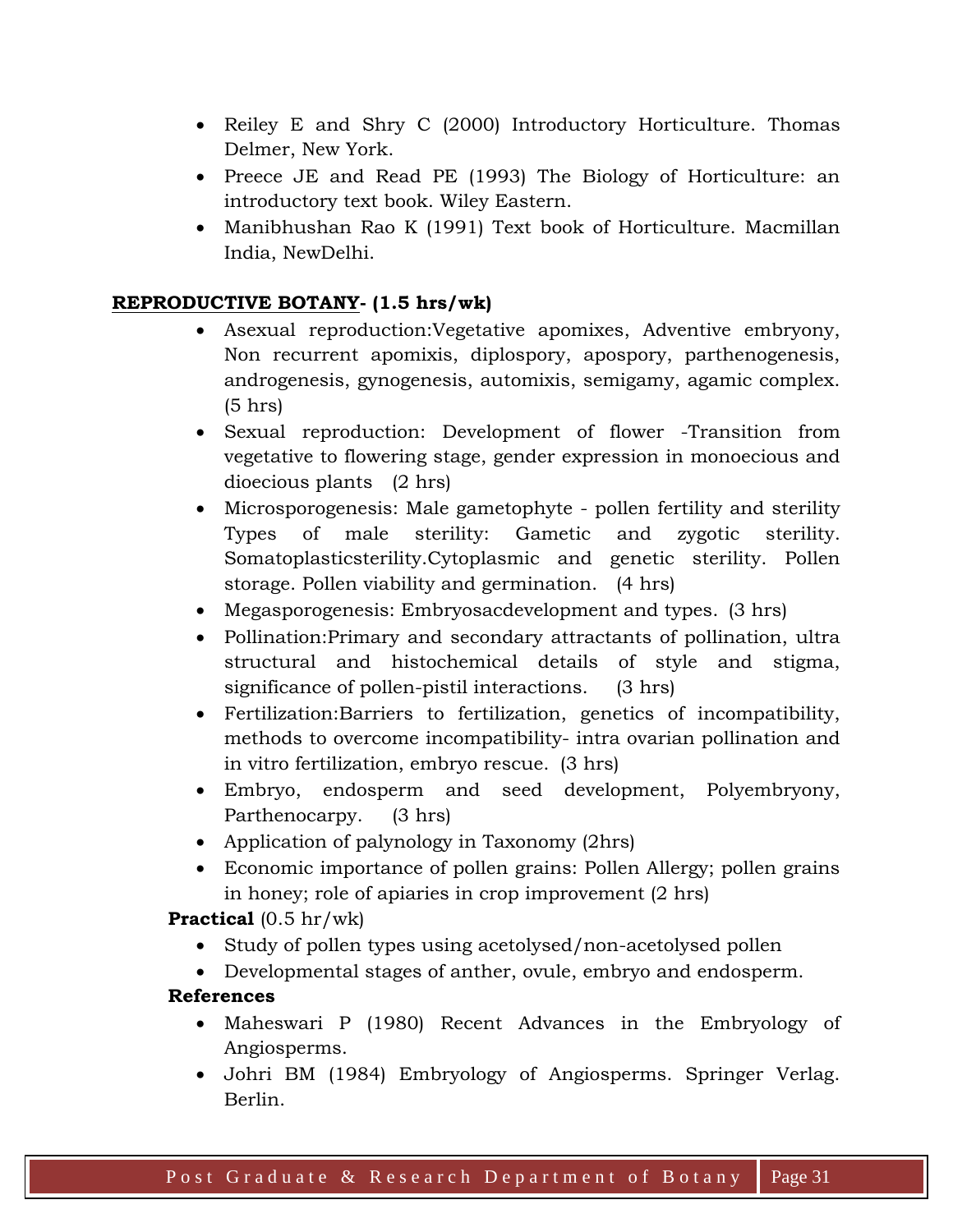- Pandey AK (1997) Introduction to Embryology of Angiosperms. CBS Publishers and Distributors, New Delhi.
- Bhojwani SS and Bhatnagar SP (2000) The Embryology of Angiosperms, Vikas Publishing House Pvt. Ltd., New Delhi.
- Pandey SN and Chadha A (2000) Embryology. Vikas Publishing House Pvt. Ltd., New Delhi.
- Fosket D.E (1994) Plant, Growth and Development: A Molecular Approach, Academic Press.
- O'Neill S.D & Roberts J.A (2002) Plant Reproduction, Sheffield Academic Press.
- Raghavan V (2000) Developmental Biology of Flowering Plants, Springer, Netherlands.
- Raghavan V(1997) Molecular Embryology of Flowering Plants. Cambridge University Press.

## **Course Outcome**

•

- Students will acquire various horticultural skills and get exposed to different plant propagation methods
- Students will get a proper understanding on the angiosperm reproduction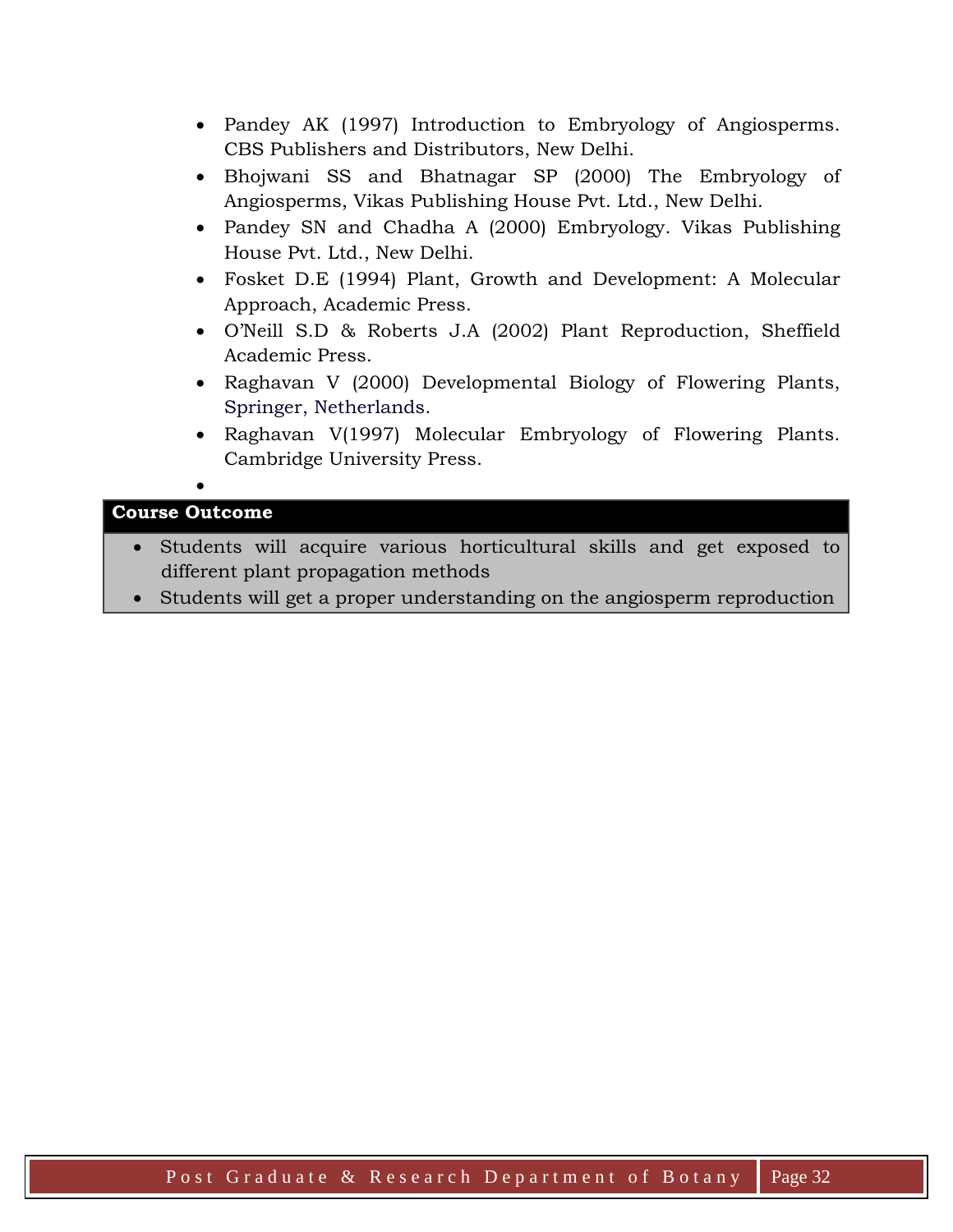#### **19PBO22**

## **ENVIRONMENTAL BIOLOGY, FOREST BOTANY, PHYTOGEOGRAPHY & CONSERVATION BIOLOGY**

| <b>Distribution of Hours Theory</b> |                | <b>Practical</b> |
|-------------------------------------|----------------|------------------|
| <b>Environmental Biology</b>        | 54 Hrs         | 36 Hrs           |
| <b>Forest Botany</b>                | $09$ Hrs       | 00 Hrs           |
| Phytogeography                      | 18 Hrs         | 00 Hrs           |
| <b>Conservation Biology</b>         | $27$ Hrs       | 00 Hrs           |
| <b>TOTAL</b>                        | 108 Hrs 36 Hrs |                  |

#### **Aim and Objectives of the Course**

- To develop an idea on the relatioship between plants, animals and the environment
- To get an insight on the role of environment in maintaining life in this universe
- To familiarise various environment protection programmes
- To develop an understanding on the distribution and status of forest types in India
- To make the students aware about the concepts and principles of conservation

## **ENVIRONMENTAL BIOLOGY- (3 hrs/wk)**

- Introduction to various approaches to the study of ecology based on levels of organization and habitat- interaction between environment and biota. Ecological niches, Concept of habitat and niche; niche width and overlap; fundamental and realized niche; resource partitioning; character displacement. (5 hrs)
- Physical environment; biotic environment; biotic and abiotic interactions. Concepts and dynamics of Ecosystems: Types – Aquatic (fresh water, marine, estuarine) and terrestrial. Components of ecosystem, application of Law of thermodynamics, food chain, food web, trophic levels, ecological pyramids and recycling - energy flow and transaction. Productivity and Biogeochemical cycles.Development and evolution of ecosystems.Ecosystem management. (12 hrs)
- Characteristics of a population; population growth curves; population regulation; life history strategies (*r* and *K* selection); concept of metapopulation – demes and dispersal, interdemic extinctions, age structured populations. (4 hrs)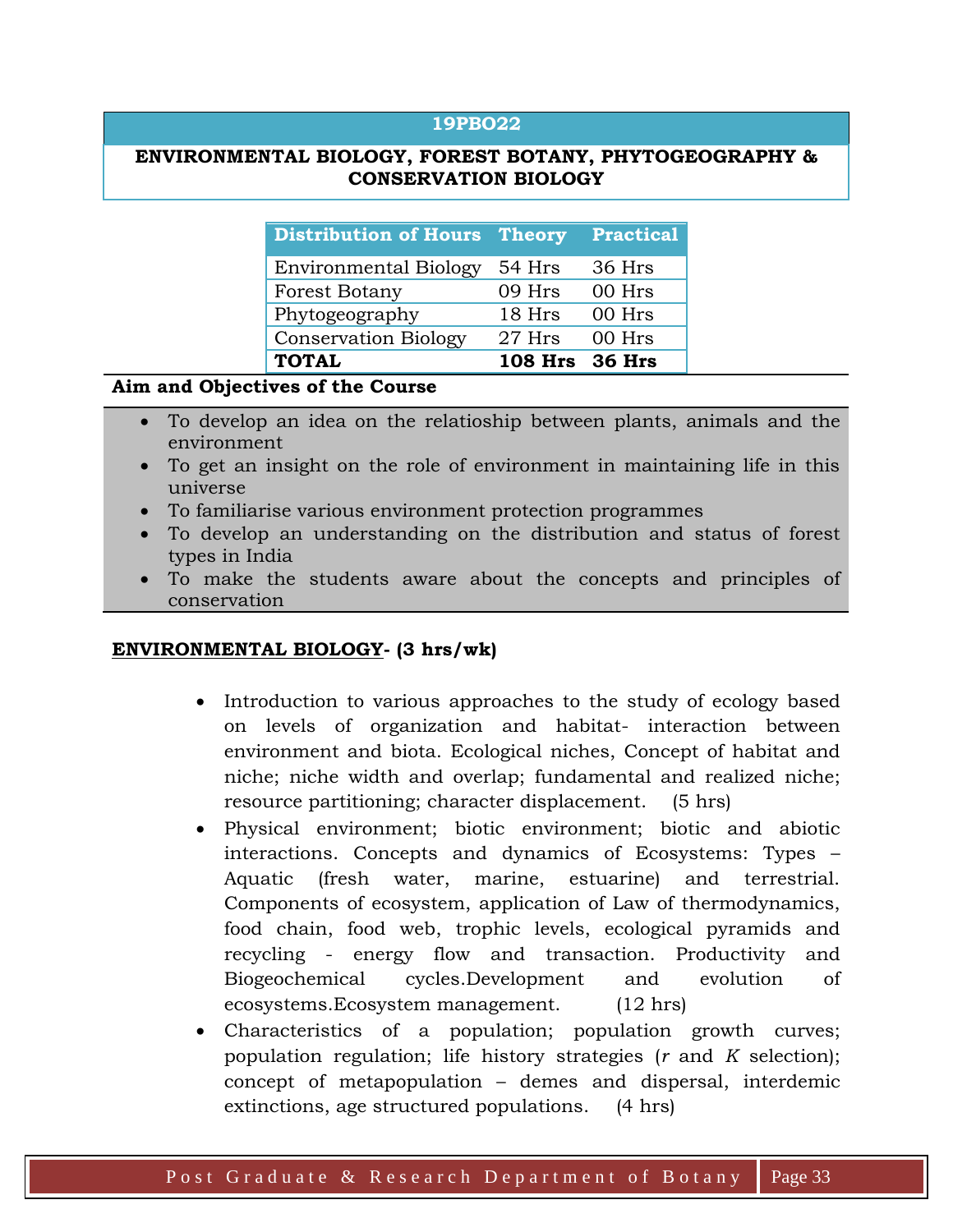- Nature of communities; community structure and attributes; levels of species diversity and its measurement; edge effect and ecotone. (4 hrs)
- Major terrestrial biomes. (3 hrs)
- Species interactions **-** types of interactions, interspecific competition, herbivory, carnivory, symbiosis. (4 hrs)
- Study of climate, their distribution and adaptation to the environment. Deserts (dry and cold) Tundra, Grassland, Savannah, Temperate forests, Tropical rain forests, Mangrove. (3 hrs)
- Ecological concepts of species: Autecological level (genecology), Synecological level (Ecosystem level). Ecads (Ecophenes), Ecotypes, Ecospecies. (4 hrs)
- Ecological succession: Types; mechanisms; changes involved in succession; concept of climax (4 hrs)
- Applied ecology: Environmental pollution; global environmental change; biodiversity-status, monitoring and documentation; major drivers of biodiversity change; biodiversity management approaches. Current environmental issues in India, Environmental education and awareness. (6 hrs)
- Disaster management, Environmental laws, Global environmental problems- ozone depletion, greenhouse effect, carbon credit, global warming, acid rain, nuclear hazards – Climate change, Eutrophication, landslides and floods. (5 hrs)

## **Practicals**(2 hrs/wk)

- Analysis of vegetation Quadrate /line transects to find frequency and interpret the vegetation in terms ofRaunkiaer's frequency formula.
- To find out the dissolved oxygen content in the given water sample (pond, lake, well etc).
- To find out the primary production in the given water sample using light and dark bottle method.
- Estimation of carbonate and bicarbonate content in water samples.
- Estimation of total organic carbon content in the given soil sample
- Visit to a local area to document environmental assets river/ forest/grassland/hill/mountain
- Visit to a local polluted site-Urban/Rural/Industrial/Agricultural

## **References**

E

• OdumE. P & Barrett G.W (2004) Fundamentals of Ecology. Cengage Learning, Boston, USA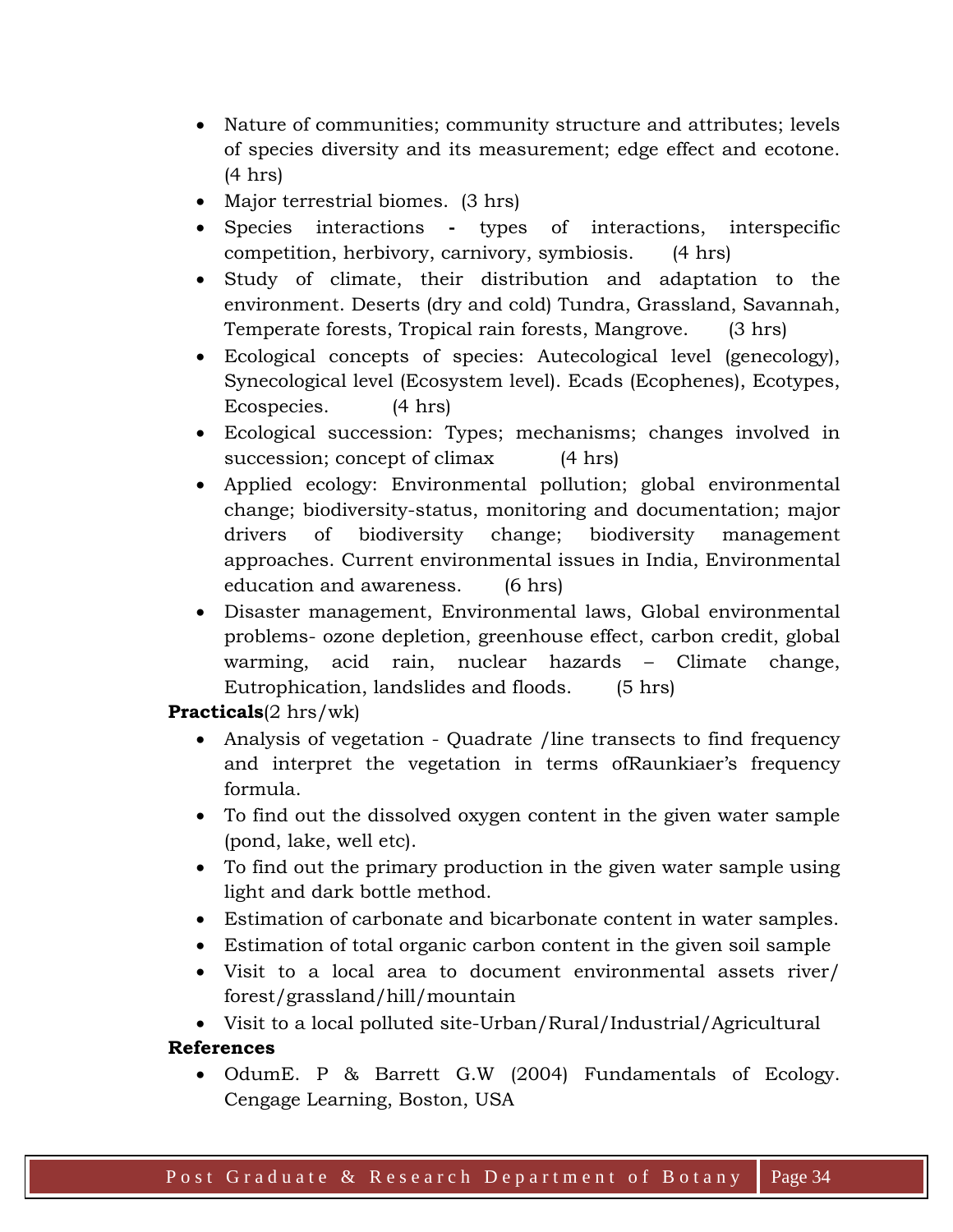- Sharma PD (1997) Enviornmnetal Biology, Rastogi Publications, New Delhi.
- Agarwal KC (2001) Environmental Biology, Nidi Publ. Ltd. Bikaner
- Brunner RC (1989) Hazardous Waste Incineration, McGraw Hill Inc.
- Jadhav H & Bhosale VM (1995) Environmental Protection and Laws. Himalaya Pub. House, Delhi.
- Trivedi RK and Goel PK (2003) An Introduction to air pollution, Techno-Science, ABD publishers, Jaipur.
- Cunningham WP, Cooper TH, Gorhani E & Hepworth MT (2001) Environmental Encyclopedia, Jaico Publ. House, Mumbai.
- Molles M.C & Simon A.S (2019) Ecology: Concepts and Applications, McGraW Hill, New York

## **FOREST BOTANY (0.5 hr/wk)**

- Forests-definition,study of various forests of the world and India.(1 hr)
- Forest products-Major and Minor with reference to Kerala. (2) hrs)
- Influence of forest on environment. (2 hrs)
- Consequence of deforestation and industrialization. (2 hrs)
- Sustainable use of bioresources. (2 hrs)

## **Practicals**

• Collection and documentation of a minimum of 5 Major/ minor forest products

## **References**

- Puri GS (1983) Forest Ecology, Oxford & IBH, New Delhi.
- Lal JB (2011) Forest Ecology, Natraj publishers, Dehradun.
- Chaubey OP, Sharma A, Prakash R (2014) Forest Ecology in India. Aavishkar publishers, Jaipur.
- Puri GS (1960) Indian forest ecology: a comprehensive of vegetation and its environment in Indian subcontinent. Oxford book and stationary Co., New Delhi.
- Bor NL (1953) Manual of Indian Forest Botany. Oxford University Press, Calcutta.
- Chaudhari AB & Naithani HB (1985) Environment and resources of tropical and temperate forests of India. International book distributors, Dehradun.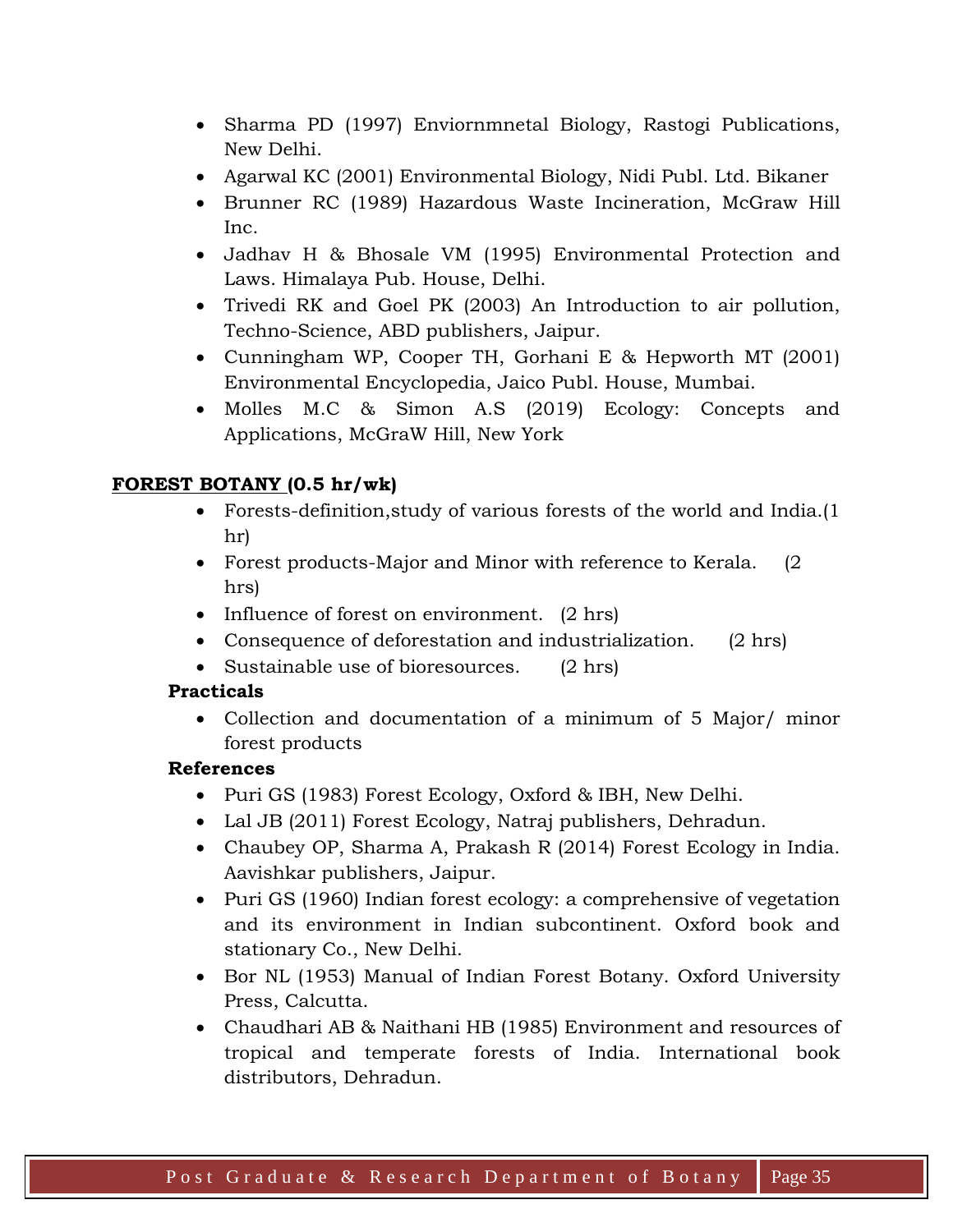- Barnes B. V, Zak D.R, Denton S.R &Spurr S.H (1998) John Wiley & Sons, New York, USA
- Perry D.A. Oren R & Hart S.C (2008) Forest Ecosystems, The Johns Hopkins University Press, Baltimore, USA

## **PHYTOGEOGRAPHY (1 hr/wk)**

- Define-Phytogeography-static and dynamic phytogeography(2 hrs)
- Geological history and evolution of plant life. (4 hrs)
- Factors of plant distribution.Theories concerning present and past distributions-continental drift, glaciations, existence of land bridges and their effect on plant distribution. (4 hrs)
- Phytogeographic regions of the world (Vegetable belts) (4 hrs)
- Soil, climate, flora and vegetation of India. (4 hrs)

## **References**

E

- Good R (1964) The geography of flowering plants. Lengmans.
- Bharucha FR (1984) A text book of plant geography of India. Oxford University Press.
- Croizat L (1952) Manual of Phytogeography: An account of Plant dispersal throughout the world, Springer Science+ Business Media Dordrecht
- Puri GS (1983) Indian Forest Ecology, Vol. I & II, Oxford & IBH.
- Schatz GE (1996) Malagasy/ Indo-Australo-Malesian Phytogeographic Connections. [http://www.mobot.org/MOBOT/Madagasc/biomad 1.html.](http://www.mobot.org/MOBOT/Madagasc/biomad%201.html)
- The international Biogeography Society. <http://www.biogeography.org/>
- Tree of Life .URL:http://tolweb.org/tree/phylogeny.html.

## **CONSERVATION BIOLOGY (1.5 hrs/wk)**

- Concept, aim and principles of conservation. (1 hr)
- Convention on Biological Diversity-Objectives-Definition of biodiversity-Role of IUCN, MAB, Red Data Book, Threatened categories of plants.Conservationstrategies:In-situ and Ex-situ conservation-Sustainable development.Biodiversity International, BGCI, Global Strategy for Plant Conservation (GSPC), WWF, UN Strategies for Conservation. Biosphere reserves, Wild life sanctuaries and National parks in India with special reference to Kerala. (4 hrs)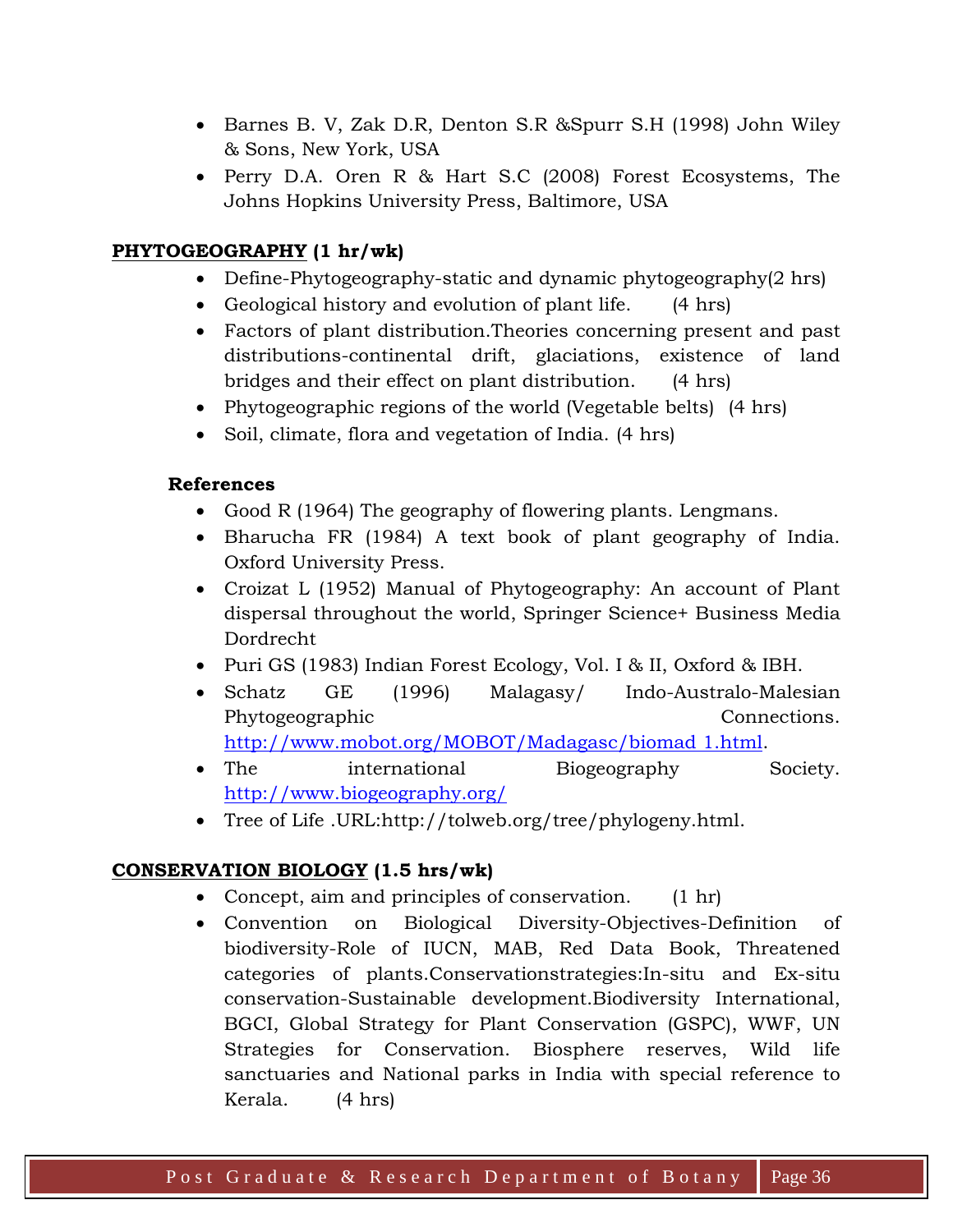- Indian case studies on conservation/management strategy (Project Tiger, Biospherereserves). (1 hr)
- Agriculture and Industrialization and conservation of resources: Historical background of role of agriculture and industry in development,Novel agricultural technologies, Wind mills for irrigation,Solar energy for drawing ground water,Biogas for cooking and slurry left to be used as fertilizers.Impact of industrialization on agricultural development. (4 hrs)
- Urbanization and Conservation:Environmental problems of urban and rural areas.Natural resources and depletion -planning for environmentally compatible human settlements and strategy for sustainable industrial development. (3 hrs)
- Conservation and energy: Causes of energy crisis-Conservation of energy source in industry, agriculture & in the transport sector.(3 hrs)
- Renewable and Non-renewable energy:Development of nonpolluting energy systems-Solar energy, Wind energy,energy recovery from solid wastes-Convention energy,Non-convention energy source. (4 hrs)
- Conservation of physical resources. (Mention all physical factors of environment). (2 hrs)
- Afforestation-Social forestry, agroforestry, International Biological programme (IBH), Man and Biosphere (MAB), IUCN, World environment day, wild life preservation act (1972), Indian forest conservation act (1980), United Nations Environmental Programme, Environment protection Act. (5 hrs)

## **Practicals**

- One day visit to ecologically significant location (National parks/Mangroves/Estuaries/Freshwater lake).
- Each student should submit a document describing the distributional status, ecological and conservational aspects of any two plants belonging to the IUCN category.
- Each student has to plant at least two medicinal plants of rare category in the botanic garden and has to submit the document in respect ot this.

## **References**

E

• Dasman RF (1976) Environmental conservation, John Wiley and Sons, New York.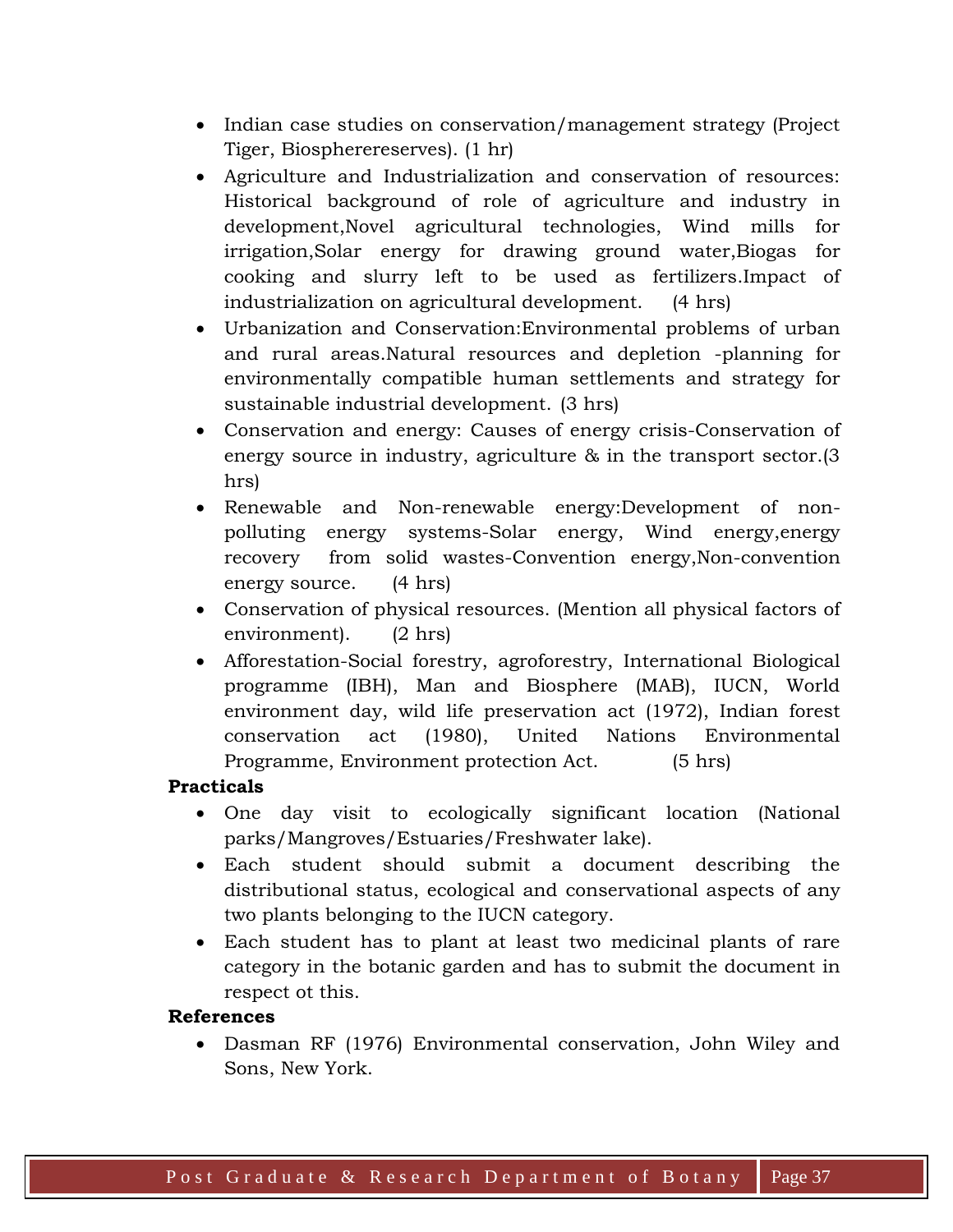- Malcom L, Hunter JR & Gibbs J (2007). Fundamentals of Conservation Biology, Blackwell Publishing.
- Pullin AS (2002) Conservation Biology, Cambridge University Press.
- Dyke FV (2008) Conservation Biology, Foundation, concept, applications, Springer.
- Mac Donald & Katrina Service (2007) Key Topics in Conservation Biology, Blackwell publishing.
- Fielder PI & Kareiva PM (1998) Conservation Biology for the coming decade, Chapman and Hall.
- Sher A. A & Primack R. B (2019) An Introduction to Conservation Biology, Oxford University Press, New York

## **Course Outcome**

•

- Develop deep insight on conservation and sustainable utilization of our resources
- Help to identify and act on environmental issues and to play lead roles in conservation programmes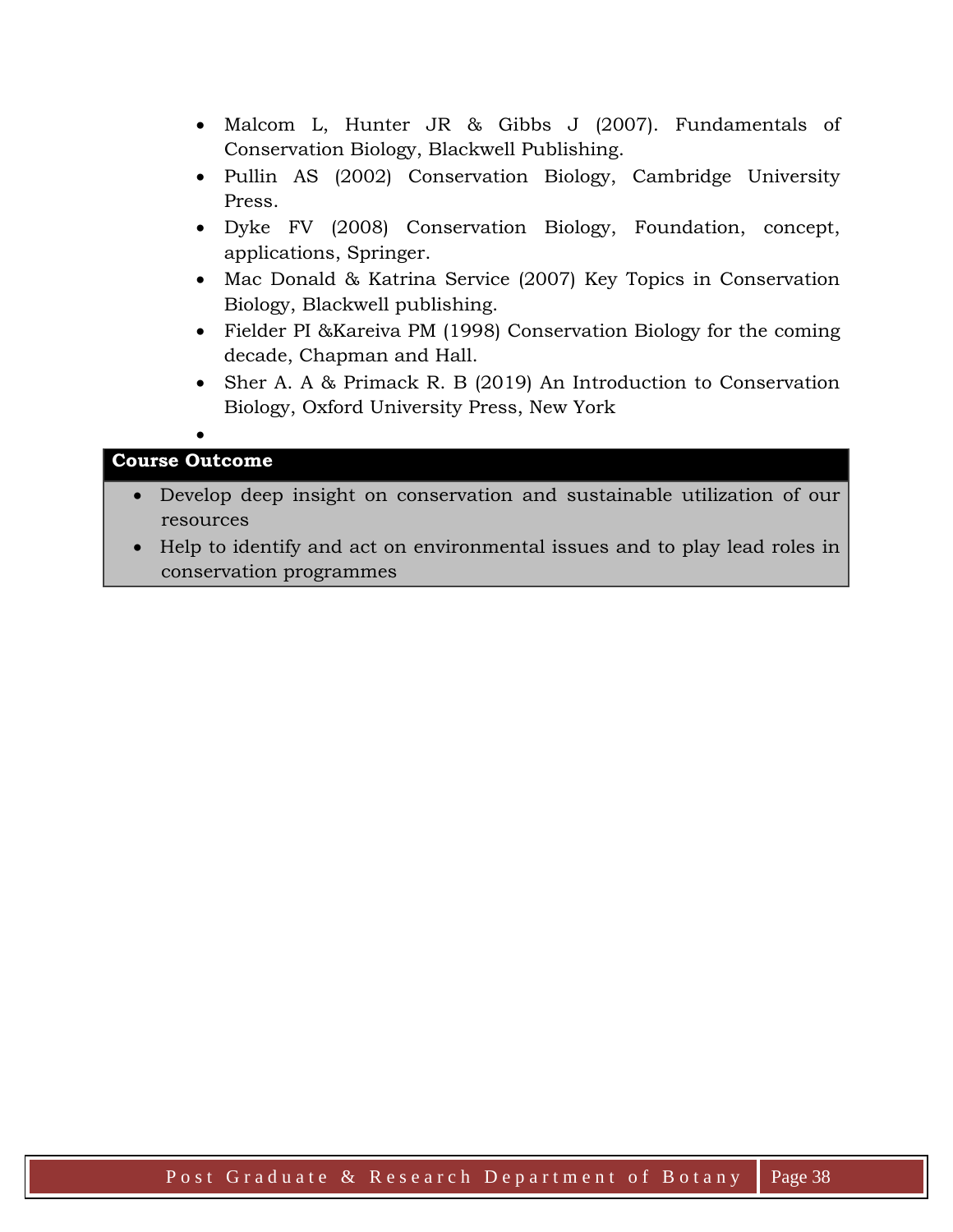#### **19PBO23**

#### **CELL BIOLOGY & GENETICS**

| <b>Distribution of Hours</b> |              | <b>Theory Practical</b> |
|------------------------------|--------------|-------------------------|
| Cell and Molecular Biology   | 54Hrs        | 27Hrs                   |
| Genetics                     | 54Hrs        | - 36Hrs                 |
| <b>TOTAL</b>                 | 108Hrs 63Hrs |                         |

#### **Aim and Objectives of the Course**

- To develop an understanding on the concepts, theories and phenomenon on Cell and Molecular Biology
- To get an expertise on the techniques in Cell and Molecular Biology
- To develop a concise idea on the theories and mechanisms of heredity and variation

## **CELL AND MOLECULAR BIOLOGY(3 hrs/wk)**

- A brief account on the structural and functional organization of the cell and cell organelles. Prokaryotic and eukaryotic cells.Cytoskeleton- its role in cell organization and mobility. (5hrs)
- Ultra structure of the cell membrane, nuclear envelope, nuclear pore complex,chloroplast, mitochondrion, Endoplasmic reticulum, lysosomes and ribosomes. Nucleus – structural and functional organization. Mitochondrial and Chloroplast genome organization and function. Nucleolus – origin, ultra structure and function. (9hrs)
- Chemistry of chromosomes DNA organization, histone and nonhistone proteins, RNA and organization of these in the three dimensional configuration of the chromosome. A study on thestructure and function of the kinetochore –NOR and other secondary constrictions, satellites, heterochromatic segments and telomeres. (7hrs)
- Cell Death and Cell renewal (4 hrs)

- Cell Divisions. Stages in cell cycle G1, S, G2 Interphase, Prophase, Metaphase, anaphase and Telophase.Mitotic apparatus.Cytokinesis. Meiosis – General description. Synaptonemal complex, structure and function with significance of the various stages of meiosis I and II. Theories and mechanisms of crossing over. Molecular mechanism of crossing over. (7hrs)
- Cell differentiation General characteristics, molecular mechanism of cell differentiation. (3 hrs)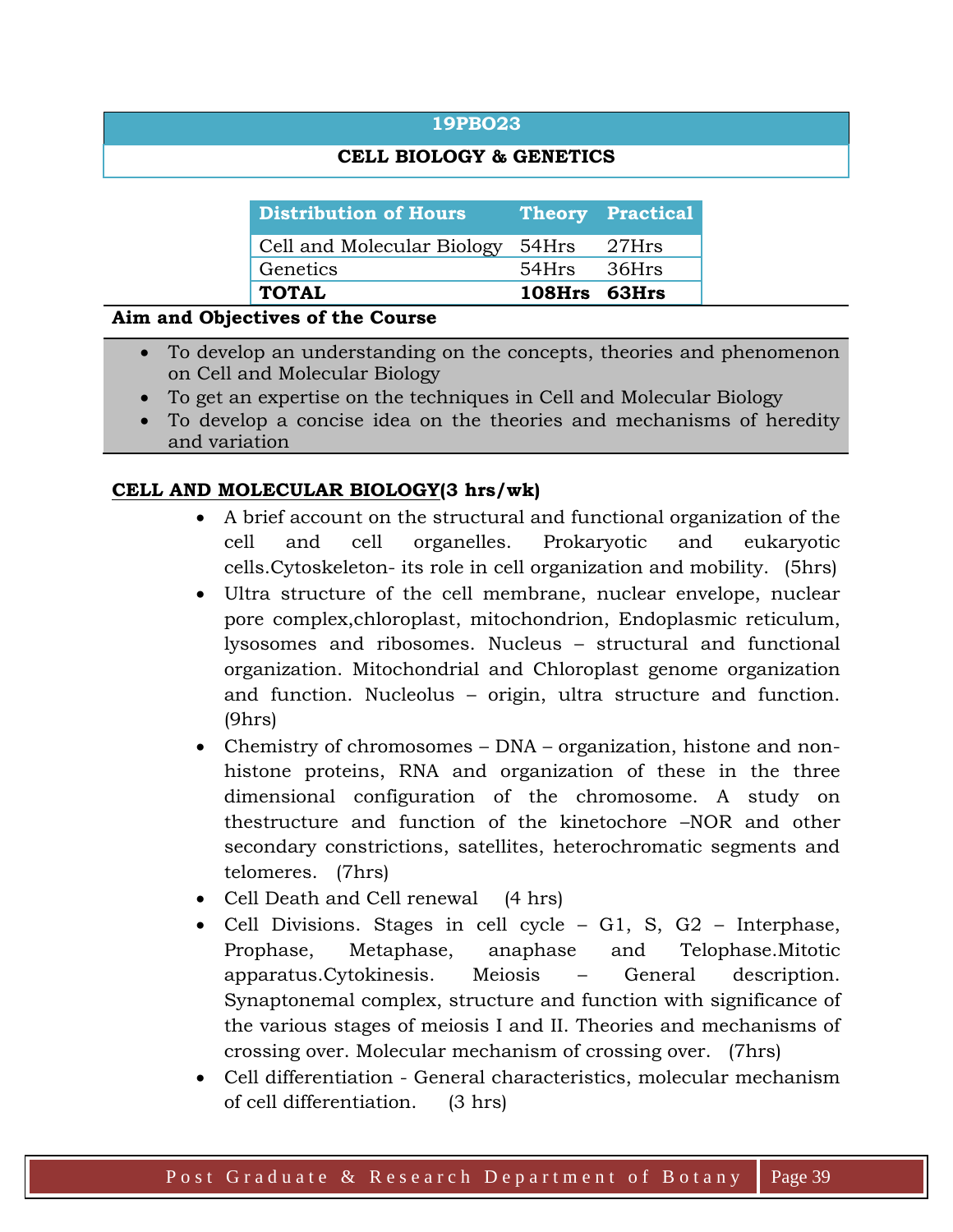- Cellular communication-regulation of hematopoiesis, general principles of cell communication, cell adhesion and role of different adhesion molecules, gap junctions, extracellular matrix, intergrins, cadherins, selectins, Hb superfamily. (6hrs)
- Cell signaling- Hormones and their receptors, cell surface receptor, signaling through G-protein coupled receptors, signal transduction pathways, second messengers, regulation of signaling pathways, bacterial and two component systems, light signaling in plants, bacterial chemotaxis and quorum sensing (7 hrs)
- Cancer- genetic rearrangements in progenitor cells, oncogenes, tumor suppressor genes, cancer and cell cycle, virus induced cancer, metastasis, interaction of cancer cells with normal cells, apoptosis, therapeutic interventions of uncontrolled cell growth. Carcinogens (physical, biological and chemical) (6 hrs)

## **Practical** (1.5hrs/wk)

- Mitosis All stages *Allium cepa*, *Viciafaba* ; Calculation of Mitotic Index
- Meiosis All stages *Rhoeo, Chlorophytum, Crotalaria, Datura*(at least two should be recorded)
- Isolation and purification of genomic DNA.
- Isolation of total RNA (Demonstration only)

## **References**

- De Robertis and De Robertis(1998) Cell and Molecular Biology. B. I. Waverly Pvt Ltd. New Delhi.
- J.D. Watson et. al., (2014) Molecular biology of the gene. 7th Edn. Cold Spring Harbor Laboratory, Tania, MIT
- Janet Iwasa and Wallace Marshall (2017) KARP'S Cell And Molecular Biology John Wiley & Sons, Inc.
- Harvey Lodish et.al. (2016) Molecular Cell Biology 8th Edn. W. H. Freeman and Company
- Jurgen Schulz-Scaffer (1985) Cytogenetics- Plants Animals and Humans. Springer Verlag, Berlin.
- Cooper G. M(1997) The Cell A Molecular approach. ASM Press, Washington.
- Jocelyn E. Krebs, E. S. Goldstein & S. T. Kilpatrick (2018) LEWIN'S GENES XII Jones & Bartlett Learning.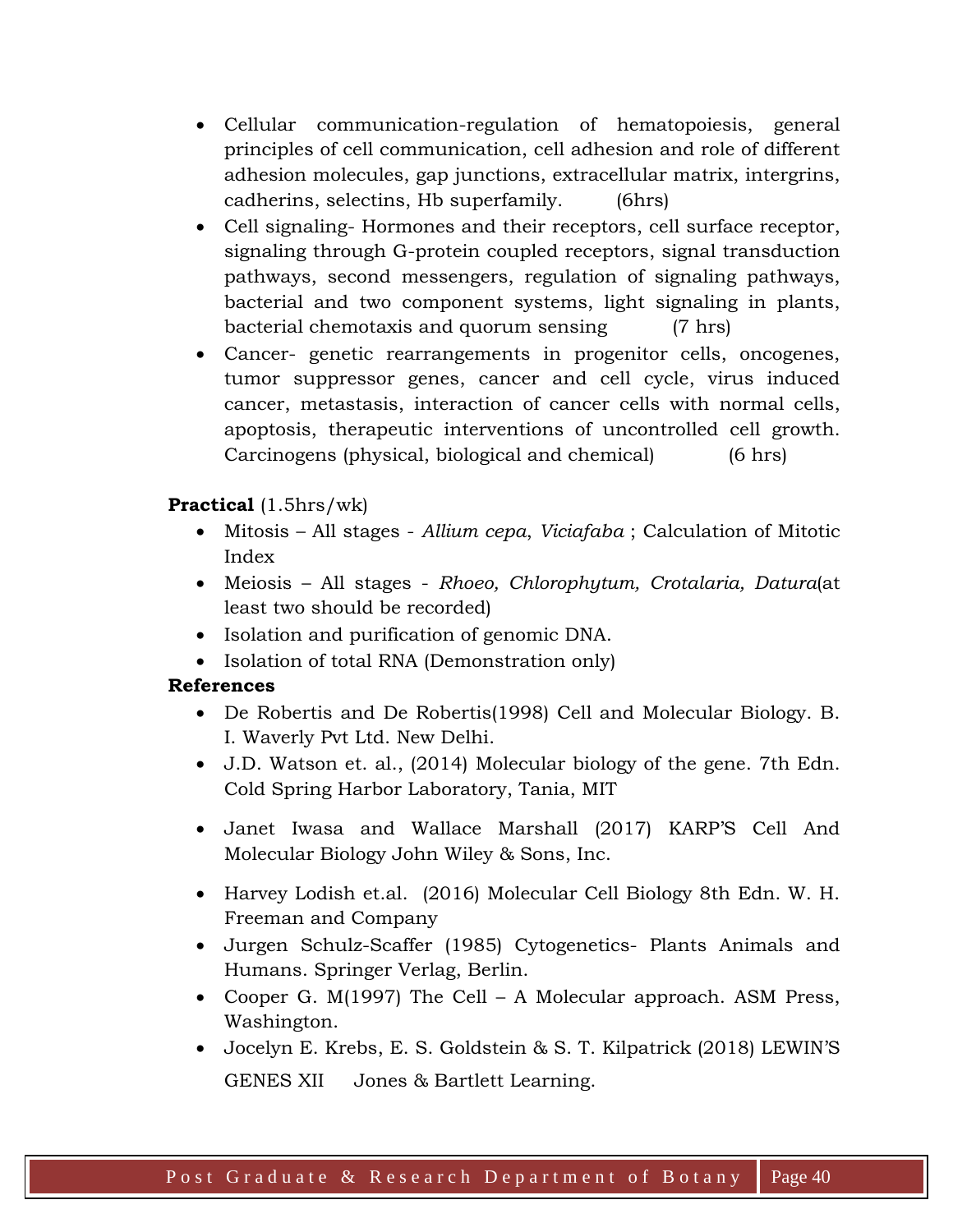• Bruce Alberts et.al., (2015) Molecular Biology of the Cell 6th Edn. Garland Science, Taylor & Francis Group, LLC,

## **GENETICS (3 h/week)**

## **I. Classical genetics**

- Mendelian Genetics Critical Evaluation (2 hrs)
- Sex determination, Dosage compensation, Barr body, Lyon's hypothesis. (2 hrs)
- Linkage, recombination and linkage maps Bateson's concept of coupling and repulsion. Morgan's concept of linkage, linear arrangement of genes, linkage groups, complete and partial linkage and recombination linkage maps, three point test crosses, interference coefficient of coincidence and negative interference.

(4 hrs)

- Microbial Genetics Genetic recombination in viruses lysogenic and lytic cycles in bacteriophages. Benzer'sexperiment in the rII locus of T4 phage, retro viruses, reversetranscriptase, onco viruses, and oncogenes. Bacterial recombination - transformation experiment of Griffith, Avery *et al.* Conjugation – F+, F- and Hfr Fconjugations. Conjugation mapping – F–duction (sexduction). Transduction - generalized and specialized. Recombination in fungi (tetrad analysis in *Neurospora*). Complementation tests.(6 hrs)
- Biochemical Genetics Contributions of Garrod, Beadle and Ephrussi, Beadle and Tatum. (1 hr)
- Gene concept Factor concept of Mendel, Presence absence theory of Bateson. Gene –Enzyme relationship, One gene - One enzyme hypothesis. Benzer's concepts of Cistron, muton and recon.Brief description of the following types of genes- smart genes (luxury genes),housekeeping genes, transposons overlapping genes, split genes, homeotic genes, pseudogenes, orphan genes, selfish genes, gene cluster, gene families. (3 hrs)

## **II Molecular Genetics**

- DNA as the genetic material, DNA constancy, C Value paradox, structure of B-DNA, A-DNA, RL-Helix and  $Z$  – DNA. (2hrs)
- DNA replication Stage, unit and mode of replication, Semi conservative mode of replication.Messelson – Stahl experiment. System of replication – template, deoxy nucleotide triphosphate pool, enzymes and protein factors. Mechanism of replication, unidirectional and bidirectional replication. Molecular assembly at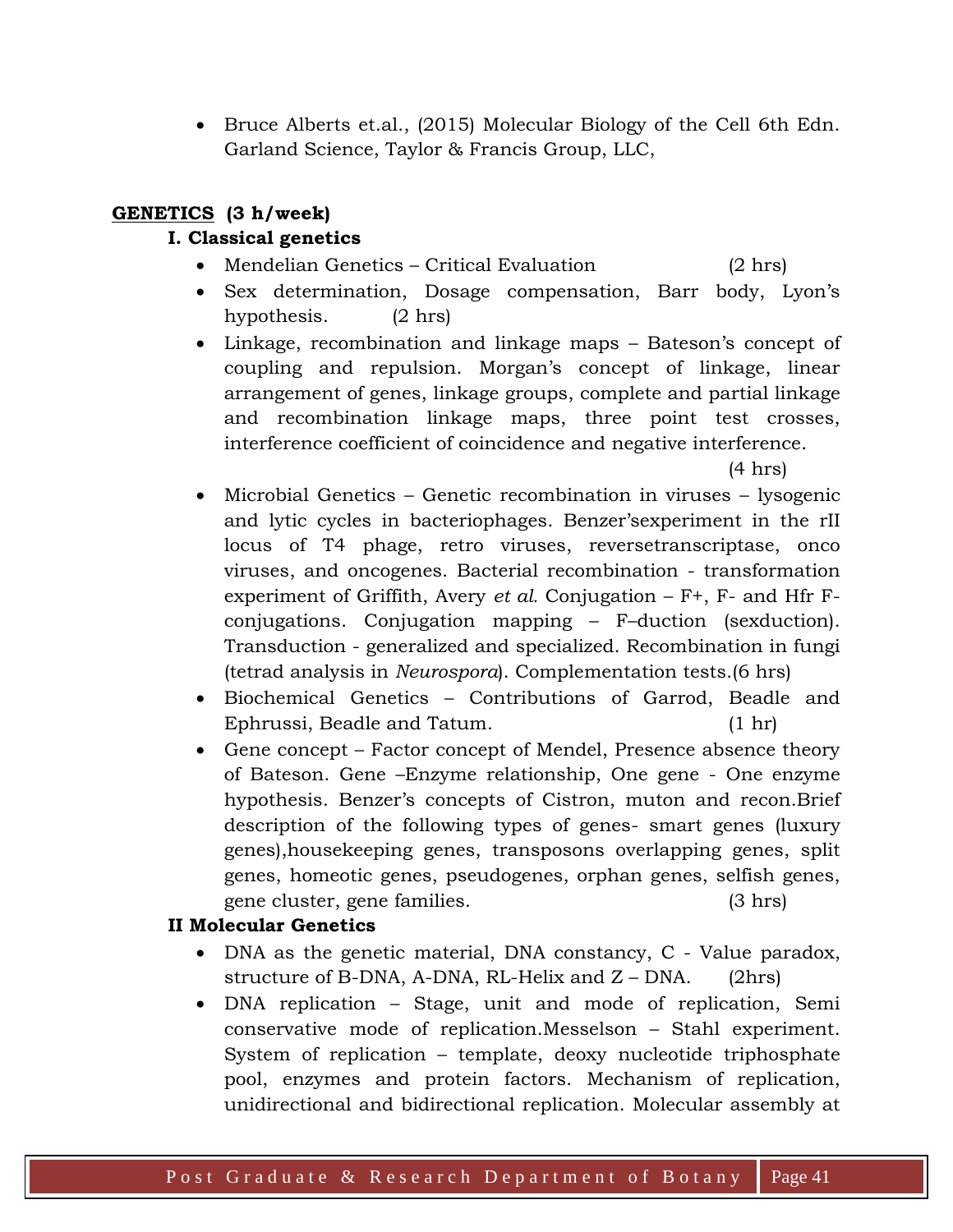the replication fork, leading and lagging strands, Okasakifragments. DNA polymerases of prokaryotes and eukaryotes, topoisomerases, gyrases, ligases and nucleases. DNA polymerase function, proof reading and repair. Comparison of eukaryotic and prokaryotic DNA replication. Replication of ØX174 DNA. (6 hrs)

- DNA damage and repair- Photoreactivation repair, excision repair, recombinational repair, SOS repair. Genetic diseases caused by defects of DNA repair system – Blooms syndrome, Xerodermapigmentosum, Retinoblastoma. (2 hrs)
- Mutation Types of mutations, methods of detection (CIB method, attached X method). Molecular mechanism of spontaneous and induced mutations, site directed mutagenesis. Environmental mutagenesis and toxicity testing, high radiation belts of Kerala. Mutagenic effects of food additives and drugs. Ames test. (4 hrs)
- Genetic code Genetic code word dictionary. Features of the genetic code and its exceptions. (2 hrs)
- Protein synthesis Central dogma, Transcription, organization of transcriptional units. Prokaryotic and eukaryotic RNA polymerases and their function. RNA processing and translation. (2 hrs)
- Gene Regulation Gene Regulation in viruses Cascade model of expression of early middle and late genes in viruses. Gene Regulation in Prokaryotes – Operon concept, positive and negative control attenuation, anti termination. Gene Regulation in Eukaryotes – Heterochromatinisation and DNA methylation- DNA methylases, DNA rearrangements.Transcriptional regulation – signal transduction - upstream and downstream.Regulatory sequences and transacting factors, activators and enhancers.DNA binding by transcription factors. Britten and Davidson model for eukaryotic gene regulation. Post transcriptional regulation – RNA processing – split genes, hn RNA, introns and exons, capping, polyadenylation, splicing, snRNAs and spliceosomes. Post transcriptional silencing, MicroRNAs, RNA inhibition. Translational regulation and Post Translational regulation –Cleavage and processing of proteins.Genetic imprinting. Environmental regulation of gene expression. (8 hrs)
- Gene synthesis Khorana's artificial synthesis of the gene for alanine. Transfer RNA and tyrosine transfer RNA of yeast. (2 hrs)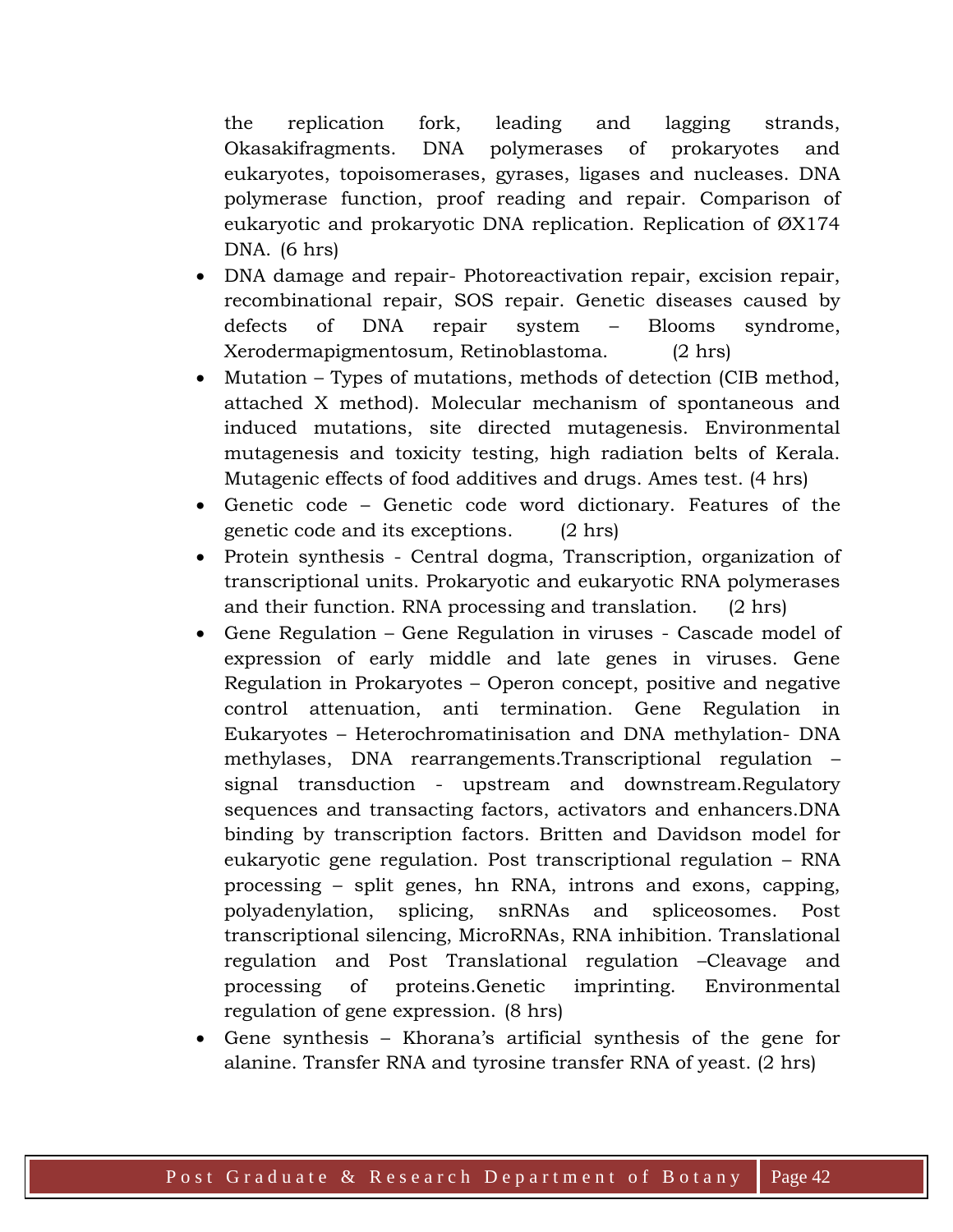## **III. Population Genetics and Developmental Genetics**

- Population genetics Systems of mating and their genetic effects. Hardy Weinberg law and itsapplications. Factors affecting gene frequencies – mutation, migration, selection, genetic polymorphism and selection. Genetic drift, founder effect, genetic load. Consanguinity and its genetic effect. (4hrs)
- Developmental genetics- Genetic control of development in plants and animals with stress to developmental genes in *Arabidopsis* and *Drosophila.* Role of cytoplasm in development. (2 hrs)
- Principles of Human Genetics: Consanguinity and its genetic effects, human karyotype, pedigree analysis and gene disorders

 $(2 \text{ hrs})$ 

## **Practicals**36hrs (2.0hrs/wk)

• Work out problems in linkage chromosome mapping, microbial genetics, molecular genetics and population genetics.

## **References**

- Goodenough U (1984) Genetics. Holt Saunders, New York.
- Karp G (2013) Cell and Molecular Biology: Concepts and experiments. Willey & Sons.
- Lewin B (2000) Genes VII. Oxford University Press, New York.
- Lodish*et al*.(2000) Molecular and Cell Biology. W. H. Freeman and Co, New York.
- Snustad, P.D. and Simmons M.J. (2012) Principles of genetics 6thEdn. John Wiley & Sons, Inc.
- Benjamin A. Pierce (2012) Genetics. A Conceptual Approach 4thEdn. W. H. Freeman and Company
- William S. Klug, Michael R. Cummings, Charlotte A. Spencer and Michael A. Palladino (2012) Concepts of genetics. Pearson Education, Inc.
- Peter J. Russell (2010) iGenetics : a molecular approach.  $3^{rd}Edn$ . Pearson Education, Inc.
- Monroe W. Strickberger(2008) Genetics 3rd Edition 3rd EditionPearson Education India.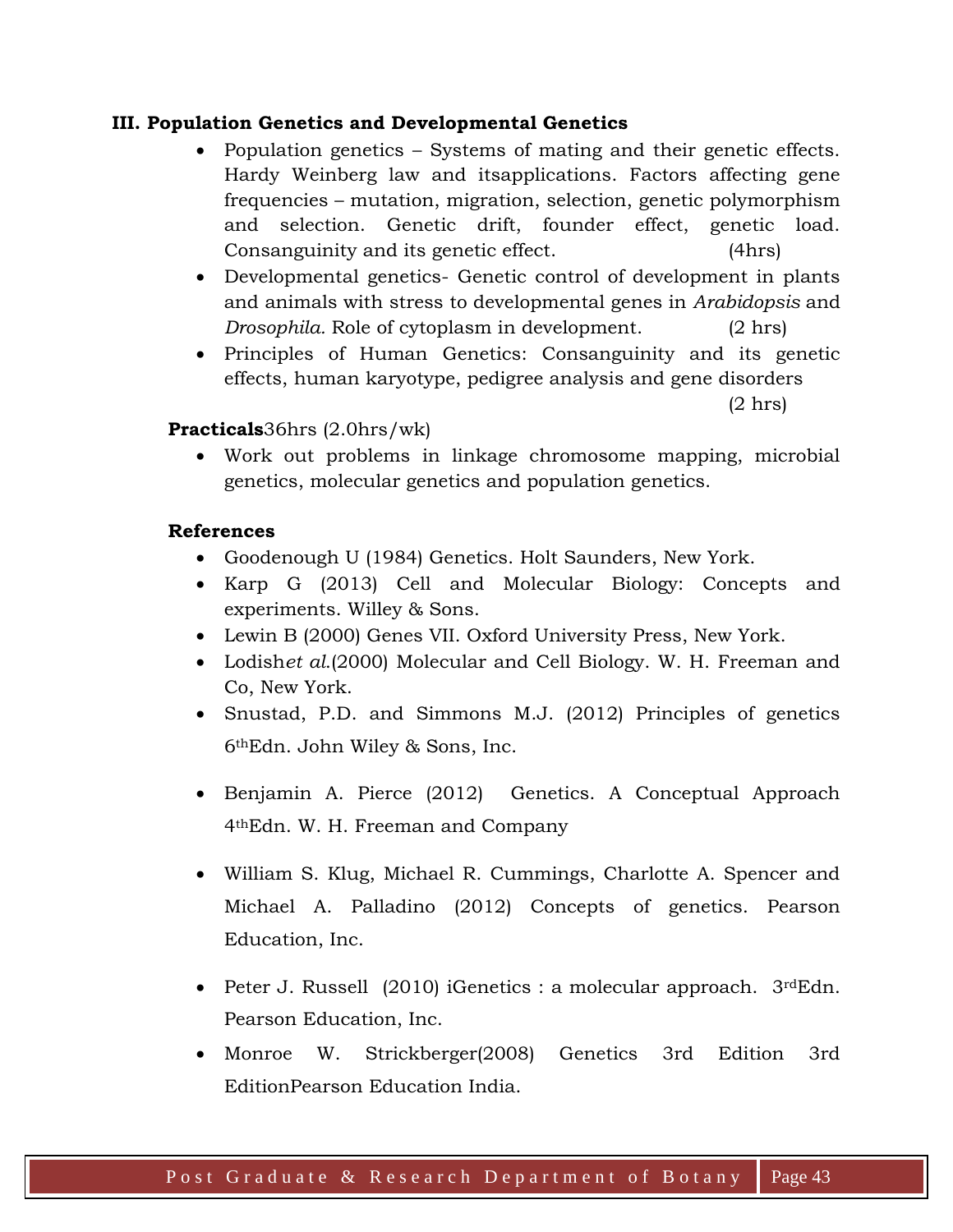- Strickberger M. W (1985) Genetics. Macmillian India, New Delhi.
- Gardner, Simmons MJ &Snustad DP (2006) Principles of Genetics, John Willey & Sons.

## **Course Outcome**

E

• Help to broaden the understanding on cellular and molecular aspects of of life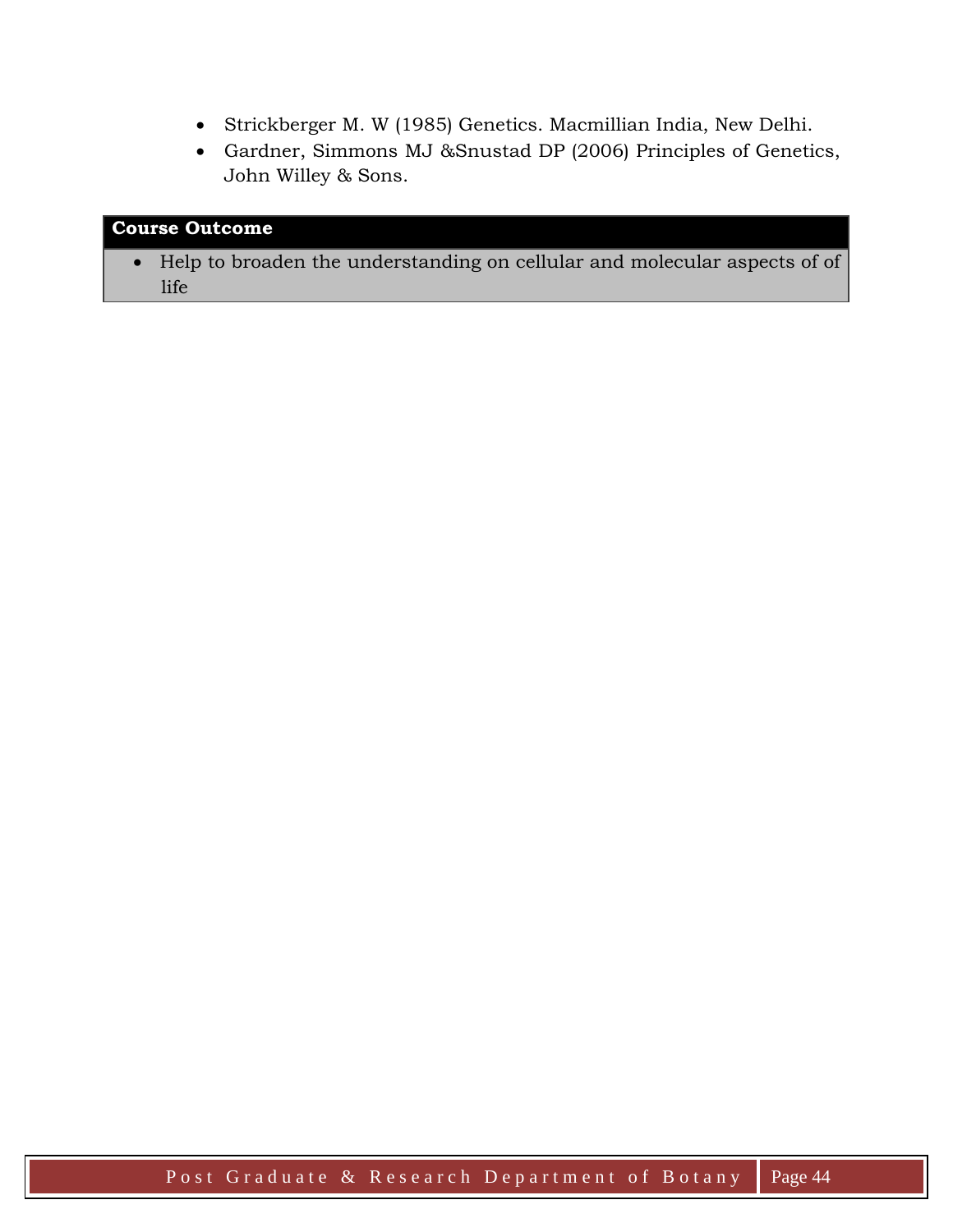# **SEMESTER III**

#### **19PBO31**

#### **ANGIOSPERM SYSTEMATICS,ECONOMIC BOTANY, ETHNOBOTANY AND EVOLUTION**

| <b>Distribution of Hours</b> |              | <b>Theory Practical</b> |
|------------------------------|--------------|-------------------------|
| Angiosperm Systematics       | 72Hrs        | 36Hrs                   |
| <b>Economic Botany</b>       | 09Hrs        | 09Hrs                   |
| Ethnobotany                  | $09$ Hrs     | 00 Hrs                  |
| Evolution                    | 18 Hrs       | 00 Hrs                  |
| <b>TOTAL</b>                 | 108Hrs 45Hrs |                         |

#### **Aim and Objectives of the Course**

- To explore the diversity of Angiosperms
- To identify the principles and theories of Angiosperm Systematics
- To get skill and expertise in identifying the angiosperms up to species level
- To get an understanding on the economically significant angiosperms
- To develop an understanding on the ethnobotanically significant plants and also to develop an interest on knowing more about the ethnic people
- To have an understanding on the concepts and theories of evolution

## **TAXONOMY OF ANGIOSPERMS (4 hrs/wk)**

E

- Principles of taxonomy as applied to the systematics and classification of Angiosperms - species concept, taxonomic structure. (2 hrs)
- Phylogenetic System of Classification: Bessey and Takhtajan Systems of Classification (Brief Account only); Angiosperm Phylogeny Group (APG) classification system (Detailed Account). .

(6 hrs)

- Plant nomenclature, Evolution of ICBN, contents of ICBN, author citation, type concept and different types – publication of names, rule of priority, nominaconservanda and definition of nomenclature terms- autonym, homonym, basionym, tautonym and nomennudum. (3 hrs)
- History and development of taxonomy in India. Classification of taxonomical literature, general indices, floras, icons, monographs, reviews and journals; Herbarium – definition, steps involved in the development of herbarium, utility of herbarium and their maintenance, general account of National and regional herbaria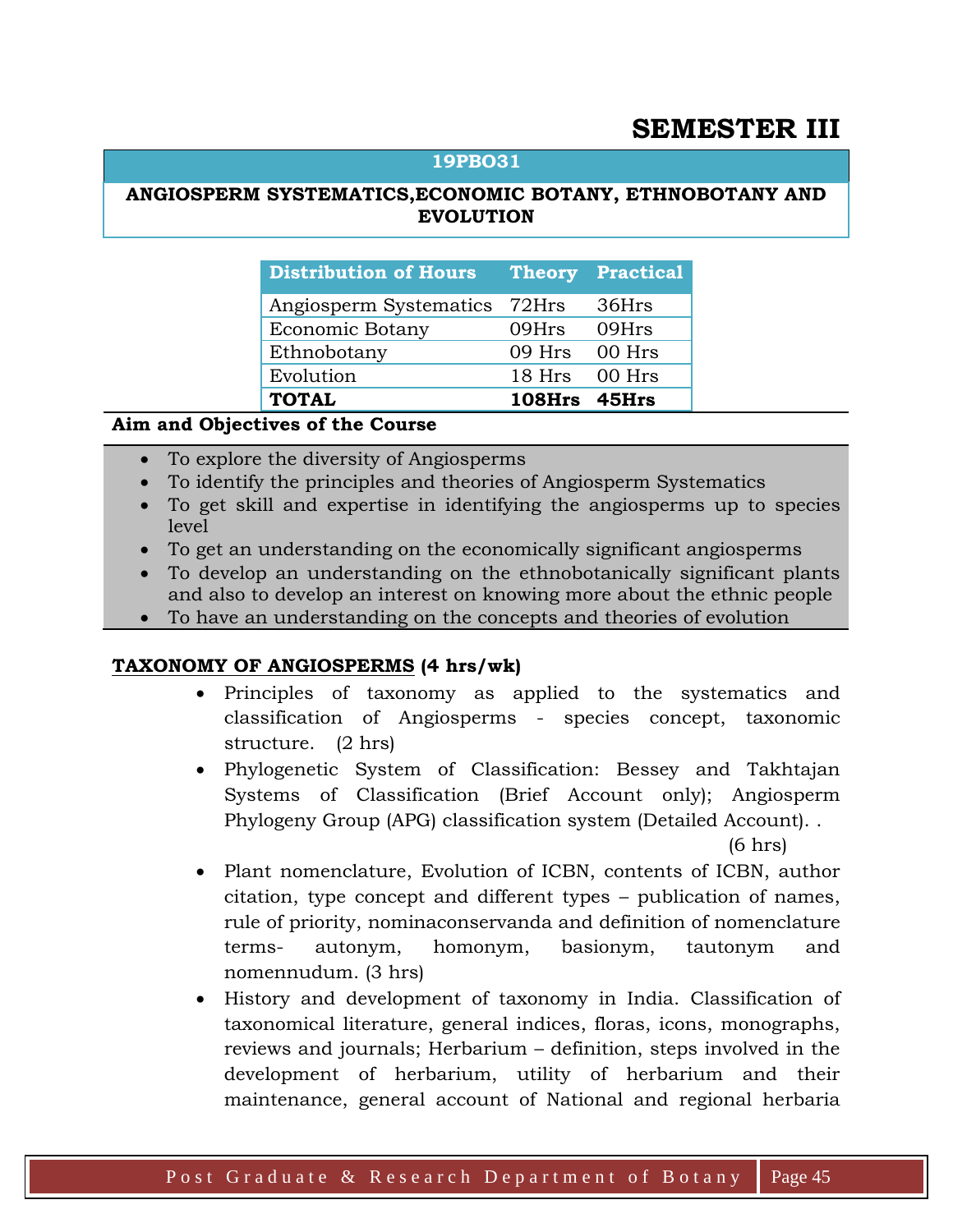with special reference to Central National Herbaria, Calcutta (CAL) and Madras Herbarium (MH), Botanical Survey of India, Botanical gardens and importance of botanical garden in taxonomic studies, important National and International Botanical gardens, Royal Botanical Garden, Kew, Indian Botanical Garden, Calcutta, National Botanic Research Institute, Lucknow and Jawaharlal Nehru Tropical Botanic Garden and Research Institute, Trivandrum. (4 hrs)

- Construction of taxonomic keys (indented and bracketed) and its utilization. (2 hrs)
- Role and organization of Botanical Survey of India. (1 hr)
- Modern concepts and trends in plant taxonomy. Elementary treatment of: (i) Cytotaxonomy (ii) Chemotaxonomy (iii) Numerical taxonomy (taximetrics) (iv) Molecular taxonomy- DNA Bar Coding (v) Biosystematics. (5 hrs)
- Critical study of the current ideas on the origin of angiosperms with special reference to their ancestral stock, time and place of origin. (2 hrs)
- Study of the following angiosperm families giving importance to morphological peculiarities if any (Special emphasis should be given on morphological and phylogenetic interrelationships, recent revisions and rearrangements between and within the families, and its critical analysis): (47 hrs)

| Ranunculaceae  | Magnoliaceae    | Capparidaceae    | <b>Bixaceae</b>  |
|----------------|-----------------|------------------|------------------|
| Polygalaceae   | Caryophyllaceae | Portulacaceae    | Dipterocarpaceae |
| Sterculiaceae  | Meliaceae       | Rhamnaceae       | Vitaceae         |
| Sapindaceae    | Fabaceae        | Rosaceae         | Rhizophoraceae   |
| Combretaceae   | Melastomaceae   | Passifloraceae   | Asteraceae       |
| Plumbaginaceae | Oleaceae        | Apocyanaceae     | Asclepiadaceae   |
| Boraginaceae   | Solanaceae      | Scrophulariaceae | Bignoniaceae     |
| Verbenaceae    | Lamiaceae       | Nyctaginaceae    | Aristolochiaceae |
| Piperaceae     | Lauraceae       | Loranthaceae     | Euphorbiaceae    |
| Urticaceae     | Orchidaceae     | Zingiberaceae    | Cannaceae        |
| Amaryllidaceae | Liliaceae       | Commelinaceae    | Araceae          |
| Cyperaceae     | Poaceae.        |                  |                  |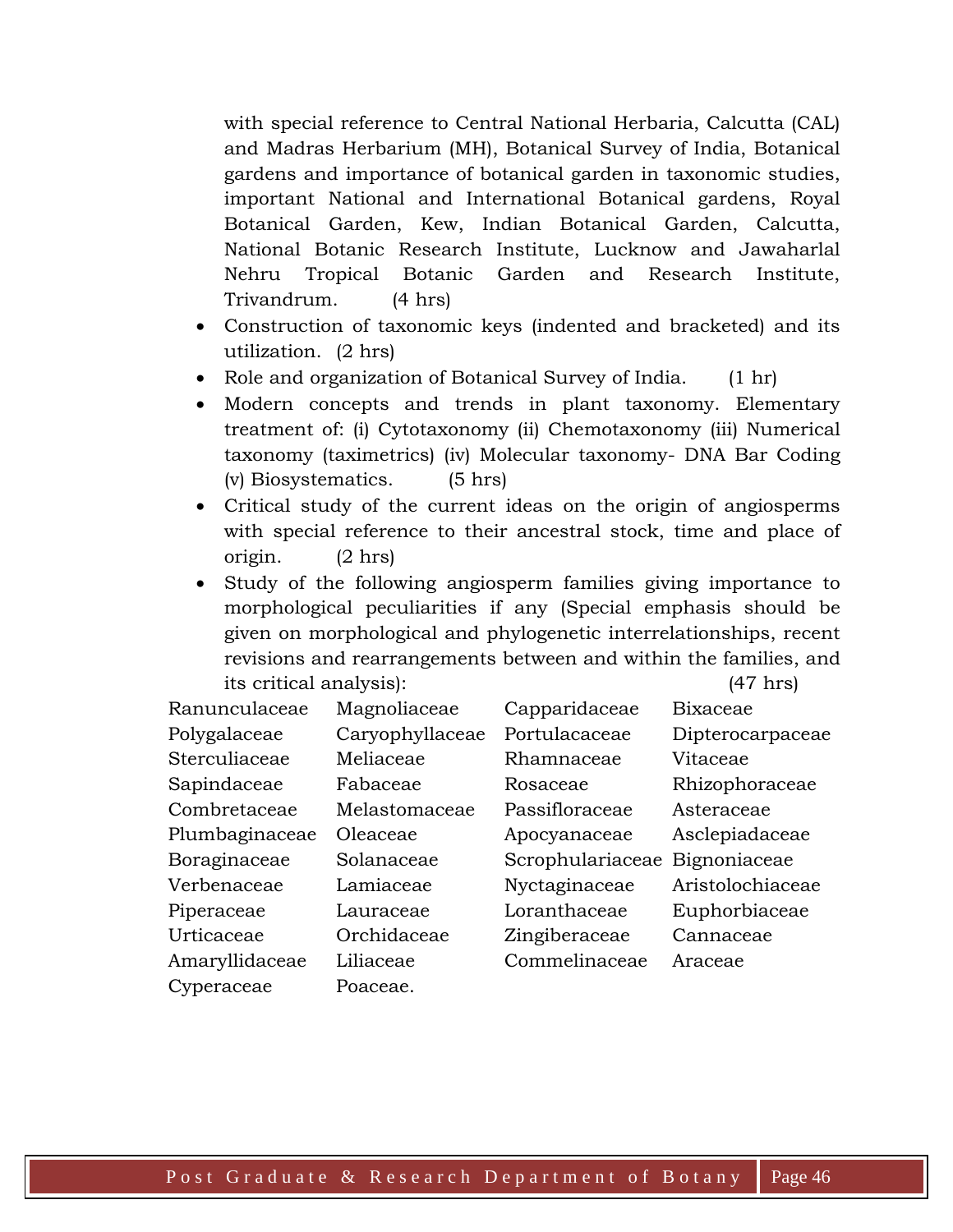## **Practicals** (2 hrs/wk)

- Study of representative members of all the prescribed families as evidenced by record of practical work (to be submitted during the practical examination).
- Identification of fresh and herbarium specimens using Flora and other supportive documents like monographs.
- Visit to a recognized herbaria (The report of the same should be submitted separately).
- Field work for familiarizing the local flora under the supervision of teachers, and documentation of the proceedings.
- Study Tour of minimum five days should be conducted to biodiversity rich zones of Western Ghats, for familiarizing the floristic wealth (The report of the same should be submitted for valuation).
- Preparation of dichotomous key (minimum 5 keys)
- A minimum of 10 abbreviations of authors' names to be presented in the record.
- A minimum of 50 herbarium specimens giving representation of minimum of 40 families to be submitted for valuation.

## **References**

- Ambasta SP (1986) The useful plants of India, Publication and Information Directorate, CSIR, New Delhi.
- APG I (1998) An ordinal classification for the families of flowering plants. Ann. Missouri Bot. Gard. 85: 531-553.
- APG II (2003) An update of the Angiosperm Phylogeny Group classification for the orders and families of flowering plants: APG II. Bot. J. Linnean Soc. 141: 399-436.
- APG III (2009) An update of the Angiosperm Phylogeny Group classification for the orders and families of flowering plants: APG III. Bot. J. Linnean Soc. 161: 105-121.
- APG IV (2016) An update of the Angiosperm Phylogeny Group classification for the orders and families of flowering plants: APG III. Bot. J. Linnean Soc. 181: 1-20.
- Judd WS, Campbell CS, Kellog EA & Stevens PF (1999), Plant Systematics.Sinauer Associates, Inc., Massachusetts, USA.
- Lawrence GHM (1964) Taxonomy of Vascular Plants, Mac Millon Co., New York.
- Rendle AB (1967) Classification of flowering plants, Cambridge University Press.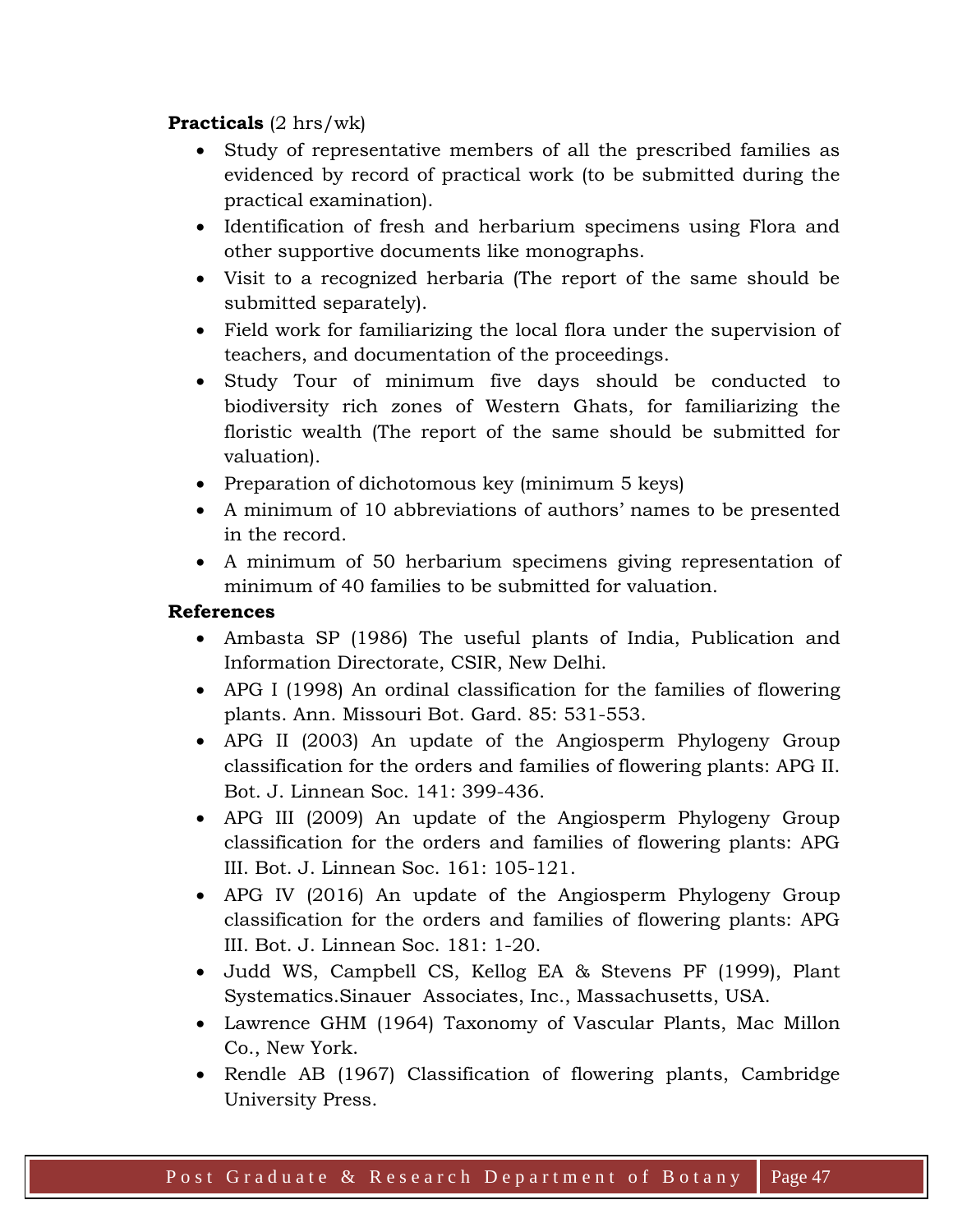- Sharma OP (1990) Plant Taxonomy, Oxford Publishers, New Delhi.
- Singh G. (1999) Plant systematics: Theory and Practice, Oxford IBH.
- Davis PH & Heywood (1963), Principles of Angiosperm Taxonomy, Oliver-Boyd.
- Gamble JS (1935), Flora of Presidency of Madras, London.
- Gibbs RD, Chemotaxonomy of flowering plants.
- Hooker JD (1879), Flora of British India. Reeve &Co., London.
- Hutchinson J (1959) Families of flowering plants, Cambridge University Press.
- Sivarajan VV (1991) An introduction to Principles of Taxonomy, Cambridge University Press, London.
- Sivarajan VV (1999) Principles of plat Taxonomy, Oxford and IBH Publishing Co.
- Stace C (1985) Plant Taxonomy and Biosystematics, London.
- Takhtajan AL (1969) Flowering plants. Origin and Dispersal, Oliver and Boyed.

#### **ECONOMIC BOTANY (0.5 hr/wk)**

E

• Detailed study of occurrence, mode of cultivation, process, product, biochemical and nutritional values of the following crop plants with their botanical details.

| a) Cereals and Millets<br>: Rice, Maize.                       |
|----------------------------------------------------------------|
| b) Pulses<br>: Soya bean, Winged bean and Sword bean           |
| : Sugarcane and Sugar beet<br>c) Sugar yielding plants         |
| : Coconut, Cocoa, Coffee and Tea<br>d) Beverage crops          |
| e) Spices and condiments: Pepper, Ginger, Turmeric, Cardamom   |
| and Nutmeg                                                     |
| f) Tuber crops-<br>: Potato, Sweet potato and Tapioca          |
| : Mango, Banana, Citrus, Guava, Grapes<br>g) Fruits            |
| and Cashew nut                                                 |
| : Tomato, Brinjal, Cucumber, Cabbage,<br>h) Vegetables         |
| Drum stick and Bitter gourd                                    |
| i) Medicinal plants : Rauvolfiaserpentina, Justicia adhathoda, |
| Aristolochiaindia, Phyllanthusamarus.                          |
| i) Underutilized plants : Jatropha, Clove Bean                 |
| k) Timber yielding plants: Rose wood, Teak Wood                |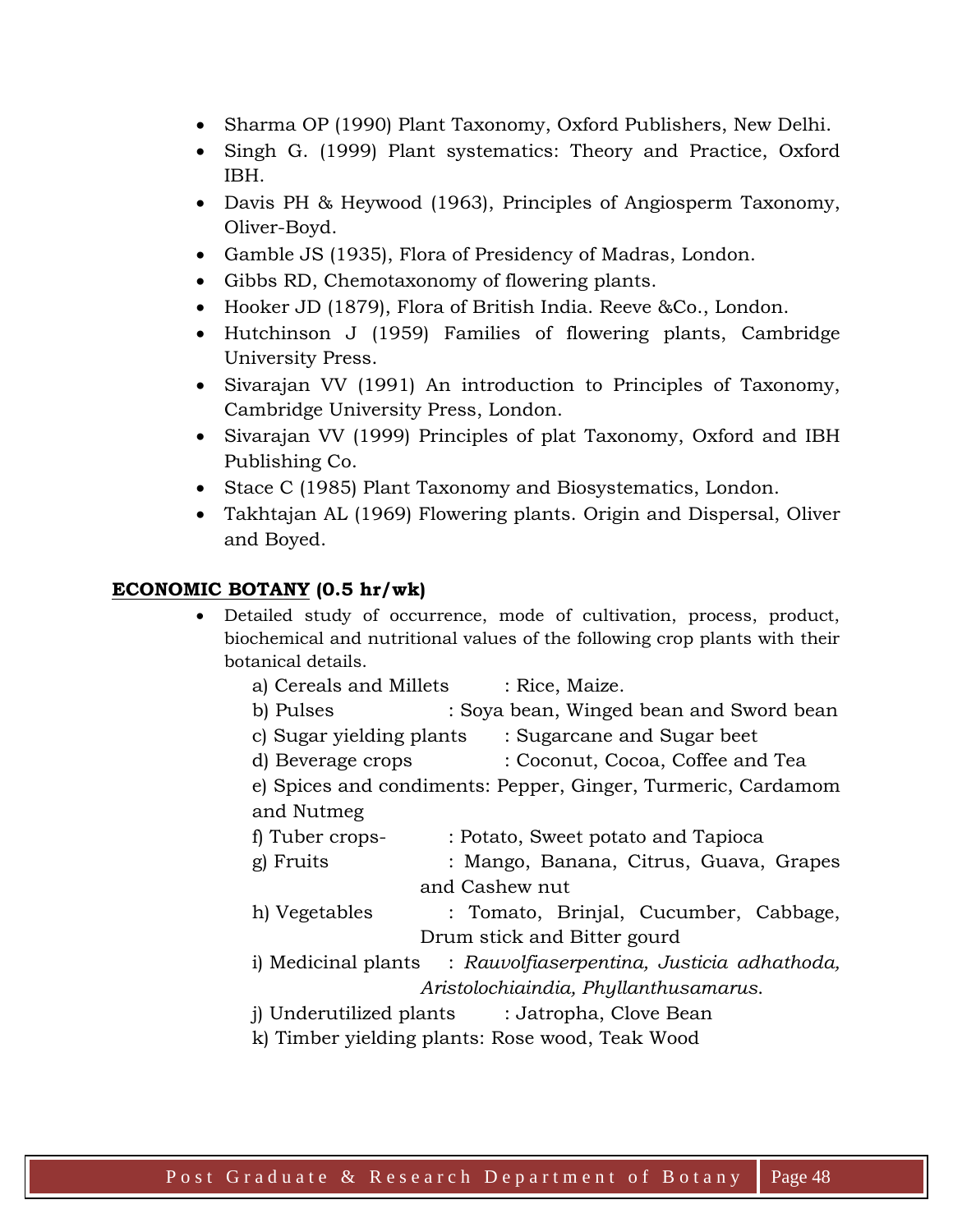## **Practicals** (0.5 hr/wk)

• Identification of economically important plants and plant parts, and submission of five botanical specimens/ products of economicimportance.

## **References**

- Pandey A et al. (2005) Wild relatives of Crops plants in Indiacollection and conservation, NBPGR Sci. Monograph No. 7.
- Ambasta SP (1986) The useful plants of India, Publication and Information Directorate, CSIR, New Delhi.
- Kochar LS (1981) Economic Botany in the Tropics, Macmillan.
- Hill AF (1952) Economic Botany, Tata McGraw Hill.
- Sen S (1992) Economic Botany, New Central Book Agency, Calcutta.
- Arora PK and Nayar EK. Wild relatives of Crops plants in India, NBPGR Sci. Monograph No. 7
- •

## **ETHNOBOTANY (0.5 hr/wk)**

- Plants and civilization
- Ethnobotany- relevance in Modern medicine
- Ethnic societies of Kerala and their traditional herbs
- Ethnobotanical documentation
- Medicines derived from herbal drugs
- Status of ethnobotanical studies in Kerala

## **References**

- Jain SK (1987) A manual of Ethnobotany, Indus Intl. Publishers, New Delhi.
- Jain SK (2001) Medicinal Plants, National Book Trust, India
- Wood M (1997) The book of herbal wisdom: using plants as medicines, North Atlantic Books, California.
- Cunnigham A (2001) Applied Ethnobotany: people, wild plant use and conservation, Earthscan, UK.
- Martin GJ (2004) Ethnobotany: a methods manual, Earthscan, UK
- Jain SK &d Mudgal V (1999) A hand book of Ethnobotany. Indus Inst. Publishers, New Delhi.

## **EVOLUTION(1 h/wk)**

E

• Origin and evolution of life-Introduction (including aspects of prebiotic and molecular evolution (2 hrs)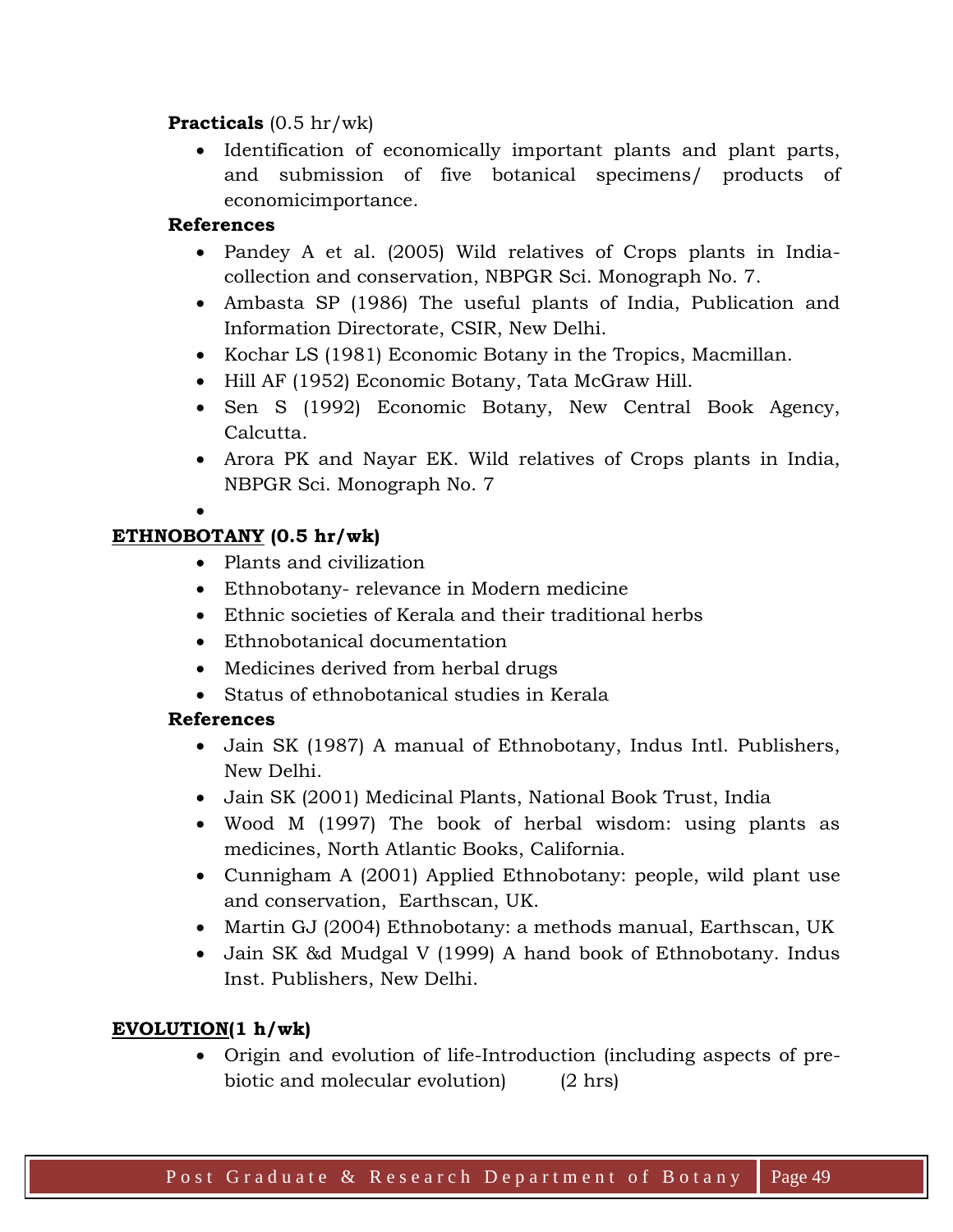- Concepts and theories of evolution:Inheritance of acquired characters, Germplasm theory, Theory of Natural selection, Mutation theory, Modern theory of synthesis. (4 hrs)
- Forces of evolution: Mutation, gene flow, genetic drift, natural selection (3 hrs)
- Speciation: Allopatric, peripatric, parapatric and sympatric speciations; Reinforcement, ecological speciation, artificial speciation, speciation via polyploidization, hybrid speciation, speciation through gene transposition (3 hrs)
- Isolation mechanisms: Pre-zygotic isolation- Temporal/habitat isolation, behavioral isolation, mechanical isolation, gametic isolation; Post-zygotic isolation-zygote mortality, hybrid sterility,

(2 hrs)

- Evolution above species level. (2 hrs)
- Molecular evolution: Genome architecture- genome size, repetitive elements, chromosome number and organization, gene content and distribution, organelle DNA; Origin of new genes- gene duplication, retrotransposition, chimeric genes; Molecular phylogeneticsnucleic acid level and protein level. (2 hrs)

## **References:**

- Strickberger MW (1996) Evolution, Jones and Bartlett Publishers, New York
- Savage JM (1969) Evolution, Oxford &IBH, New Delhi.
- Sproule A (1998) Charles Darwin: Scientist who have changed the world. Orient Longman, New Delhi.
- Bergstrom CT &Dugatkin L.A (2011) Evolution, WW Norton & Co, New YorkJon C.
- Herron, Scott Freeman, Jason Hodin, Brooks Miner and Christian Sidor(2014) Evolutionary Analysis. 5<sup>th</sup>Edn.Pearson Education, Inc.
- James A. Shapiro (2011) Evolution A View from the 21st Century. Publishing as FT Press Science
- Blackle (1983) Evolutionary principles, Oxford & IBH, New Delhi.
- Briggs D & Walters SM (1984), Plant variation and evolution, Cambridge University Press, London.
- Echrlich& Holm (1974) Process of evolution, Oxford &IBH, New Delhi.
- Wooley P (1983) Molecular theory of evolution, Springer-Verlag, Berlin.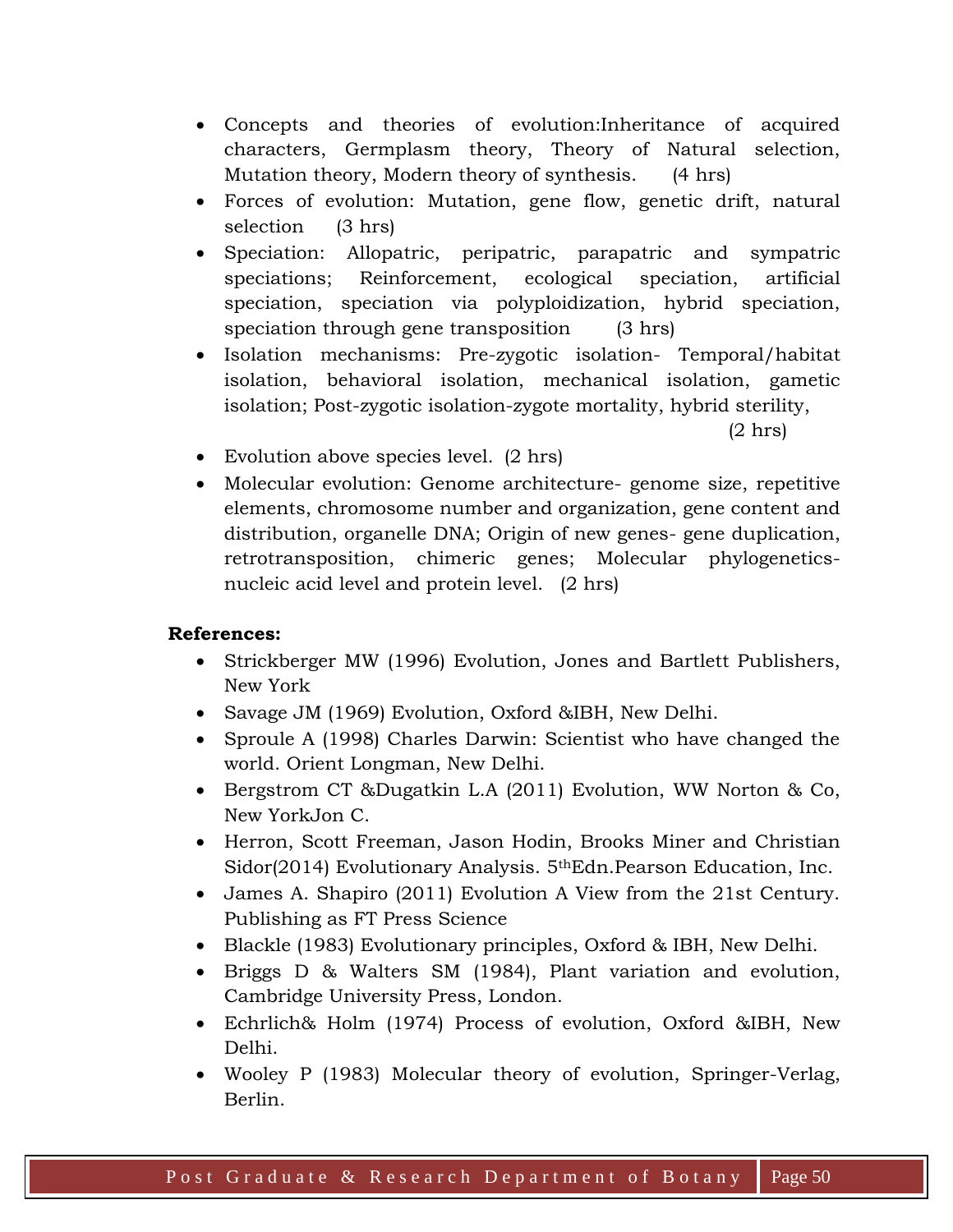• Graur, D. & Li, W.-H. (2000). Fundamentals of molecular evolution. Sinauer. ISBN 0-87893-266-6

## **Course Outcome**

- Develops an idea on angiosperm diversity, and develops a skill to identify and classify angiosperms
- Gets an understanding on economically and ethnobotanically significant plants
- Concieve the theories and mechanism of evolution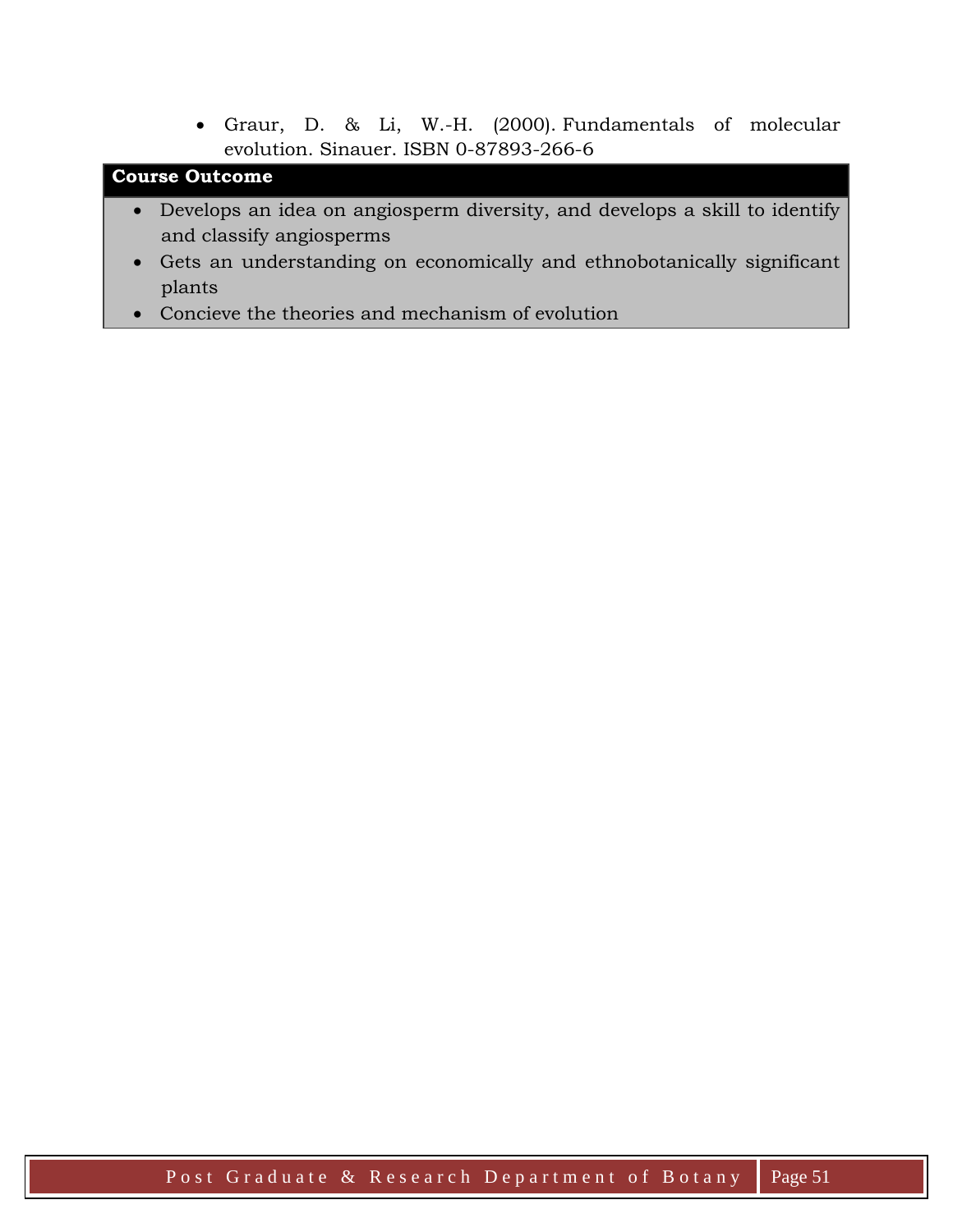#### **19PBO32**

#### **BIOPHYSICS & BIOINFORMATICS**

| Distribution of Hours Theory Practical |              |       |
|----------------------------------------|--------------|-------|
| <b>Biophysics</b>                      | 27Hrs        | 09Hrs |
| <b>Bioinformatics</b>                  | 81Hrs        | 27Hrs |
| <b>TOTAL</b>                           | 108Hrs 36Hrs |       |

#### **Aim and Objectives of the Course**

- To characterize the basic biophysicsal principles and theories
- To get an understanding on the basic instruments and techniques in biological research
- To get skill and expertise in basic biochemical procedures
- To get an understanding on the role of information technology in solving biological problems
- To develop skill and expertise in bioinformtic tools and techniques

## **BIOPHYSICS (1.5 hrs/wk)**

- Chemical bonds: Ionic bond, Covalent bond, Vander Vaal's forces, hydrogen bonding and hydrophobic interactions.Bonding in organic molecules. Effect of bonding on reactivity.Polarity of bonds. Bondlength.Bond angle, Dissociation and association constant. (3 hrs)
- Bioenergetics: Concepts of free energy, Thermodynamic principles in Biology. Energy rich bonds.Coupled reactions and group transfers. Biological energy transducers. (4 hrs)
- Microscopy: Principles and applications of bright field, phase contrast, fluorescence, confocal microscopy, TEM, SEM, cytophotometry, flow cytometry. (3 hrs)
- Chromatography: Principle and applications of gel filtration, Ion exchange and affinity chromatography, thin layer chromatography, gas chromatography, HPLC, HPTLC,LCMS, GCMS. (4 hrs)
- Electrophoresis: Types of electrophoresis-Vertical and horizontal, paper electrophoresis, capillary electrophoresis, 2D gel electrophoresis, Pulsed field gel electrophoresis, Electro focusing. (3 hrs)
- Sedimentation and filtration:Sedimentation, centrifugation, ultra centrifugation, ultrafiltration (3 hrs)
- Principles of biophysical methods used for analysis of biopolymers: UV, visible, IR,NMRX-ray diffraction, fluorescence, ORD/CD (4 hrs)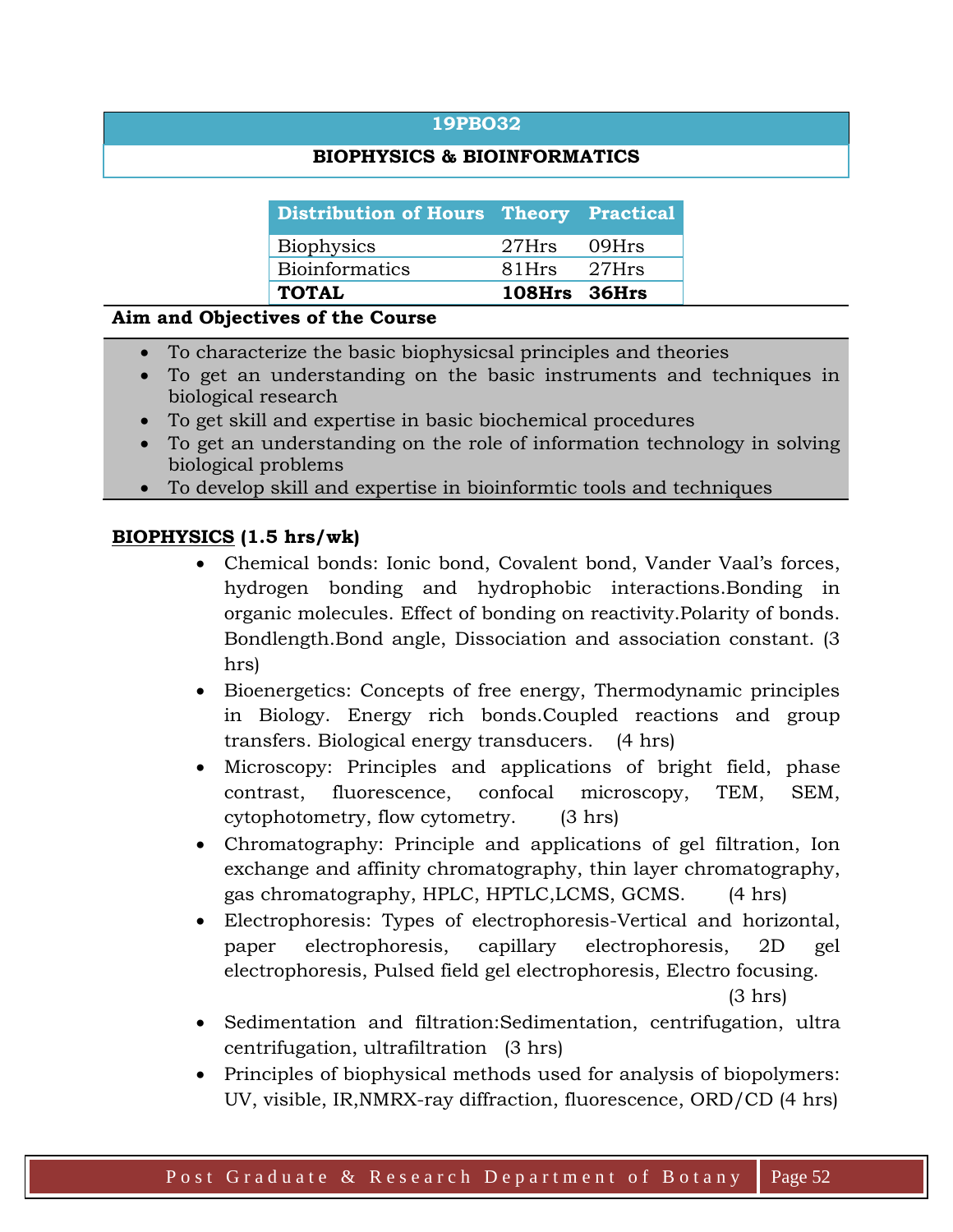• Principles and applications of tracer techniques in biology:Radioactive isotopes, radiation dosimetry autoradiography, liquid scintillation. (3 hrs)

## **Practicals**(0.5 hr/wk)

- Separation of leaf pigments by column chromatography
- Separation of amino acids by paper chromatography
- Separation of alkaloids, phenols and pigments by TLC
- Students are expected to get a good exposure on all the devices used in modern analytic methods by conducting study trips to two research institutions and to present a report.

## **References**

- Daniel M (1999) Basic Biophysics for Biologists. Agro Botanica, Bikaner.
- David Sheehan (2009) Physical Biochemistry- Principles and Applications. Wiley-Blackwell.
- Ian Campbell (2012) Biophysical techniques.Cambridge University Press.
- Elizabeth M.Slayter and Henry S, Slayter(1992)Light and Electron microscopy. Cambridge University Press.
- Narayanan P (2000) Essentials of Biophysics. New Age International Publishers, New Delhi.
- Roy RN(1999) A Text Book of Biophysics. New Central Book Agency (P) Ltd., Calcutta.
- Prakash S. Bisen and Anjana Sharma (2012) Introduction to instrumentation in life sciences. CRC Press.
- Upadhyay & Nath (2009) Biophysical Chemistry –Principles and Techniques. Himalaya Publishing House.
- Keith Wilson & John Walker (2010) Principles and techniques of Biochemistry and Molecular Biology. Cambridge University Press.

## **BIOINFORMATICS (4.5 hrs/wk)**

- Introduction to Bioinformatics: History of Bioinformatics. Basics of Internet, Computational Biology and Bioinformatics. Use of Linux and Bio-PERL in Bioinformatics (10 hrs)
- Biological databases- Types of data and databases, DBMS. Classification of biological databases- primary and secondary, biomolecular, model organism and biodiversity databases. Nucleotide sequence database (EMBL, GENBANK, DDBJ)- Protein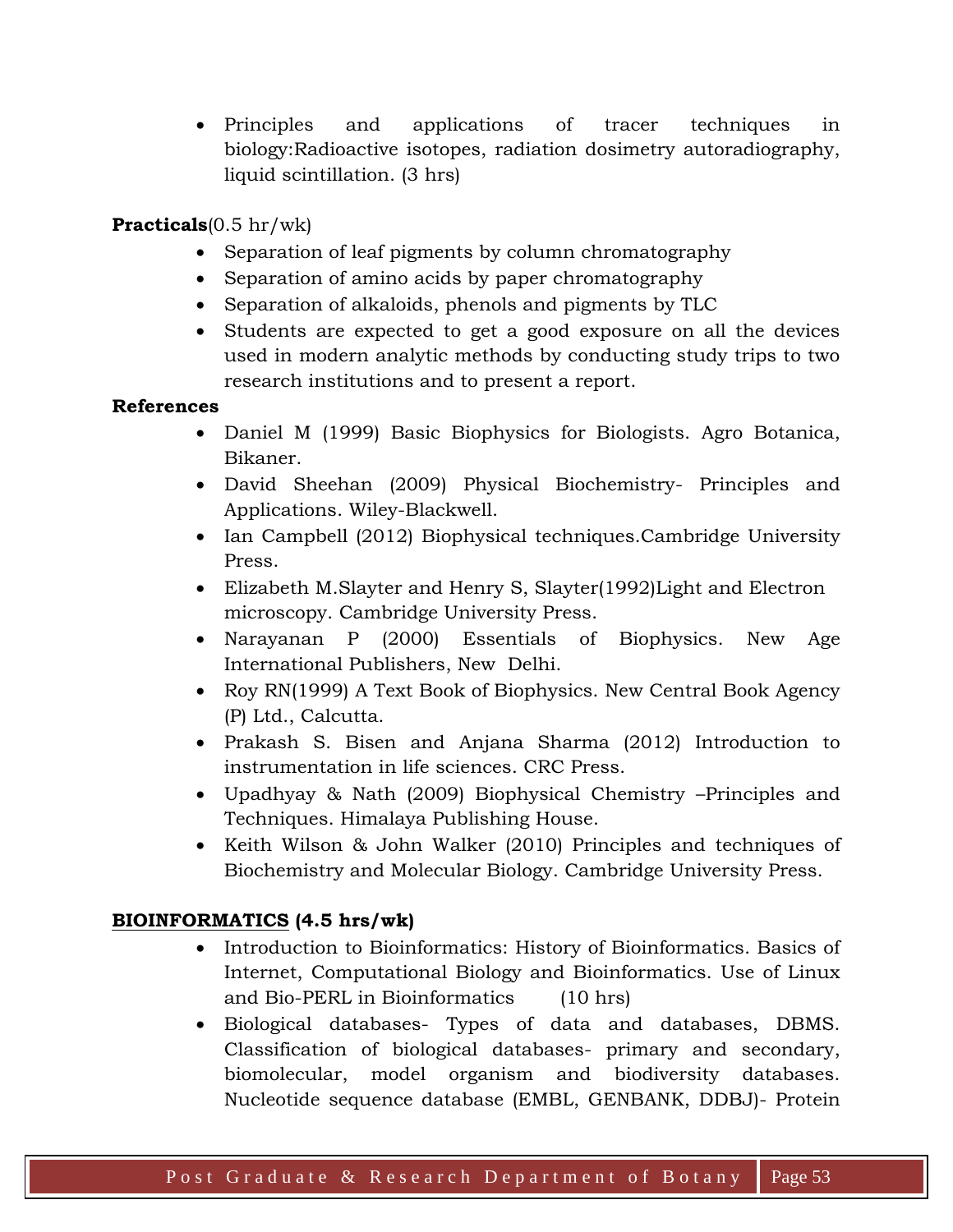sequence database (PIR, SWISS-PROT, TrEMBEL), Secondary Databases (PROSITE, PRINTS, BLOCKS), Protein Structure Database (PDB) Information retrieval from databases - search concepts, Tools for searching, Homologysearching. (18 hrs)

- Structural Bioinformatics Molecular visualization using Rasmol, Protein Structure Prediction - Secondary Structure prediction, Ramachandran plot, Bioinformatics tools for secondary structure prediction and Tertiary structure prediction (Comparative modeling, *Ab Initio* prediction, Homology modeling). (8 hrs)
- Sequence Analysis Global and Local Alignment, pairwise analysis, ScoringMatrices (an introduction), Multiple Sequence Analysis.Tools used in Bioinformatics - BLAST, ClustalX, ClustalW. (10 hrs)
- Molecular Phylogeny Gene and Species tree. Molecular evolution and Kimuras theory, Phylogenetic Trees, Terminology in Phylogenetic tree. Cladogram and Phylogram, Significance of Molecular Phylogeny.Software used in Phylogeny- Treeview, Phylip. (10 hrs)
- Computer Aided Drug Design and Molecular Docking, Brief study about Docking tools, AutoDock, GOLD (6 hrs)
- Genomics Types (Structural and Functional), Genome Annotation, Gene Finding, Comparative genomics, Single nucleotide Polymorphism Gen-SNIP. (8 hrs)
- Proteomics Protein expression analysis, Mass spectrometry in protein identification, Expasy tools, Protein Sorting, Metabolomics, Systems Biology-an introduction (6 hrs)
- Applications of Bioinformatics- Transcriptomics, Metabolomics, Pharmacogenomics, combinational synthesis (Brief Accounts)

(5 hrs)

## **Practicals** (1.5 hrs/wk)

- Blast search with Protein Sequence (*Magnolia latahensis*sequence)
- Blast search with Nucleic Acid Sequence (Neanderthal man's Palaeo DNA)
- Phylogenetic tree creation with CLUSTAL X, W and MUSCLE
- Identify a gene and construct a phylogenetic tree for selected families of eudicots
- Molecular docking (using either Free or commercial Software)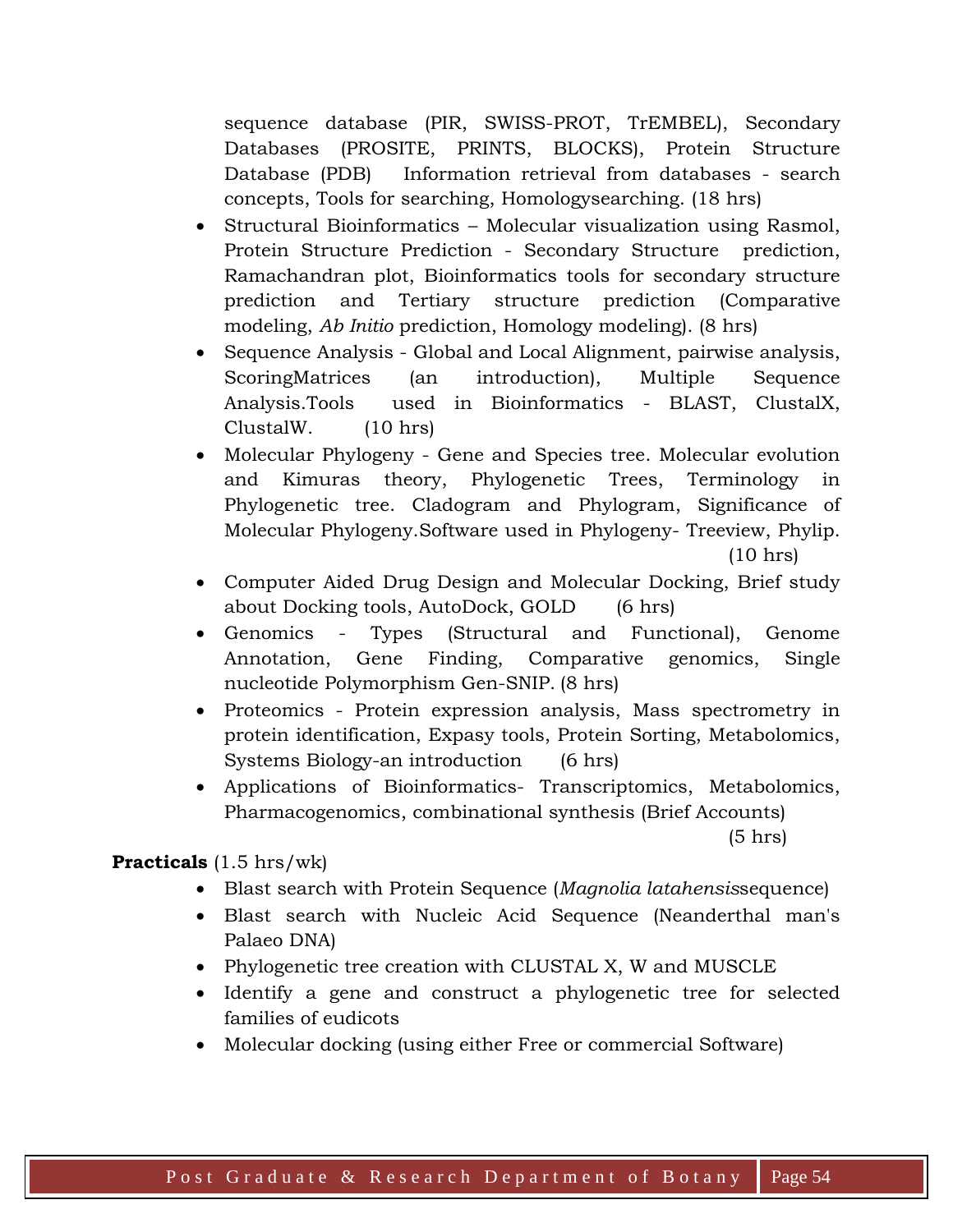#### **References**

- Lesk AM (2002) Introduction to Bioinformatics, 1st Edition, Oxford University Press, Oxford, UK.
- JinXiong (2007) Essential Bioinformatics, Cambridge University Press India, Pvt LTD
- Higgs (2005) Bioinformatics and Molecular Evolution, Ane Books India Pvt LTD.
- Claverie JM &Notredame C (2003) Bioinformatics for Dummies. Wiley Editor. Vyas, S.P. and Kohli, D.V., Methods in Biotechnology and Bioengineering.
- Patterson BK (2000) Techniques in Quantification and Localization of Gene Expression.
- Mount DW (2004) Bioinformatics-Sequence and Genome Analysis, 1st Edition, Cold Spring Harbor Laboratory Press, New York, USA.
- Evens WJ. & Grant GR (2005) Statistical Methods in Bioinformatics: An Introduction.
- Liu BH (1997) Statistical Genomics: Linkage Mapping and QTL Analysis
- Pierre Baldi& Soren Brunak (2001) Bioinformatics: The Machine Learning Approach. MIT Press.

#### **Course Outcome**

E

• Understand the basic principles of the instruments used in biology and develops skill for basic bioinformatic analyses of nucleic acid and protein sequences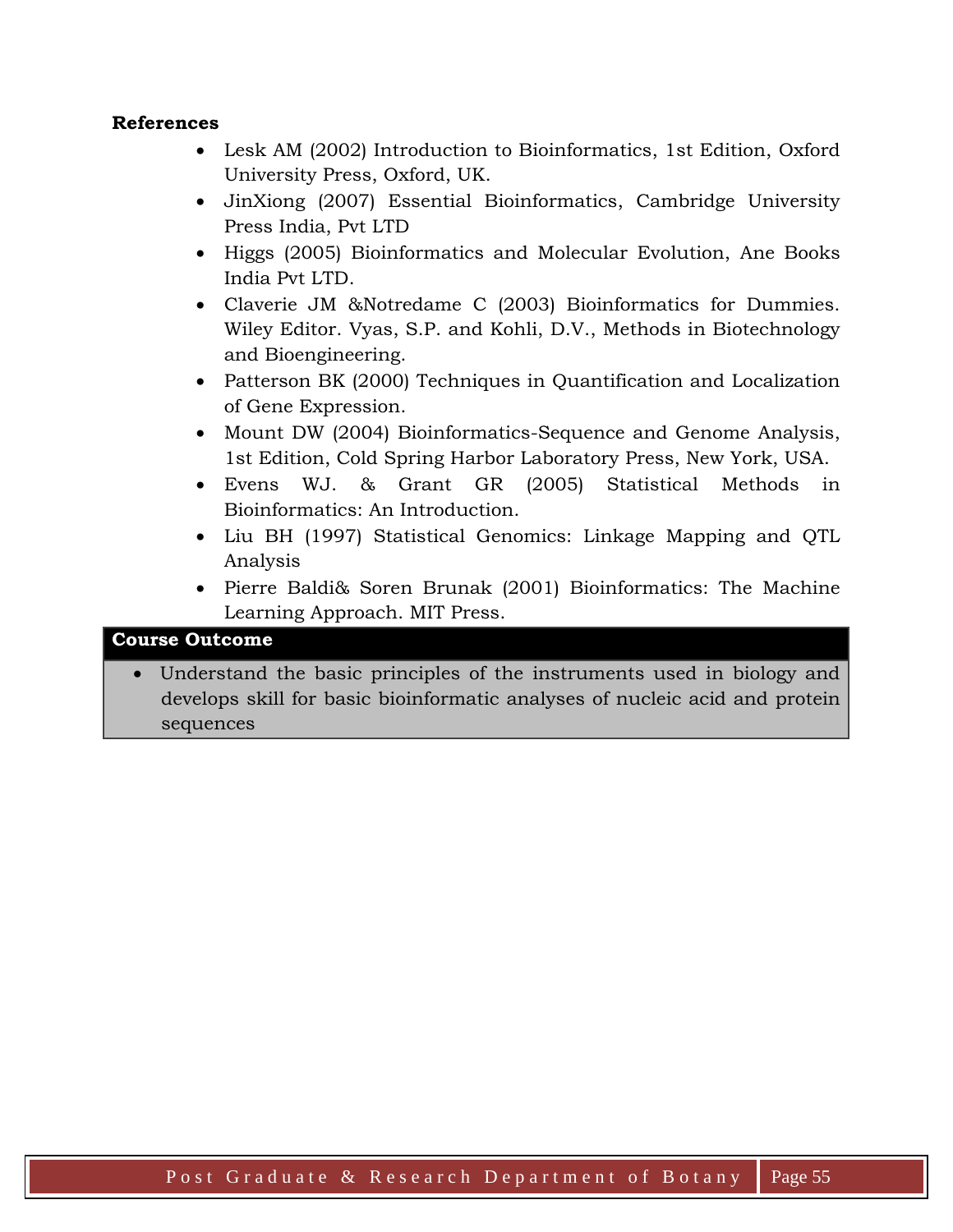#### **19PBO33**

#### **RESEARCH METHODOLOGY, BIOSTATISTICS & PLANT BIOTECHNOLOGY**

| <b>Distribution of Hours Theory Practical</b> |              |        |
|-----------------------------------------------|--------------|--------|
| Research Methodology                          | 18Hrs        | 00Hrs  |
| <b>Biostatistics</b>                          | 27Hrs        | 09Hrs  |
| <b>Plant Biotechnology</b>                    | 73 Hrs       | 36 Hrs |
| <b>TOTAL</b>                                  | 108Hrs 45Hrs |        |

#### **Aim and Objectives of the Course**

- To identify the basic strategy for undertaking scientific research
- To familiarise the different phases of scientific research
- To develop skills and expertise in conducting scientific research
- To develop an understanding on the different statistical tools and principles in analysing data generated while doing scientific research
- To identify the different promising areas of Plant Biotechnology
- To develop skill and expertise in performing biotechnological procedures

## **RESEARCH METHODOLOGY- (1 hr/wk)**

- Introduction to Research methodology. (1hr)
- Research design: objectives, defining a problem, derivation of hypothesis, review of literature. (2 hrs)
- Experimental design: methodology analytical, biochemical, molecular (3.5 hrs)
- Data analysis: use of statistical tools, interpretation of results(3.5 hrs)
- Thesis preparation: title, abstract, materials and methods, results and discussion (4 hrs)
- Writing a research paper: using biological literature, deciding a title, presenting the methodology, drafting and revising the content according to the journal requirements, citing sources in the text, preparingthe reference section. (4 hrs)

#### **References**

- Marder MP (2011) Research Methodology, Cambridge University Press, UK.
- Wilson BE Jr. (1990)An introduction to Scientific Research, Dover Publications, New York.
- Kothari C.R & Garg G (2013) Research Methodology; Methods and Techniques. New Age International Publishers, New Delhi.
- Ahuja R. (2001) Research Methods. Rawat Publications, Jaipur.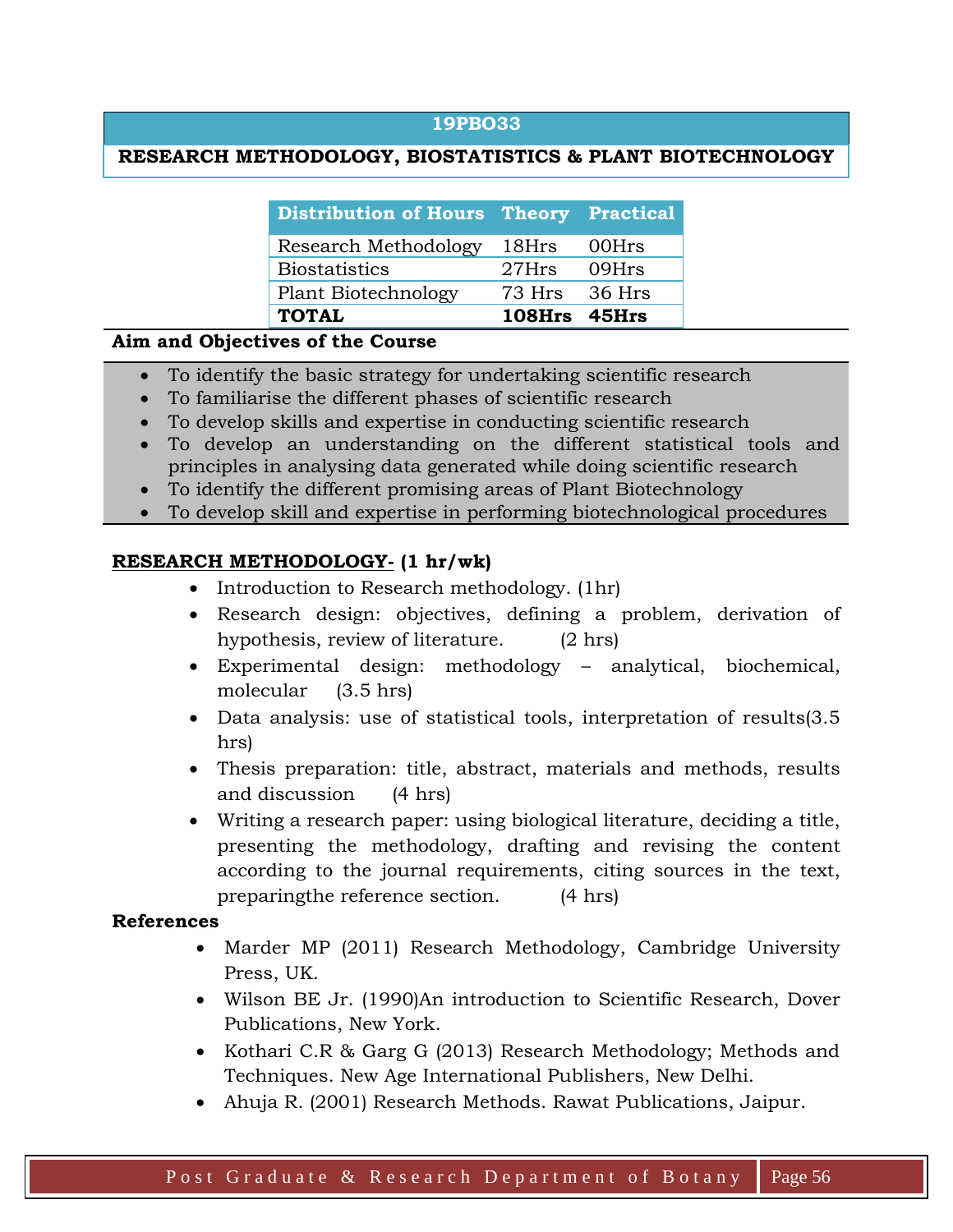- Basten G. (2010) Introduction to Scientific Research Projects. (available free @ bookboon.com)
- N. Gurumani (2009) Research Methodology: for Biological Sciences.MJP Publishers, New Delhi
- •

## **BIOSTATISTICS- (1.5 hrs/wk)**

- Sampling methods and errors (2 hrs)
- Processing and presentation of data tables, graphs (2 hrs)
- Measures of central tendency- mean, median and mode. (3 hrs)
- Measures of dispersion: range, quartile deviation, mean deviation, standard deviation, coefficient of variation. (4 hrs)
- Probability basic concepts, theorems of probability.  $(2 \text{ hrs})$
- Experimental designs randomized block designs, split plot design, latinsquare (2 hrs)
- Test of significance  $t$  test, chi square test (4 hrs)
- Correlation and regression analysis (4 hrs)
- F-test, ANOVA, Least Significant Difference (LSD), Broad sense heritability (4 hrs)

## **Practicals** (0.5 h/wk)

- Calculation of central tendency and dispersion of data from plant science
- Work out problems on tests of significance-t-test, chi square test, ANOVA
- Preparation of bar diagram/ frequency curve using EXCEL or SPSS.

## **References**

- Attwood TK & Parry-Smith DJ (2004) Introduction to Bioinformatics, Pearson Education (Singapore) Pvt. Ltd.
- David Edwards (Ed.) (2007) Plant Bioinformatics: Methods and Protocols, Humana Press, New Jersey, USA.
- Pagano M, Gauvreau K (2007) Principles of Biostatistics. Thomson India Edition, New Delhi.
- Rex A. Dwyer (2004) Genomic Perl: From Bioinformatics Basics to Working Code,Cambridge University Press, 1st South Asian Edition.
- Rosenkrantz WA (2009). Introduction to Probability and Statistics for Science, Engineering
- Norman T. J. Bailey (2012) Statistical methods in Biology,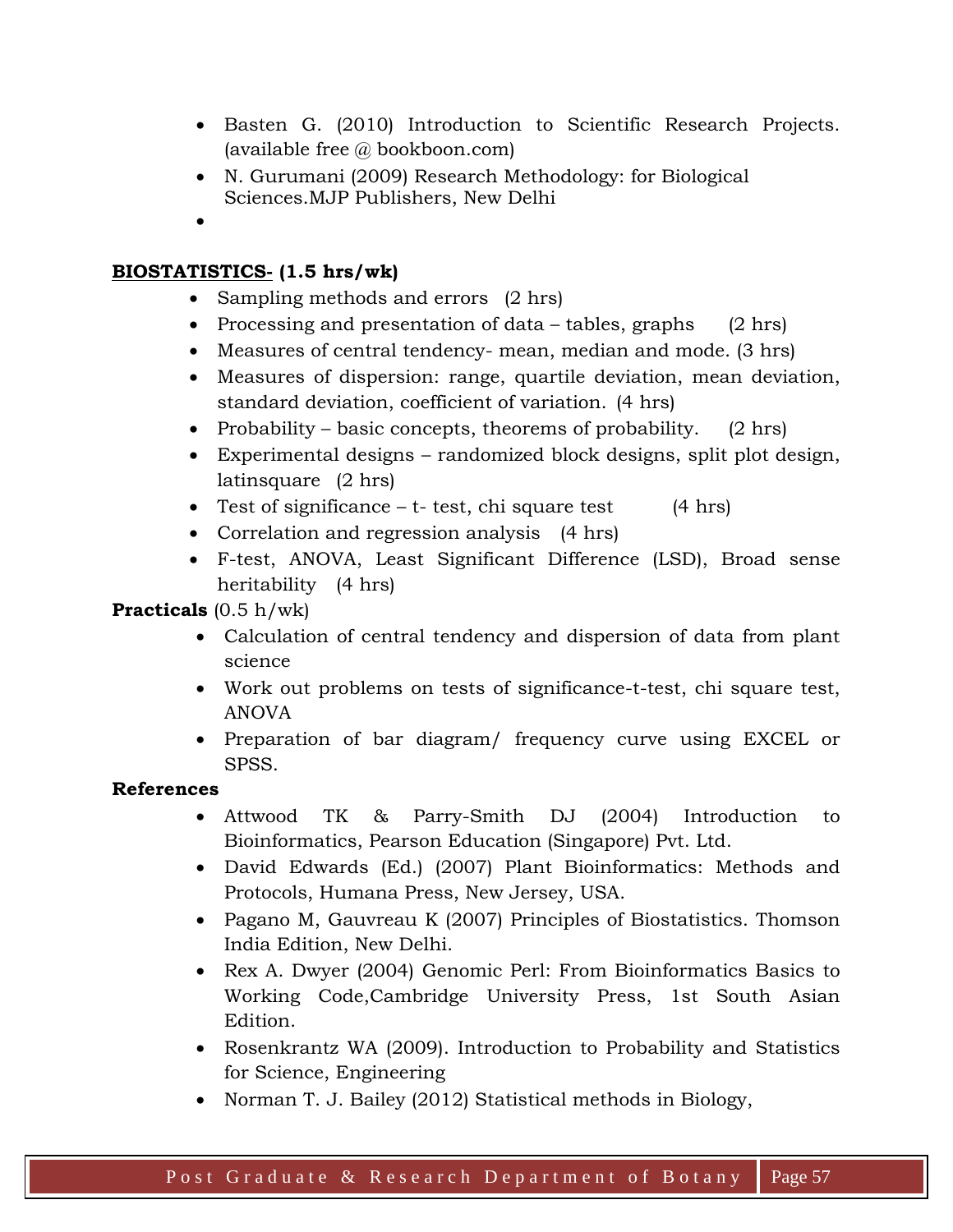Cambridge University Press)

## **PLANT BIOTECHNOLOGY (3.5 hrs/wk)**

- Definition. Impact of biotechnology an overview. (2 hrs)
- Plant tissue culture techniques: Choice of explant, culture media and culture conditions, hormonal regulation of growth and differentiation, micropropagation; shoot tip, nodal segment, meristem cultures: callus culture, callus mediated organogenesis, cell suspension culture, cell line selection. (10 hrs)
- Somatic cell genetics and somaclonal variations. (3 hrs)
- Somatic embryogenesis. Artificial seeds.Applications. Protoplast culture, Somatic hybridization and its impact on plant breeding. Use of protoplasts in genetic transformations. (7 hrs)
- Haploid production: anther and ovule culture. Dihaploids and polyhaploids.Applications. (5 hrs)
- Conservation of germplasm: in vitro strategies, cryopreservation and international exchange of germplasm. (5 hrs)
- Genomic and organellar DNA isolation. Methods of gene identification. Vector mediated and vectorless methods. Polymerase chain reaction (PCR). Restriction digestion and ligation; Restriction mapping. Genomic and cDNA libraries. (10 hrs)
- Methods of gene transfer in plants. Agrobacterium and CaMV mediated gene transfer; direct gene transfer using PEG, microinjection, electroporation, microprojectile (biolistics), liposmemediated DNA delivery, protoplast transformation, plastid transformation, Transposons as vectors. Use of mixed vectors,binary vectors, Transient and stable gene expression in transgenic plants. (8 hrs)
- Analysis and expression of cloned genes. detection of transgene, identification of integration site, determination of copy number, inheritance of transgene.DNA markers; Restriction fragmentlength polymorphism (RFLP), Random amplified polymorphic DNA (RAPD). Amplified Fragment Length Polymorphism (AFLP), Ligase Chain Reaction (LCR), Antisense RNA. (5 hrs)
- Technique of DNA Analysis: Preparation of DNA and RNA Probes; Principles of hybridizations and hybridization based techniques (Colony& Plaque); Autoradiography;.DNA Fingerprinting (4 hrs)
- DNA sequencing, chemical synthesis of nucleotides (2 hrs)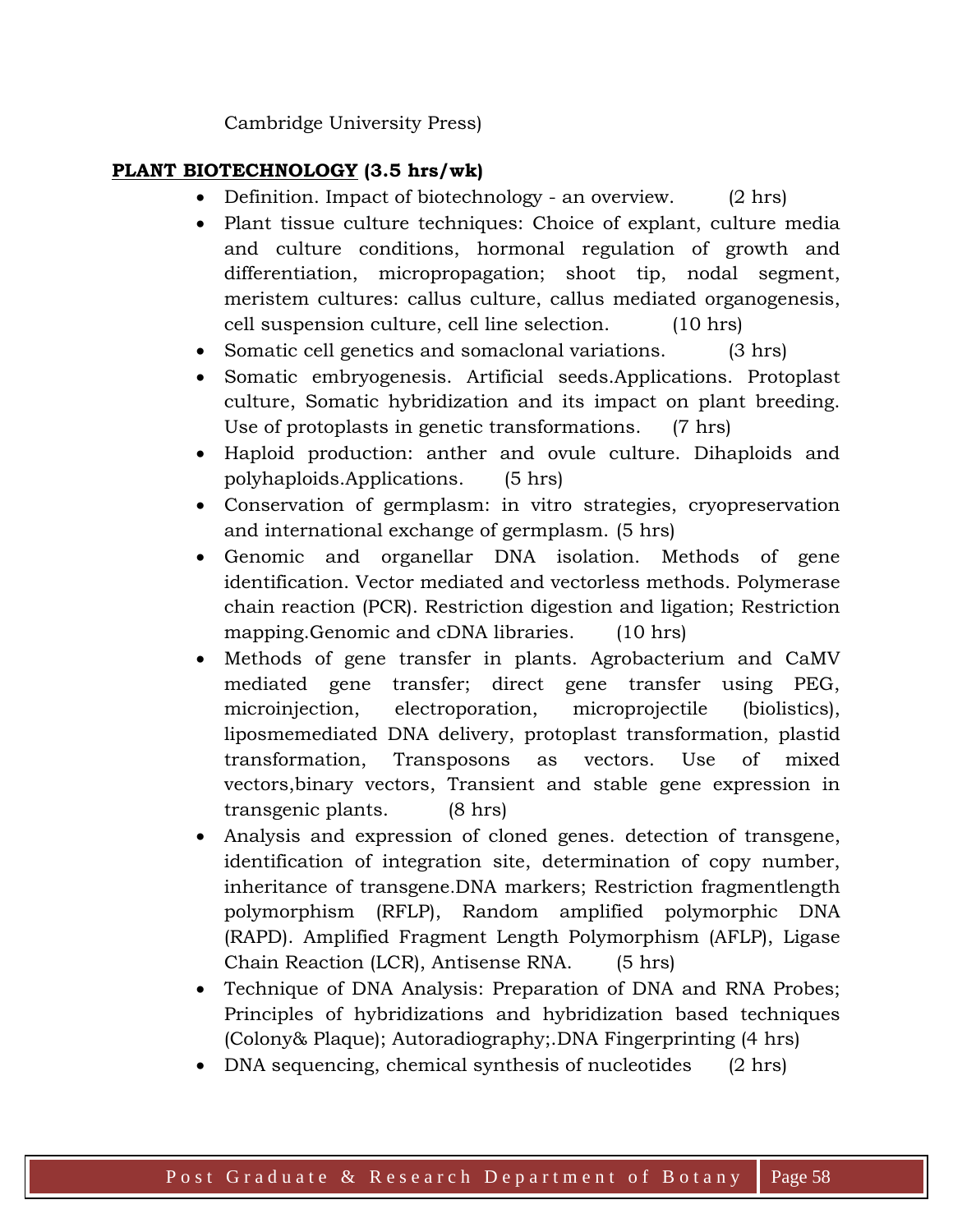• Genetic engineering: Methods and applications. Transgenic biology.Allopheny. Applications of gene cloning and transformation techniques in plants. Gene targeting and sequence tags.(2 hrs)

## **Practicals** (2hrs/wk)

- Preparation of culture medium (MS, N&N, SH, B5), sterilization and inoculation.
- Callus culture, Shoot multiplication, and organogenesis of important crops/medicinal plants/ornamentals.
- Isolation and estimation of genomic DNA.
- Demonstration of Agarose gel electrophoresis.
- Encapsulation of seeds/embryos in calcium alginate.
- Students have to submit a record of the above.

## **References**

- Adrian Slater, Nigel W, Scott and Mark P Fowler (2008) Plant Biotechnology: The genetic manipulation of plants. Oxford University Press.
- Trivedi, P.C. (Ed.) 2000. Plant Biotechnology Recent Advances. Panima Publishing Co. NewDelhi.
- William J. Thieman, Michael A. Palladino (2013) Pearson Education, Inc. Introduction to biotechnology
- Primrose SB & Twyman R.M (2006) Principles of gene manipulation and Genomics, Blackwell Publishing, USA
- Stewart C.N (2008) Plant Biotechnology and genetics: Principles, techniques and applications, John Wiley & Sons, New Jersey, USA
- Kung SD &Arntzen C.J (1989) Plant Biotechnology, Butterworth-Heinemann (Elsevier)
- Brown CM, Campbell I & Priest FG (1990) Introduction to Biotechnology. Blackwell Scientific Publications, Oxford, London.
- Brown TA (1999) Genomes. John Wiley & Sons. New York.
- Chawla HS (2000) Introduction to Plant Biotechnology. Oxford & IBH Publishing Co. Pvt. Ltd. New Delhi.
- Dixon RA & Gonzales RA (Eds.) (1994) Plant Cell Culture A Practical Approach. Oxford University Press, New York.
- Griffiths el al. (1999) Modern Genetic Analysis. W.H. Freeman & Co. New York.
- Gupta PK (1999) Elements of Biotechnology. Rastogi Publications, Meerut.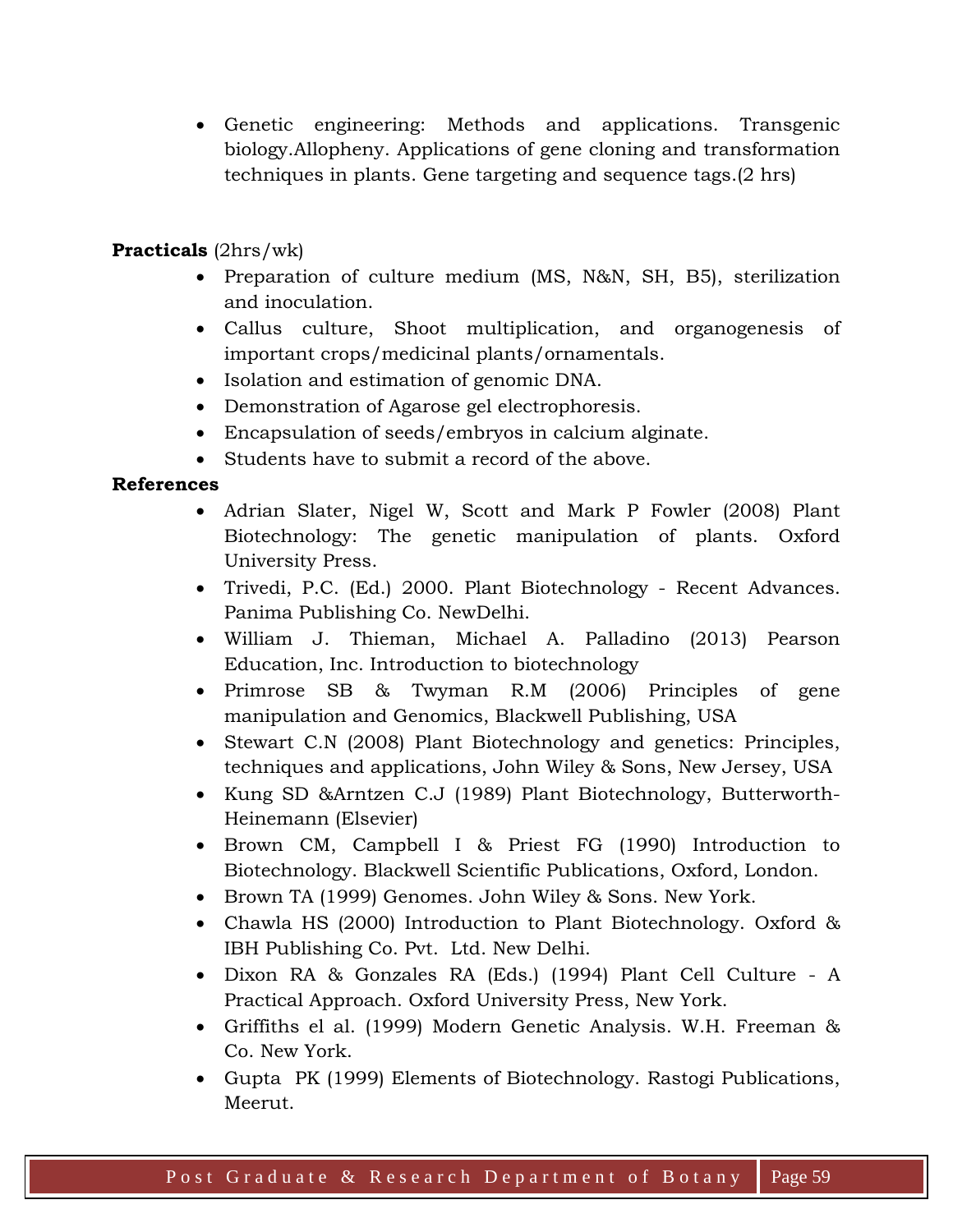## **Course Outcome**

- Students will be benefitted to tackle research problems and develop skill to write research proposals
- Students will acquire hands on experience in plant tissue and organ culture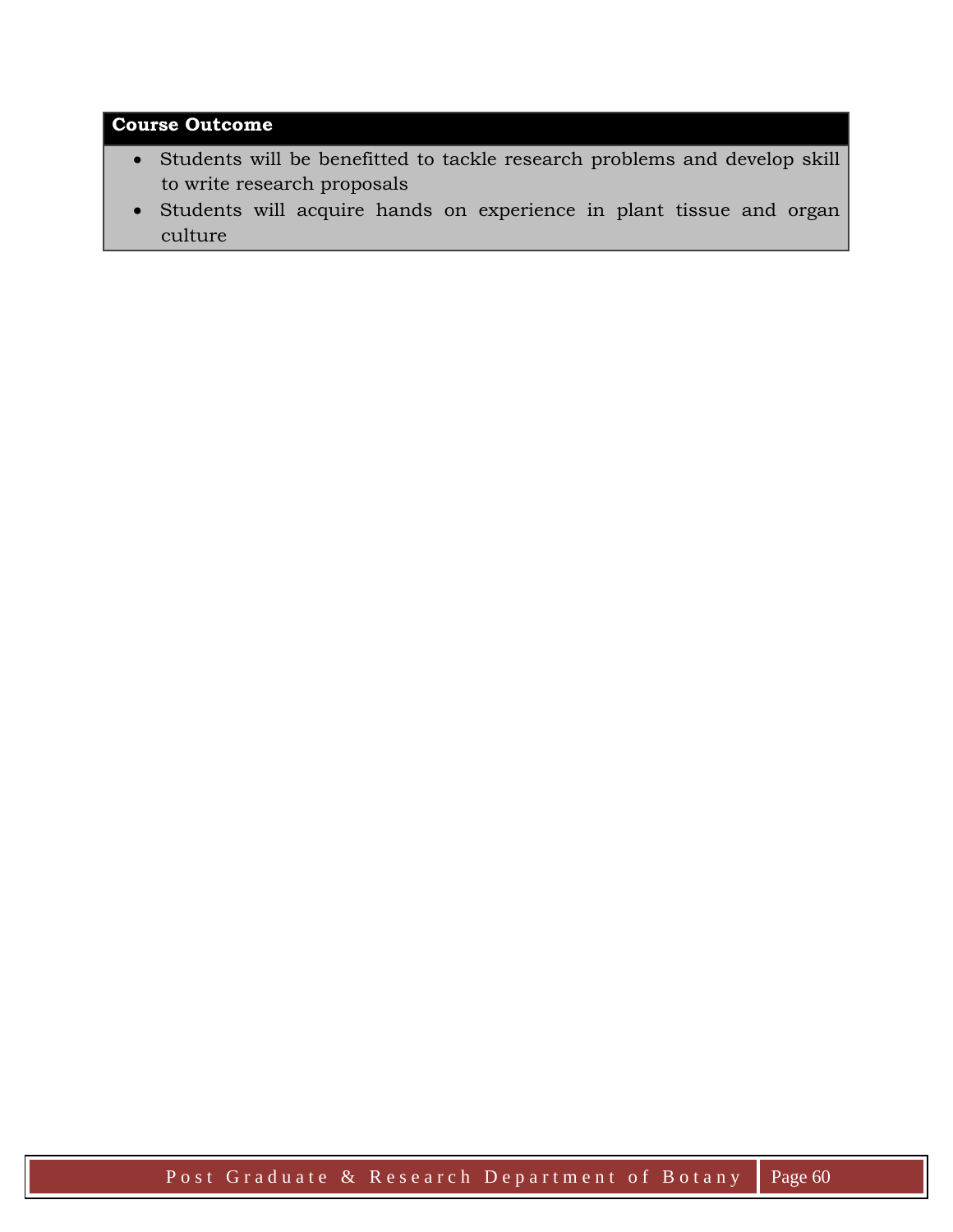# **SEMESTER IV**

## **19PBO41**

#### **Special Paper I**

## **PLANT PHYSIOLOGY & BIOCHEMISTRY**

| <b>Distribution of Hours Theory Practical</b> |              |        |
|-----------------------------------------------|--------------|--------|
| <b>Plant Physiology</b>                       | 45Hrs        | 36Hrs  |
| Biochemistry                                  | 54Hrs        | 18Hrs  |
| Enzymology                                    | 45Hrs        | 18 Hrs |
| <b>TOTAL</b>                                  | 144Hrs 72Hrs |        |

## **Aim and Objectives of the Course**

- To identify the theories and principles of Plant Physiology
- To familiarise the different physiological processes
- To develop skills and expertise in conducting experiments in Plant Physiology, Biochemistry and Enzymology
- To develop an understanding on the chemistry behind the inception and diversification of plant life
- To identify the complex mechanism of enzyme action

## **PLANT PHYSIOLOGY (2.5 hrs/wk)**

- Photosynthesis: Efficiency and turn over. Light harvesting complexes.Photosystem I and II - Structure and function.Mechanism of electron transport.Water oxidizing clock.RubisCo – Structure and function. Photo inhibition.Phytochromes. CO2 fixation: C3, C4 and CAM pathways. Energetics of CO2 fixation. (8 hrs)
- Photorespiration and glycolate metabolism. Mechanism of photorespiration in C3 and C4 plants.Factors regulating photorespiration. (4 hrs)
- Transport of metabolites Xylem and Phloem sap translocation current trends. (4 hrs)
- Respiration. Anaerobic, aerobic. Glycolysis, TCA cycle, ETS and ATP synthesis, transporters involved in exchange of substrate of products, Pentose phosphate pathway (6 hrs).
- Photoregulation and growth responses. Growth regulators (Auxins, Cytokinins, Giberellins, Ethylene, Abscisic acid (ABA), Brassinosteriods ) and their mode of action. Plant morphogenesis.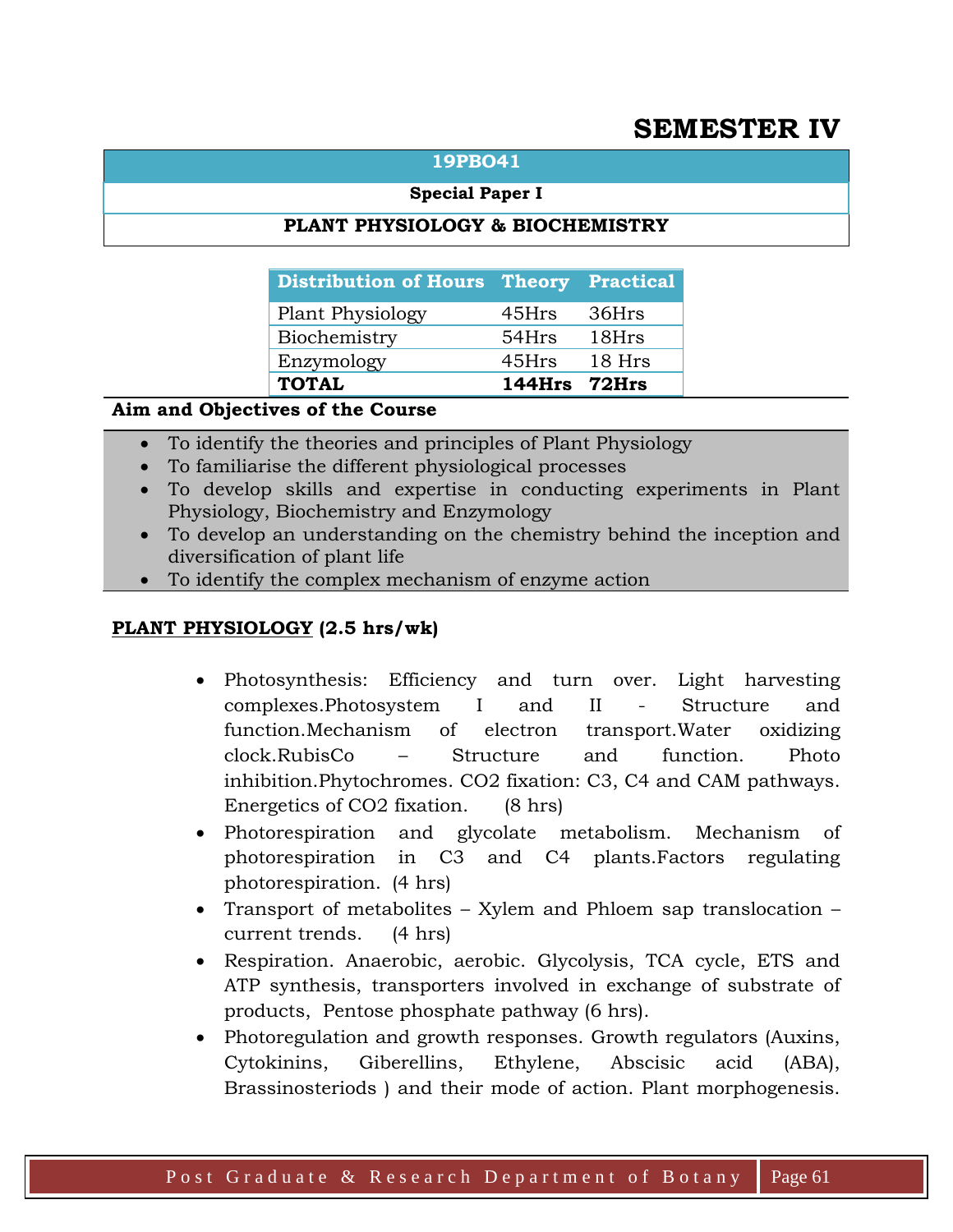Physiology of flowering, fruit ripening senescence and abscission, Vernalisation. (5 hrs)

- Seed metabolism, Hydration Phase of germination, Inter relationship between growing seedlingand the storage tissues, glyoxylate cycle in fatty seeds during germination. (5 hrs)
- Physiological response of plants to stresses like drought, heat and cold. Salt tolerance in plants. (5 hrs)
- Role of phytoalexins. Defence mechanism. Phenyl propanoid pathway in plants. (2 hrs)
- Tree Physiology Leaf canopies, Radiation environment, Effect of irradiance in plants; Tree and water relations. (4 hrs)
- Allelopathy Plant derived compounds. (2 hrs)

## **Practicals** (2 hrs/wk)

- Extraction and estimation of total proteins by TCA precipitation and Lowrys method.
- Isolation of chloroplast from fresh leaves and estimation of chlorophyll proteins.
- Chlorophyll survey of five plants. Quantification, absorption spectra of chlorophyll and carotenoids using different solvents.
- Hill activity by DCPIP/ ferricyanide reduction.
- Extraction and estimation of total phenols.
- Physiological identification of CAM in plant species.

## **References**

- Brett CT & Waldron KK(1996) Physiology and Biochemistry of Plant Cell Walls, Chapman and Hall London.
- Conn EE et al (1999) Biochemistry. John Wiley and Sons. New Delhi.
- Osborne DJ & Jackson MB(1989) Cell separation in plant physiology, Biochemistry and Molecular Biology.Springer – Verlag. Berlin.
- Dennis DT &Trurpin DH (Eds.) (1993) Plant Physiology, Biochemistry and Molecular Biology. Longmann Scientific and Technical, Singapore.
- Devlin & Witham (1997) Plant Physiology. CBS Publishers and Distributors, New Delhi.
- Fitter AH & Hay RKM (1987) Environmental physiology of plants. Academic Press.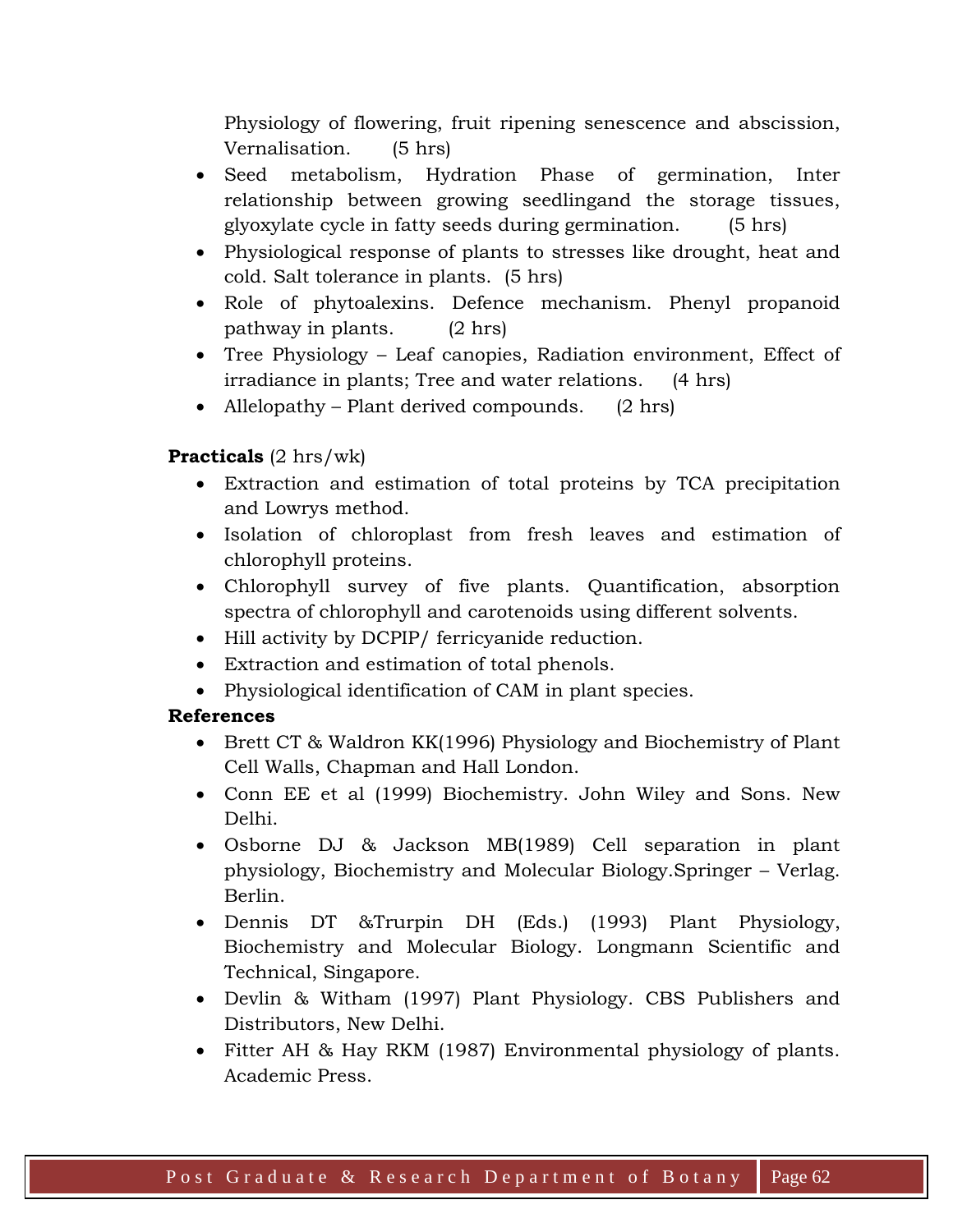- Hall DO & Rao KK (1999) Photosynthesis. Cambridge University Press.
- Hatch MD. et. al. (1971) Photosynthesis and Photorespiration.
- Hess D (1975) Plant physiology. Narosa Publishing House, New Delhi.
- Jain JL (2000) Fundamentals of Biochemistry. S. Chand & Co. New Delhi.
- Taiz L & Zeiger E (1991) Plant Physiology. The Benjamin/ Cummings publishing Company, Inc.
- Noggle& Fritz (1999) Introductory Plant physiology. Prentice hall, London.
- Salisbury FB. and Ross C (2000) Plant physiology. John Wiley & Sons, New Delhi.
- Strafford GA. (1979) Essentials of Plant Physiology. Heinemann Publishing Co. New York.
- Wilkins MB (Ed) (1984) Advanced Plant Physiology, Pitman Publishing Co. New York.
- William G Hopkins (2002) Introduction to Plant Physiology. John Wiley &Sons.Inc. New York.
- Taiz & Zeiger (2003) Plant Physiology. Panima Publishers, New Delhi.

## **PLANT BIOCHEMISTRY (3 hrs/wk)**

- Biochemical organization of the cell. (7hrs)
- Metabolism and biochemical energetics. (8 hrs)
- Intermediary metabolism (8 hrs)
	- o Carbohydrate Metabolism: Photosynthesis; Glycolysis; Lactic acid fermentation; Citric Acid Cycle; Conversion of glucose to sucrose; HMP Shunt
	- o Lipid Metabolism: Glycerol synthesis; Fatty acid synthesis; Esterification of glycerol and fatty acids; Hydrolysis of triglycerides; Oxidation of glycerol; Oxidation of fatty acids.
	- o Amino acid Metabolism: Reductive amination and Trans amination.
- Primary metabolic pathways and their inter relationships (8 hrs)
	- o Carbon assimilation pathways
	- o Carbon storage pathways
	- o Biosynthesis of disaaccharides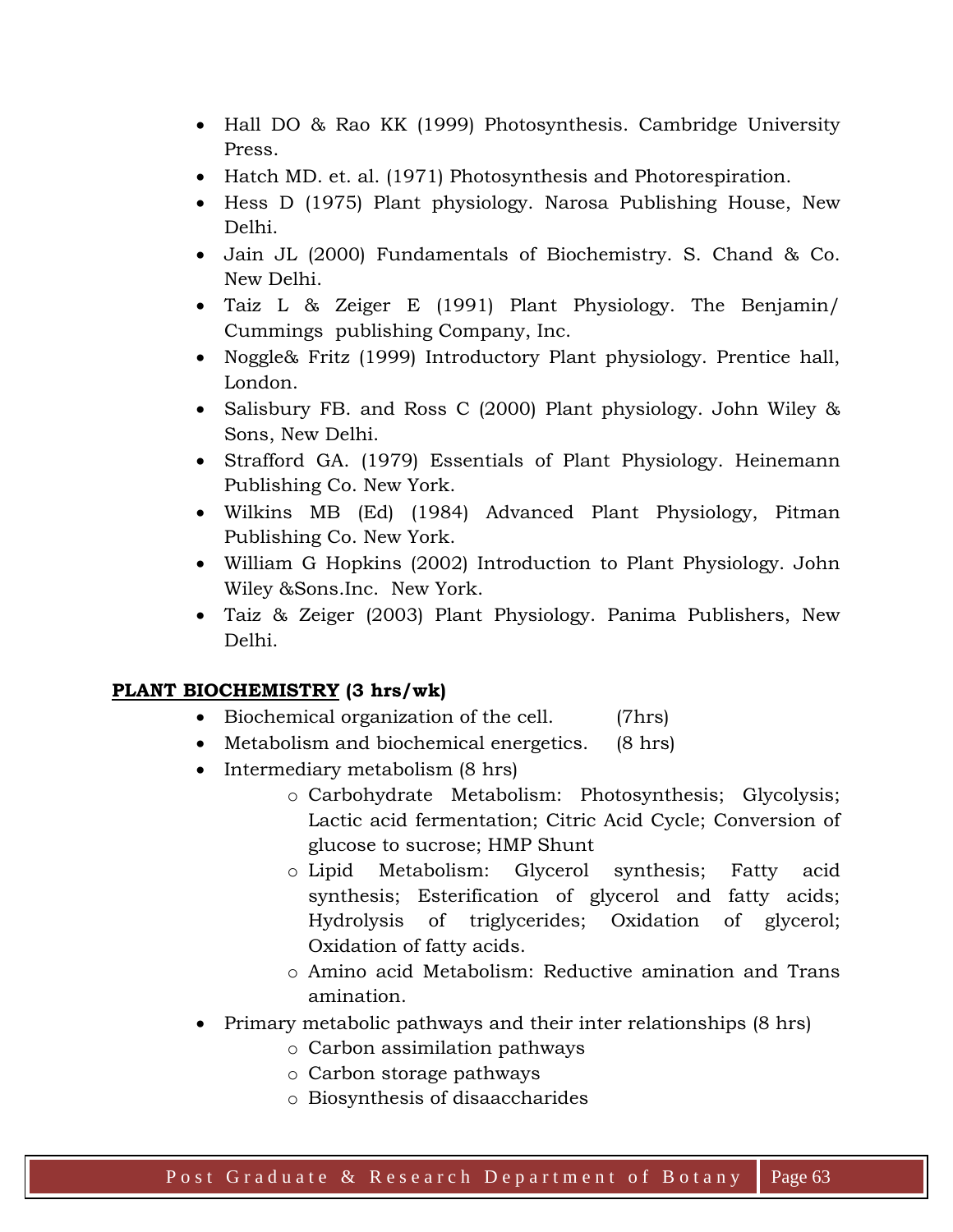- o Non photosynthetic energy generation pathways
- o Polysaaccharides biosynthetic pathways
- o Nitrogen assimilation
- Secondary metabolism (8 hrs)
	- o Isoprenoid compounds: Mevalonic Acid Pathway; MEP Pathway
	- o Phenolics: Malonic Acid Pathway
	- o Nitrogen Containing Pathway: Shikimic Acid Pathway; Biosynthesis of alkaloids and cyanogenic glycosides
- Protein structure, purification and characterization. (8 hrs)
- Biomolecular interactions general account (7 hrs)

## **Practicals** (1 hr/wk)

- Preparation of buffers
- Preparation of standard solutions of BSA, Glucose, Catechol
- Extraction and estimation of soluble proteins by Bradford method
- Estimation of reducing sugars
- Estimation of free fatty acids

## **ENZYMOLOGY (2.5 hrs/wk)**

E

- Plant enzymes general properties, classifications and Nomenclature. (3hrs)
- Structural and functional organization of enzymes primary, secondary and tertiary structure, molecular characterization of functional organization. (6 hrs)
- Sub cellular localization of enzymes by LM and TEM. Histochemistry of enzyme reaction. (4 hrs)
- Enzyme purification and characterization desalting methods, isolation and assay of plant enzymes and enzyme kinetics. (6 hrs)
- MichaelisMenton equations and its significance, Lineweaver plots, enzyme inhibitions, activation. (6 hrs)
- Allosteric enzymes, metabolic regulation sigmoid, kinetic, steady state metabolic pathways by control of enzymatic pathways.

(6 hrs)

- Native PAGE in enzyme localization, principles and methodology, zymogram. (4 hrs)
- Iso Electric Focusing (IEF). (2 hrs)
- Immobilization of enzymes, enzyme engineering techniques and applications. (5 hrs)
- Biotechnological applications of enzymes. (2 hrs)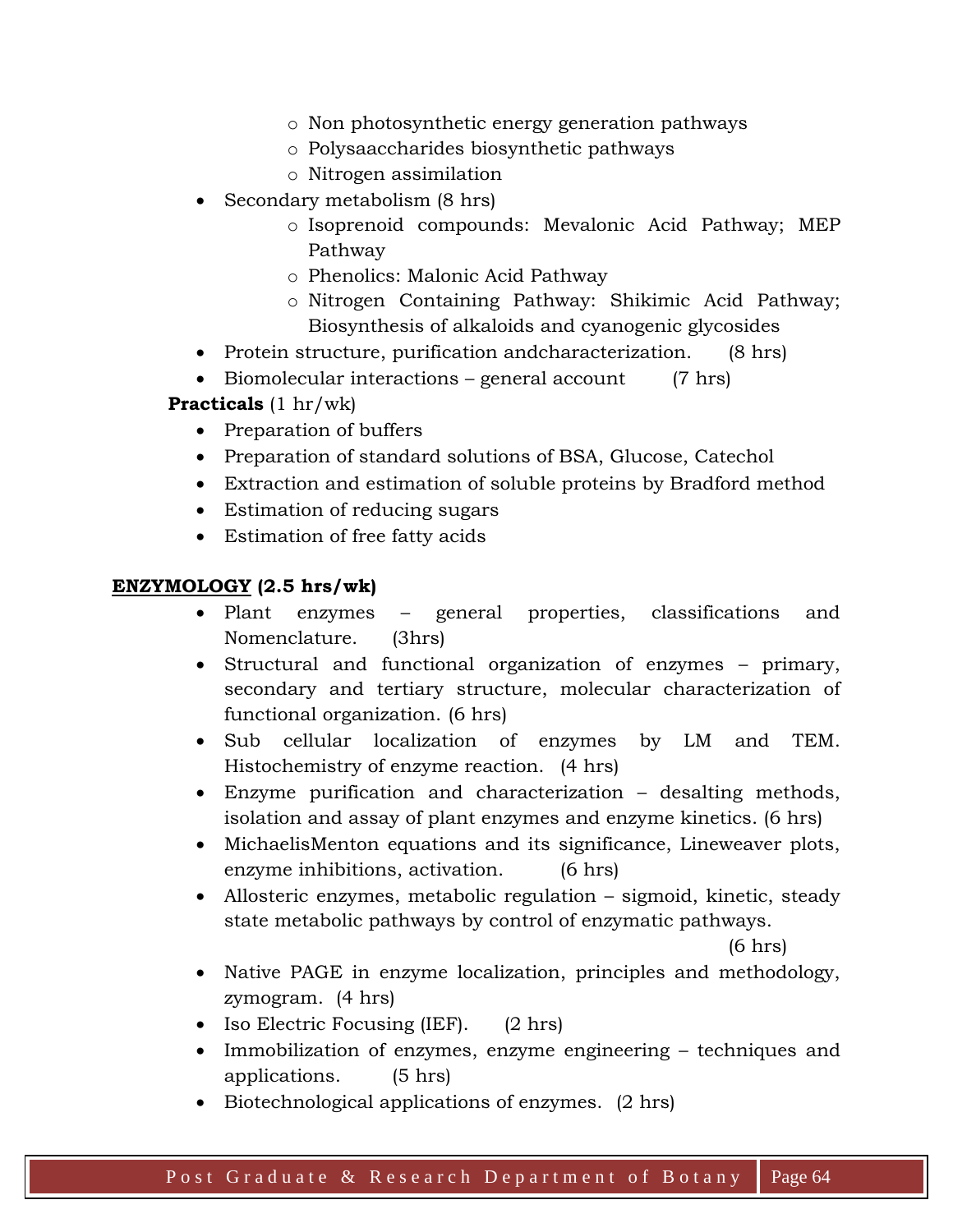## **Practicals** (1 hr/wk)

- Isolation, assay and determination of specific activity of plant enzymes of germination, growth and fruit ripening, viz. amylase, lipase, protease, peroxidase, polyphenol oxidase
- Isoenzyme analysis and preparation of Zymogram.
- Separation of enzyme proteins by Native PAGE.

## **References**

- Adams RLP,Knowler JT & Leader DP (1986)The biochemistry of Nucleic acids. 10th ed, Chapman and hall.
- Berg JM, Thymsco JL, Gatto Jr. GJ &Stryer L (2015) Biochemistry. Freeman.
- Burdan RH & Knippenberg PH (Ed) (1989) Techniques in Biochemistry and Molecular Biology, 2nd edn, Elsevier.
- Sengar R.S & Chaudhary R (2014) Laboratory Manual of Biochemistry: Mathods and Techniques, New India Publishing agency, New Delhi
- Sadasivam S &Manickam A (1996) Biochemical Methods, New Age International
- Fersht A (1985) Enzyme structure and mechanism, 2nd Edn. Freeman.
- Gurr MI & Harwood JL (1991) Lipid Biochemistry: An introduction. 4th Edn.Chapman and Hall.
- Vance DE & Vance JE (Ed) (1991) Biochemistry of Lipips, Lipoproteins and membranes, Elsevier.
- Voet DJ &Voet JG (2008) Principle of Biochemistry, 3rd Edn. John Wiley Sons Inc.
- Freifelder D (1983) Physical Biochemistry Application to Biochemistry and Molecular biology. W.H. Freeman.
- Campbell MK (1999) Biochemistry. Saunders College Publishing, New York.
- Conn EE & Stumpf PK (1999) Biochemistry. John Wiley and Sons.New Delhi.
- Dennis DT &Trurpin DH (Eds.) (1993) Plant Physiology. Biochemistry and Molecular Biology. Longmann Scientific and Technical, Singapore.
- Fisher J et. al. (1999) Instant notes in Chemistry for Biologists. Viva Books Pvt. Ltd. New Delhi.
- Goodwin & Mercer (1996) Introduction to plant Biochemistry. CBS Publishers and Distributors, New Delhi.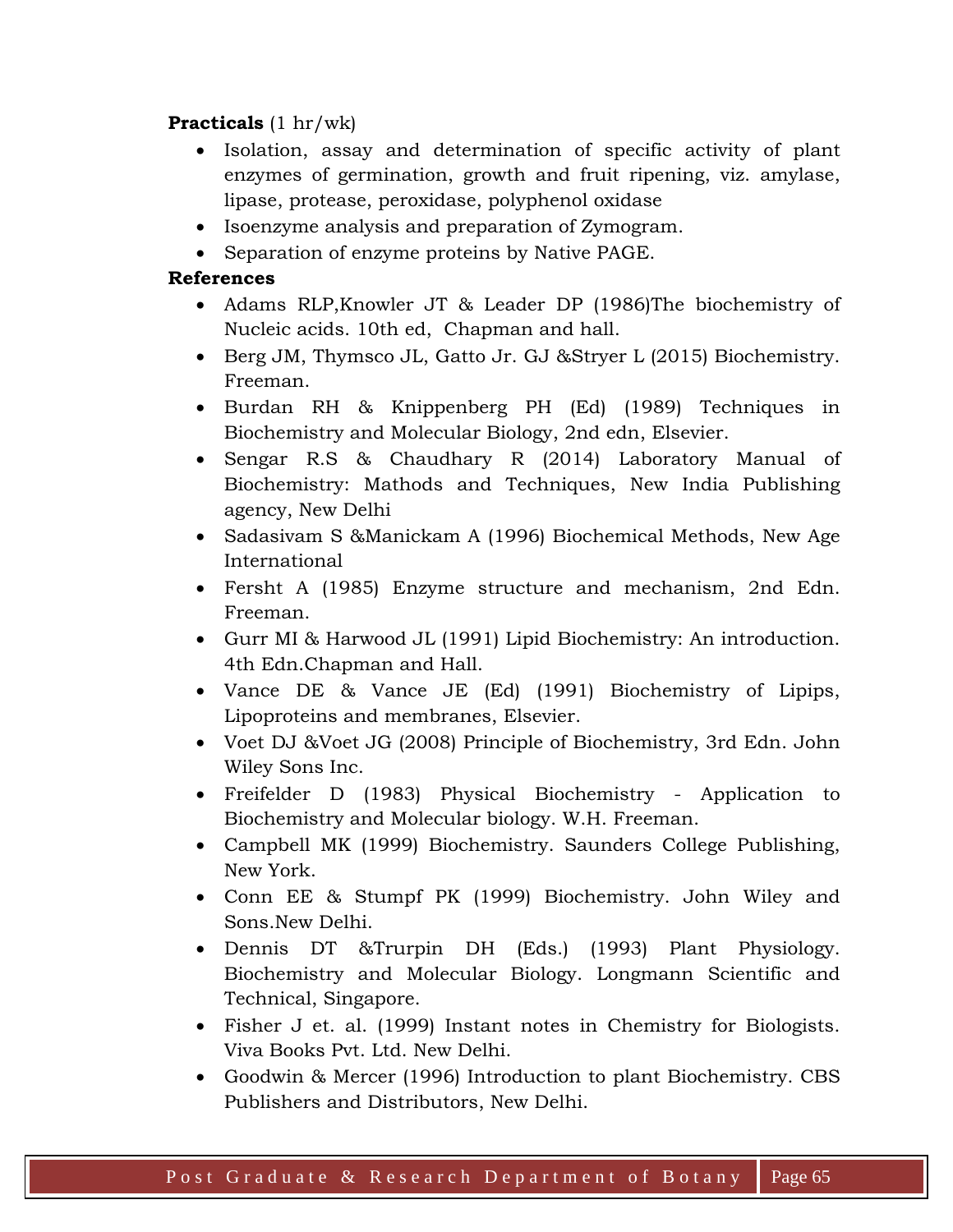- Hames BD. et al. (1999). Instant notes in Biochemistry. Viva books Pvt. Ltd. New Delhi.
- Nelson DL & Cox MM (2017) Lehninger Principles of Biochemistry. Freeman WH & Co.

## **Course Outcome**

E

• Understands the mechnism of plant growth and development and develops skill to execute basic tests to identify and characterize biological molecules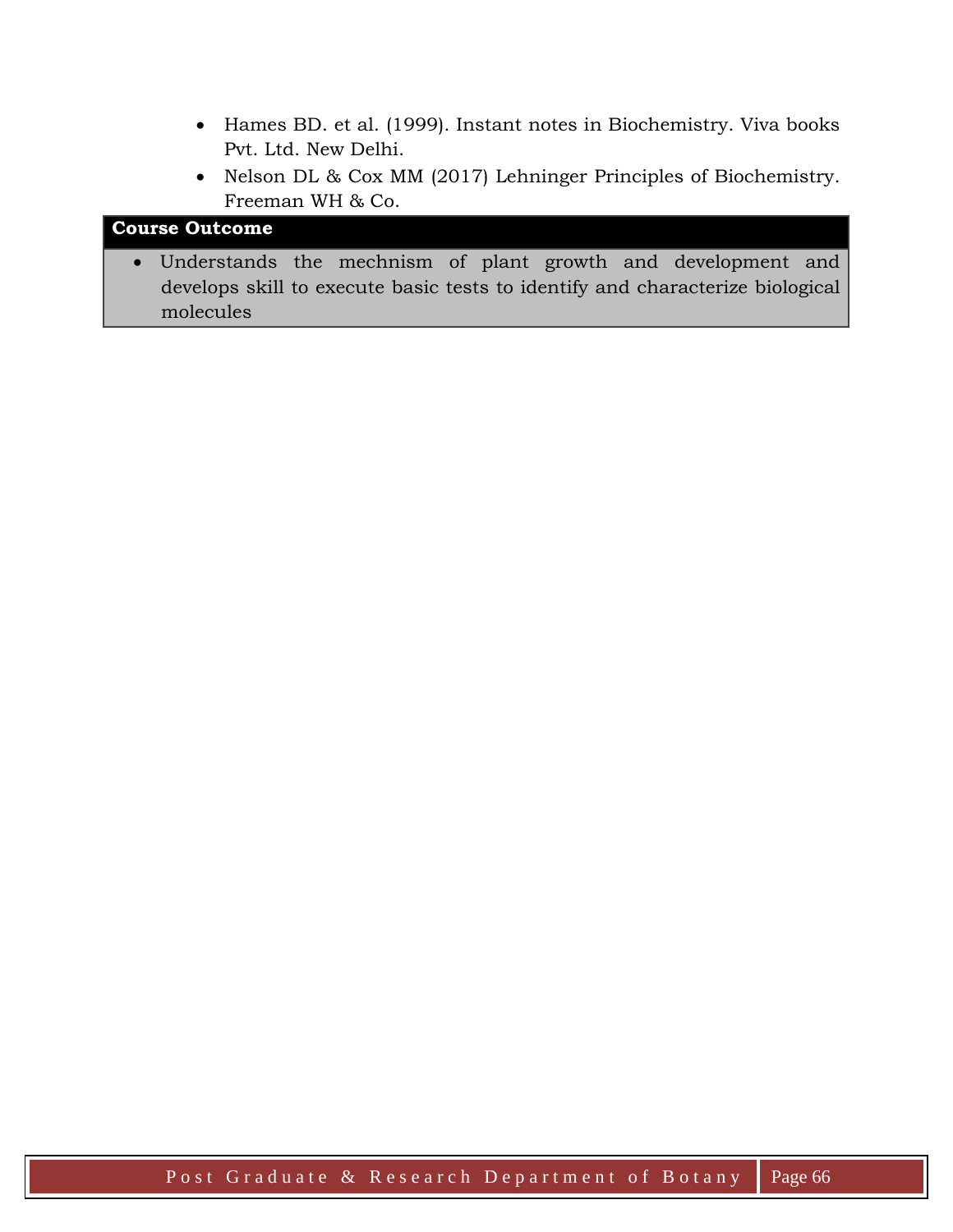#### **19PBO42**

#### **Special Paper II**

## **ADVANCED BIOTECHNOLOGY**

| <b>TOTAL</b>                           | 144Hrs 54Hrs |  |
|----------------------------------------|--------------|--|
| Biotechnology                          | 144Hrs 54Hrs |  |
| Distribution of Hours Theory Practical |              |  |

#### **Aim and Objectives of the Course**

- To identify the advanced and promising branches of Biotechnology
- To familiarise the principles and techniques in Biotechnology
- To develop skills and expertise in conducting experiments in Advanced Biotechnology
- To develop an understanding on the basic principles of Nanotechnology

#### **BASICS OF BIOTECHNOLOGY** (20 hrs)

- Genesis, projection of biotechnology as an interdisciplinary pursuit, prospects and bottlenecks.
- Vectors, plasmids, bacteriophage and other viral vectors, cosmids, Ti plasmid, yeast artificial chromosome.
- Enzymes used in genetic engineering, restriction enzymes- their types and target Sites.
- Impacts of biotechnology on agri-biodiversity, medicine, industry and Environment.

#### **PLANT TISSUE CULTURE** (19 hrs)

E

- Suspension culture and development methodology, kinetics of growth and production formation, elicitation methods, hairy root culture
- Protoplast culture isolation , fusion, generation of hybrids, cybrids,preferential elimination of chromosomes, role in cytoplasmic male sterility and genetic transformation.
- Exploitation of somaclonal and gametoclonal variations for plant improvement

## **MICROBIAL GENETICS AND TECHNOLOGY** (20 hrs)

- Replication, regulation of bacterial gene expression
- Mutations, genetic transfer, manipulation of gene expression in prokaryotes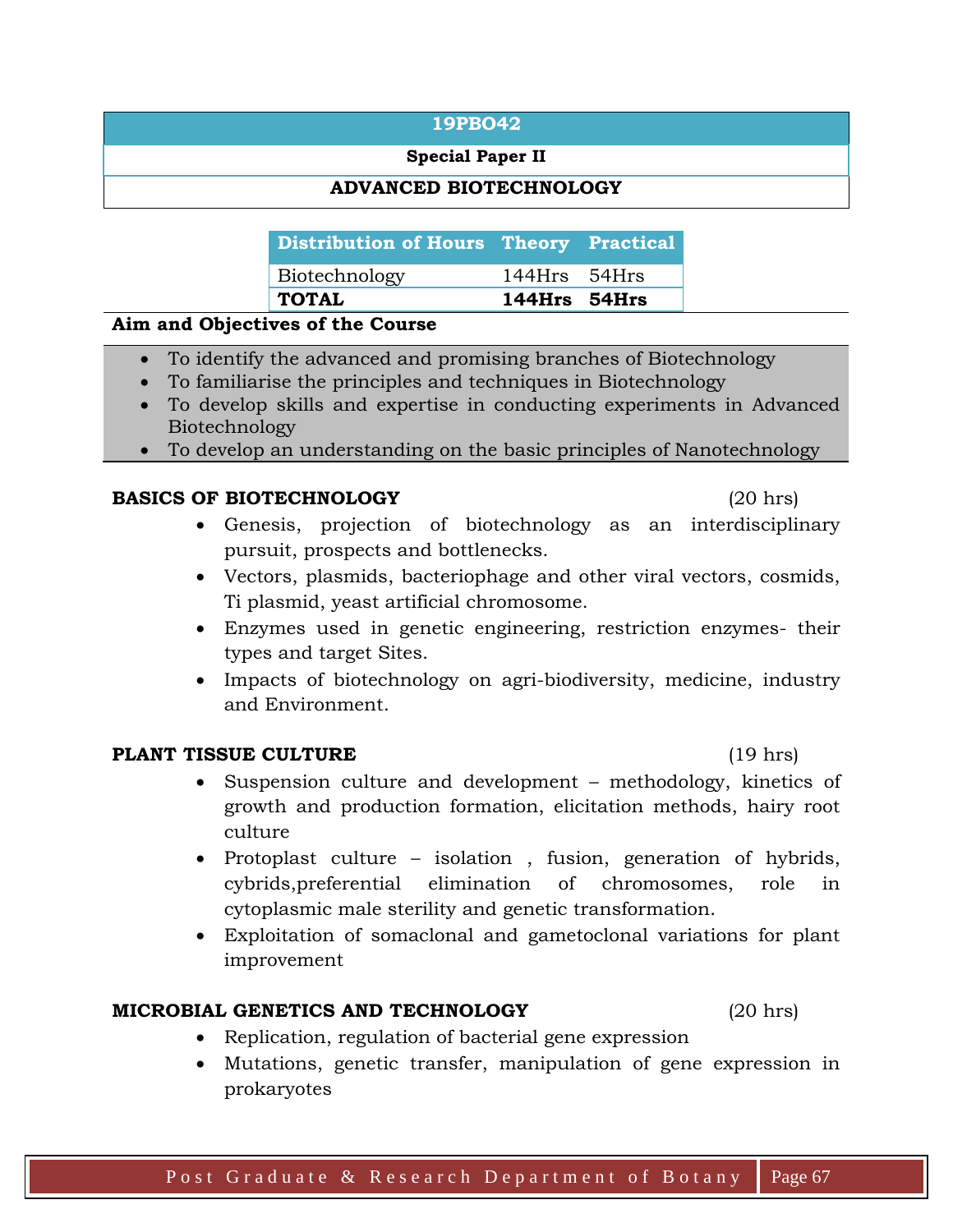Post Graduate & Research Department of Botany Page 68

- Microbial production of amino acids, antibiotics, microbial enzymes, organic Acids.
- Methods for laboratory fermentations, isolation of fermentation products, Elementary principles of microbial reaction engineering
- Microbial culture selection, fermented foods,probiotics.

## **GENETIC ENGINEERING** (40hrs)

- Generation of Foreign DNA molecules, cutting and joining of DNA molecules – linkers, adapters, homopolymers.
- Gene isolation, gene cloning, cDNA and genomic DNA library, expression of cloned genes.
- Transposons and gene targeting
- DNAsynthesis techniques-Oligonucleotide synthesis methods, DNA labeling, Polymerase Chain Reactions (PCR), DNA sequencing,, DNA finger printing.
- Blotting techniques-Southern, Western and Northern blotting,Dot blots, in situ hybridization
- Molecular marker techniques RFLP, RAPD, AFLP, SCAR, STR, SSR
- Site directed mutagenesis
- Techniques for gene expression analysis: reverse transcription PCR, Microarrays, Real Time PCR, Next generation sequencing, 2- D gel electrophoresis.
- Expression systems:Constitutive and inducible expression systems,transactivationsystems of plants, mGAL4-UAS/VP16 system, GVG/dex system, tTA/Top10/pTAx /Tet-ON/OFF systems.
- Mutagenesis: Mutagens, methods of treatment. T-DNA/transposon mutagenesis, selection of mutants from random library, promoter/enhancer trap, gene-trap constructs
- Genome editing:Zinc finger nuclease, TALEN, CRISPR technology, selection and application.

## **TRANSGENIC ORGANISMS** (20 hrs)

- Microbes production of pharmaceuticals (somatostatin, humulin, interferons). Genetically modified microbes – biodegradation, biopesticides, bioremediation, mineral leaching andbiofertilizers.
- Plants insect resistance (Bt), virus resistance-coat protein, satellites, herbicide resistance, fungal resistance, draught, salinity and temperature. Increasing shelf life of foods – flavrsavr tomatoes,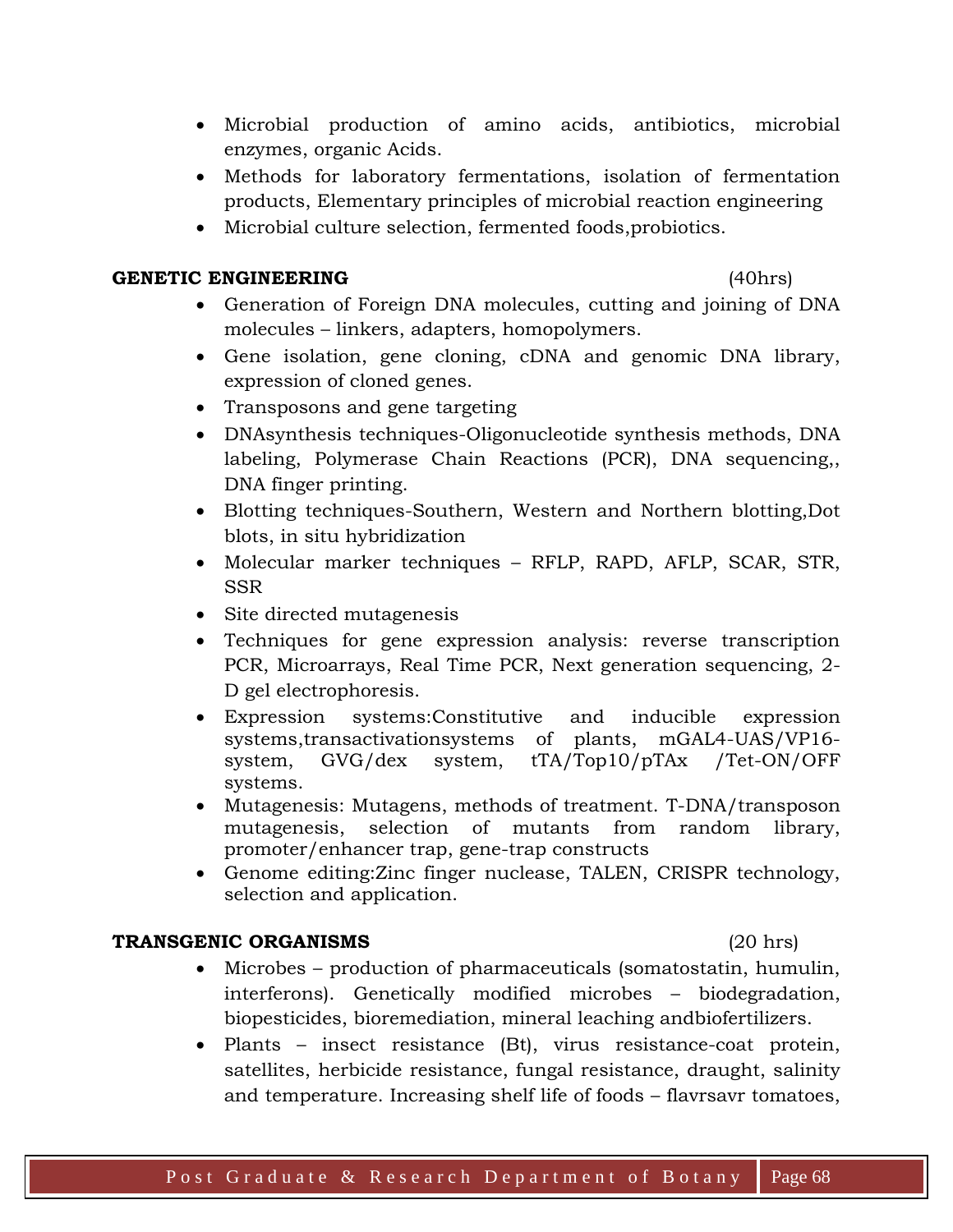control of seed germination, genetically modified organisms and foods.

- Animals production of vaccine and pharmaceuticals, hybridomas, monoclonal antibodies.
- Transgenic organisms, Social and ethical issues, IPR, Patents and **Biopiracy**

## **PROCESS BIOTECHNOLOGY** (20 hrs)

- Bioprocess technology for the production of cell biomass and primary/secondary metabolites.
- Microbial production, purification and bioprocess applications of industrial enzymes and organic compounds.
- Bioreactor designs for exploitation of microbial products, scaling up and downstream processing.
- Chromatographic and membrane based bioseparation methods, immobilization of enzymes and cells and their application for bioconversion processes.

## **NANO BIOTECHNOLOGY** (5 hrs)

- History and scope of nano-technology
- Properties of nanomataerials
- Nano-materials in diagnosis, and treatment
- Nano-materials in agriculture

## **Practicals** (3.0 hrs/wk)

- Preparation of stock solutions for tissue culture
- Preparation of solid and liquid media for test tube cultures and petri plate Culture.
- Induction of callus culture and suspension culture
- Encapsulation of embryos using sodium alginate
- Isolation and quantification of genomic DNA
- PAGE and AGE demonstration
- Restriction digestion and ligation using kits demonstration

## **References**

- Karp G (2013) Cell and Molecular Biology: Concepts and experiments. Willey & Sons.
- Ratner M & Ratner D (2003) Nanotechnology: A gentle introduction to the next big idea, Pearson Education Inc, New Jursey